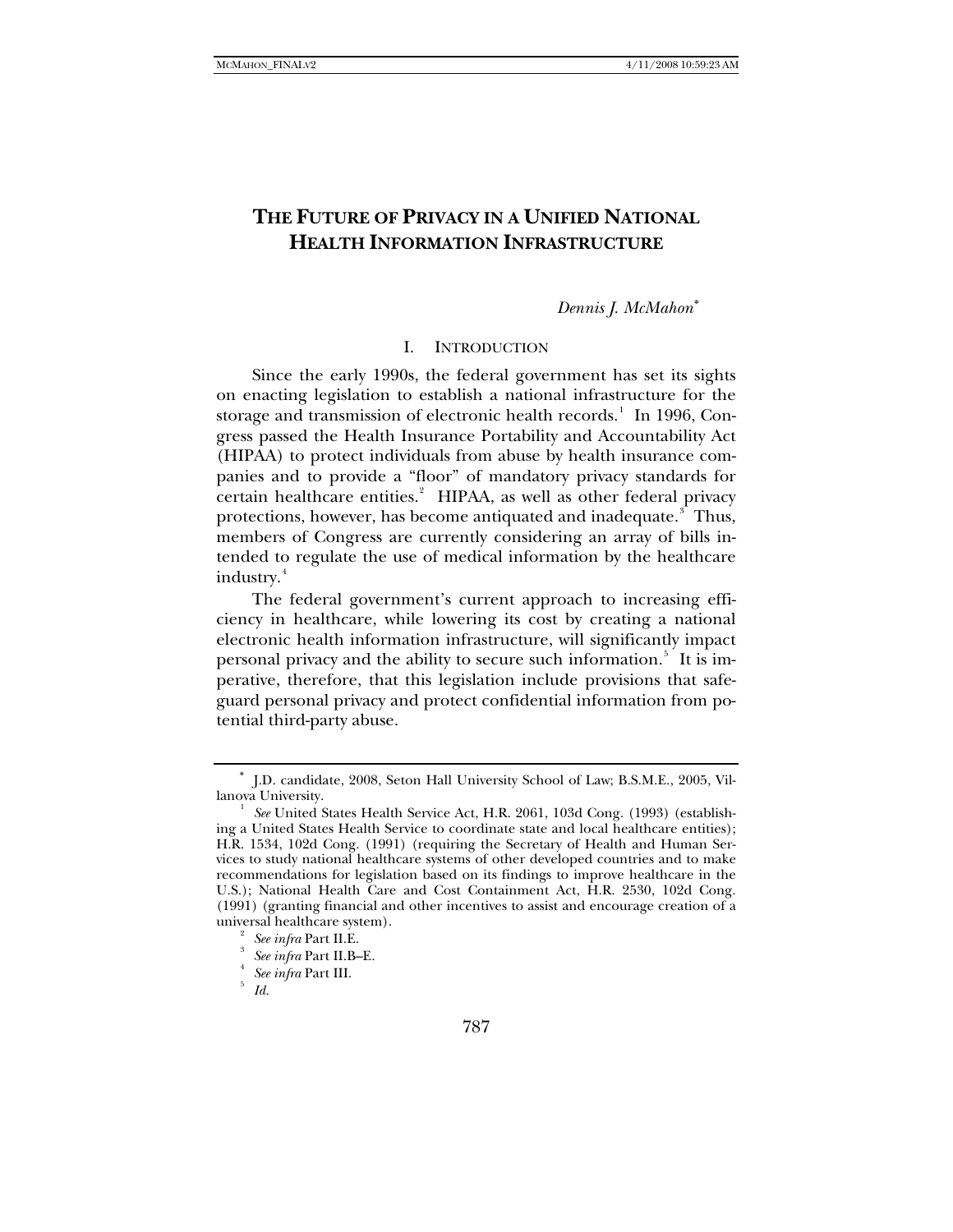Along with the benefits of a unified, national healthcare infrastructure come the problems associated with increased access to health records and electronically stored information.<sup>[6](#page-1-0)</sup> That various institutions have incentives to misappropriate medical information augments the need for a solution.<sup>[7](#page-1-1)</sup> There are, however, several methods of privacy protection available to eliminate, or at least mitigate, the negative effects on information privacy and security that a national healthcare infrastructure will engender.<sup>[8](#page-1-2)</sup>

This Comment begins with an overview of the current state of healthcare privacy law and the need for adequate privacy protection. Part III then describes and analyzes selected bills which are paradigmatic of the various approaches that Congress currently contemplates. Part IV examines different methods of privacy protection available to supplement these bills. Part IV also argues that the most effective way to protect personal privacy in a national health information infrastructure is through a multi-layered approach which utilizes a new property right in personal information along with contractual and tort-based protection.

### II. BACKGROUND

### *A. A Need for Privacy*

As health information has become increasingly computerized, the risks associated with misappropriation are heightened. The electronic storage and transmission of health information creates opportunities for such information to be accidentally or intentionally dis-closed to the wrong people.<sup>[9](#page-1-3)</sup> Moreover, the consequences of misappropriation are especially severe within the realm of health-related information.<sup>[10](#page-1-4)</sup>

Transmission of health information through the Internet allows "information to be transmitted anywhere in the world quickly,

<sup>6</sup>  *See infra* Part II.A. 7

*Id.*

<sup>8</sup> *See infra* Part IV.

<span id="page-1-3"></span><span id="page-1-2"></span><span id="page-1-1"></span><span id="page-1-0"></span>Sonia W. Nath, *Relief for the E-Patient? Legislative and Judicial Remedies to Fill* 

<span id="page-1-4"></span><sup>&</sup>lt;sup>10</sup> Protection of health records is especially important because of the personal nature of the information they contain as well as the importance of health record integrity. *See Errors Across the Internet*, CONSUMER REPORTS.ORG, Mar. 2006, http://www. consumerreports.org/cro/health-fitness/health-care/electronic-medical-records-306 /errors-across-the-internet/index.htm; *Safeguarding Against Theft*, CONSUMERREPORTS .ORG, Mar. 2006, http://www.consumerreports.org/cro/health-fitness/health-care/ electronic-medical-records-306/safeguarding-against-theft/index.htm.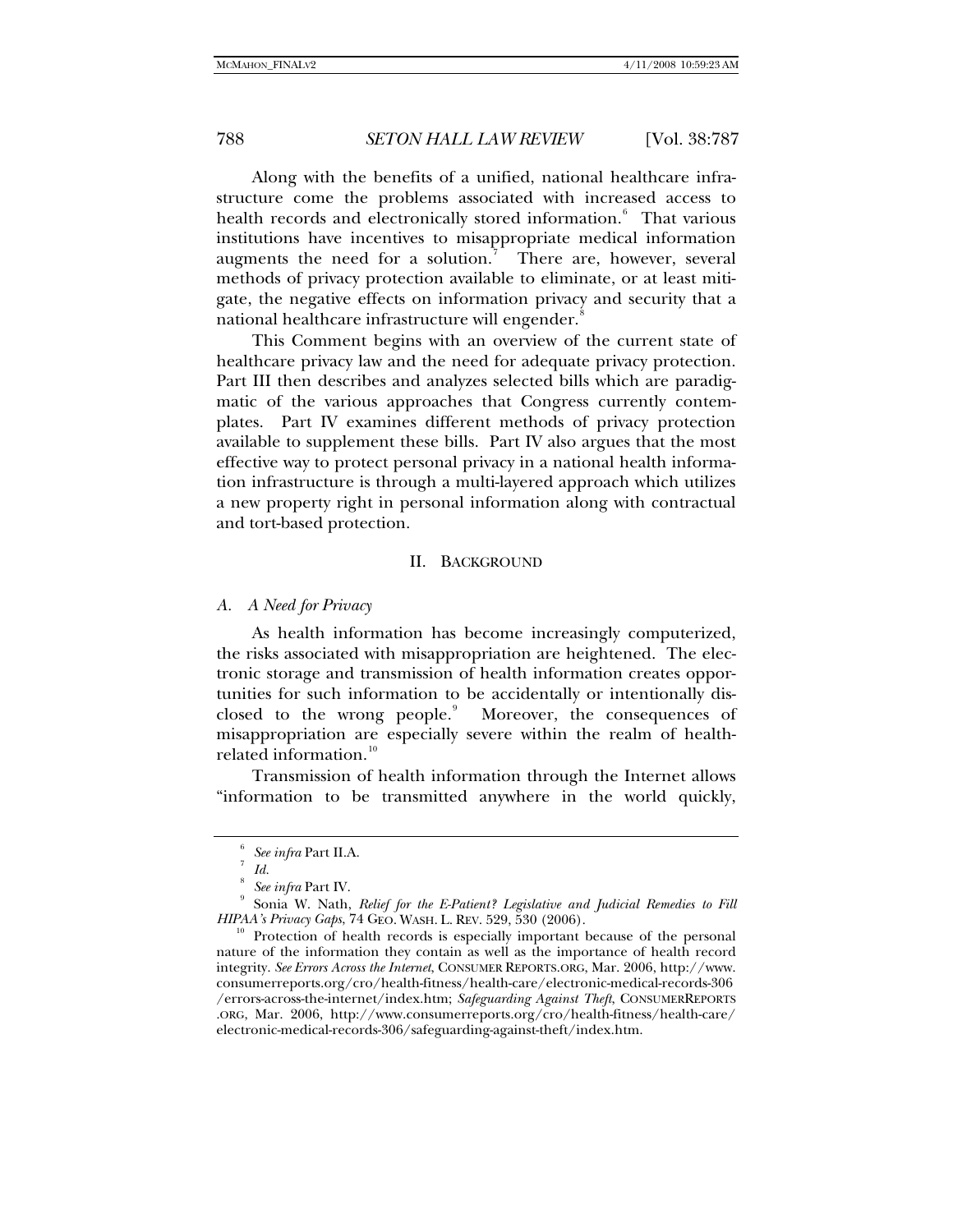cheaply, and with relatively little risk of detection."<sup>[11](#page-2-0)</sup> Moreover, electronic health records have the ability to contain vast amounts of sen-sitive information.<sup>[12](#page-2-1)</sup> Additionally, it can be difficult to permanently delete information from a hard drive, leaving many files available for misappropriation, despite a healthcare entity's best efforts to destroy personal information.<sup>[13](#page-2-2)</sup> Many computer programs store information in hidden files, which can contain large amounts of confidential in-formation and can be misappropriated.<sup>[14](#page-2-3)</sup> There are also risks associated with employees' authorized access to such information. Some privacy experts believe that the most critical risks to healthcare in-formation are disgruntled employees and social engineering.<sup>[15](#page-2-4)</sup> Further, when electronic data is divulged online, it is difficult to remove and becomes available to anyone. $16$  Individuals that have been harmed by such disclosure may have little recourse, since it can be difficult to ascertain which party is responsible for the disclosure.<sup>[17](#page-2-6)</sup>

There have been too many examples of health information privacy being compromised over the last few years. In 2001, a security breach caused Eli Lilly & Co. to distribute emails containing the email addresses of 699 users of Prozac, an anti-depressant manufactured by the company. $\frac{18}{10}$  $\frac{18}{10}$  $\frac{18}{10}$  In 2005, approximately ten million records were reported missing between February and June alone.<sup>[19](#page-2-8)</sup> In Janu-

<span id="page-2-0"></span><sup>&</sup>lt;sup>11</sup> Sharona Hoffman & Andy Podgurski, *In Sickness, Health, and Cyberspace: Protect-*<br> *ing the Security of Electronic Private Health Information*, 48 B.C. L. REV. 331, 332 (2007).

<span id="page-2-1"></span>*Mitchelle C. Pierre, New Technology, Old Issues: The All-Digital Hospital and Medical Information Privacy*, 56 RUTGERS L. REV. 541, 547 (2004) ("Patient medical records have come to include more sensitive information such as HIV status, psychiatric re-

<span id="page-2-2"></span>cords, lifestyle details, and genetic information."). 13 *See* John R. Mallery, *Secure File Deletion: Fact or Fiction?*, SANS INSTITUTE, July 16, 2001, http://www.sans.org/reading\_room/whitepapers/incident/631.php?portal=5 e905d2d4abce38f2e1de8f3f10812c6.<br><sup>14</sup> *Id.*<br><sup>15</sup> SeeMalaam Allan Secial Eurin

<span id="page-2-4"></span><span id="page-2-3"></span><sup>15</sup> *See* Malcom Allen, *Social Engineering: A Means to Violate a Computer System*, SANS INSTITUTE, June 2006, http://www.sans.org/reading\_room/whitepapers/engineeri ng/529.php?portal=4b978ba268574768302191032cc4a58f. Social engineering has been defined as "[a] euphemism for non-technical or low-technology means—such as lies, impersonation, tricks, bribes, blackmail, and threats—used to attack informa-

<span id="page-2-8"></span><span id="page-2-7"></span><span id="page-2-6"></span><span id="page-2-5"></span>tion systems." *Id.* at 4.<br><sup>16</sup> Hoffman & Podgurski, *supra* note 11, at 335.<br><sup>17</sup> *Id.* News Release, Federal Trade Comm'n, Eli Lilly Settles FTC Charges Concerning Security Breach, (Jan. 18, 2002), *available at* http://www.ftc.gov/opa/2002/ 01/elililly.htm. 19 Hoffman & Podgurski, *supra* note 11, at 332.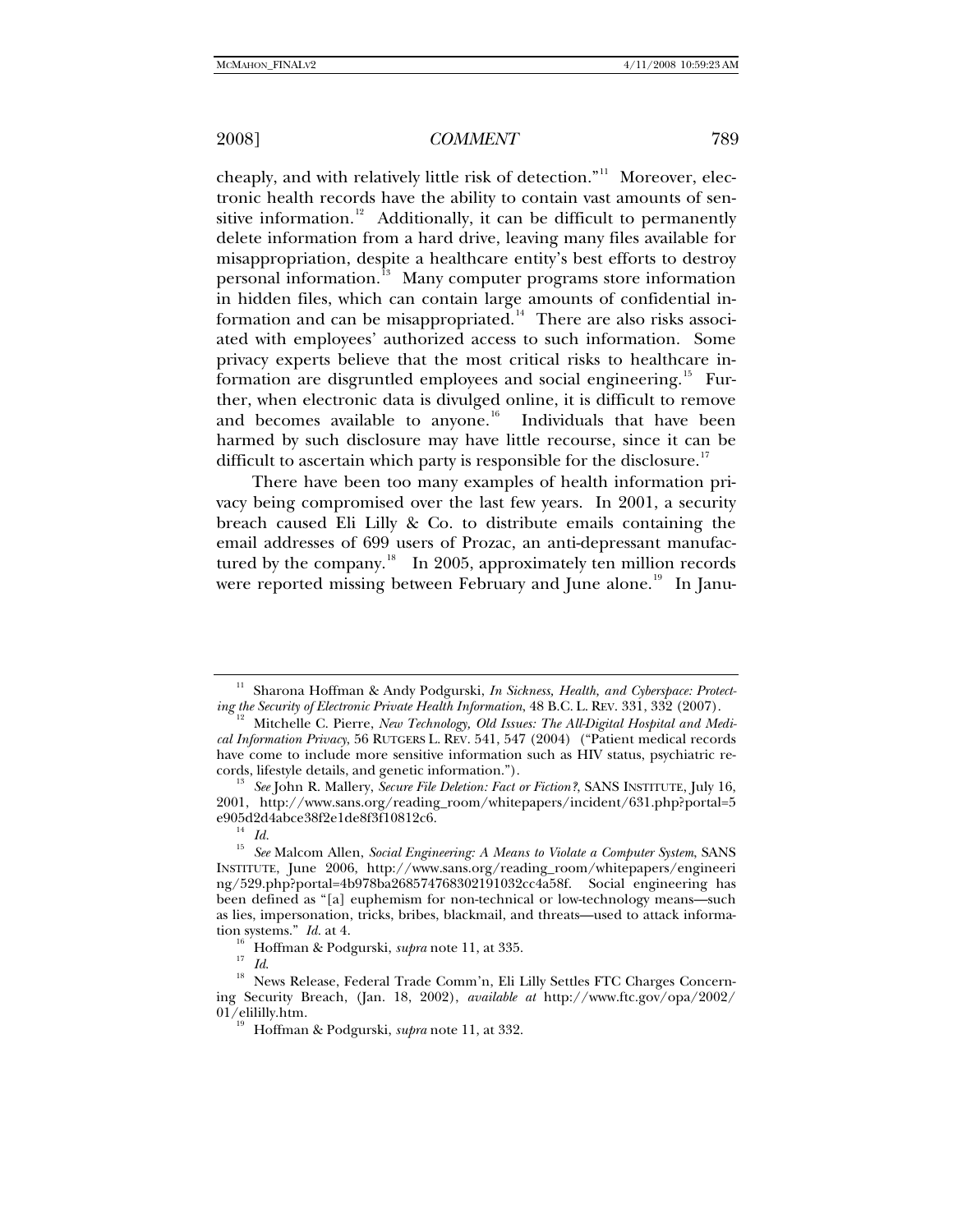ary [20](#page-3-0)06, hackers gained access to a Notre Dame database.<sup>20</sup> In April 2006, a man was arrested for hacking into a University of Southern California database and accessing the records of over 270,000 applicants. $^{21}$  $^{21}$  $^{21}$  In May 2006, hackers misappropriated the health and financial information of 200,000 individuals from an Ohio University data-base.<sup>[22](#page-3-2)</sup> Many pharmaceutical companies do not "review[] the effectiveness of their security policies and procedures" and only eighty-two percent of pharmaceutical companies reported feeling confident in their ability to protect private information.<sup>[23](#page-3-3)</sup> Further, according to one survey, eighty-four percent of all large businesses in the United Kingdom experienced premeditated and malicious security breaches in  $2006.^{^{24}}$  $2006.^{^{24}}$  $2006.^{^{24}}$ 

Arguably, however, the most severe threats to health information privacy come from private business entities. Personal health information may be used by employers to hire only healthy employees and thereby reduce insurance costs; by banks to ensure repayment of loans; by drug companies seeking to target individuals and doctors for marketing products; and by health insurance companies for set-ting insurance premiums.<sup>[25](#page-3-5)</sup> Correspondingly, studies have shown that between thirty-five and fifty percent of America's largest compa-nies use personal health records to make employment decisions.<sup>[26](#page-3-6)</sup> Consequently, the data mining and warehousing industry has flourished since the early 1990s, amassing astronomically vast amounts of

<span id="page-3-0"></span><sup>&</sup>lt;sup>20</sup> Greg Sandoval, *Notre Dame Probes Hack of Computer System*, CNETNEWS.COM, Jan. 23, 2006, http://news.com.com/Notre+Dame+probes+hack+of+computer+system/

<span id="page-3-1"></span><sup>2100-1029</sup>\_3-6030229.html?tag=st.rn. 21 Stefanie Olsen, *Man Charged with Hacking USC Database*, CNETNEWS.COM, Apr. 20, 2006, [http://news.com.com/Man+charged+with+hacking+USC+database/2100-](http://news.com.com/Man+charged+with+hacking+USC+database/2100-7350_3-6063470.html?tag=st.rn)

<span id="page-3-2"></span>[<sup>7350</sup>\\_3-6063470.html?tag=st.rn](http://news.com.com/Man+charged+with+hacking+USC+database/2100-7350_3-6063470.html?tag=st.rn).<br><sup>22</sup> Greg Sandoval, *Ohio University Suffers Security Breaches*, CNETNEWS.COM, May 11,<br>2006, http://news.com.com/2100-7349\_3-6071505.html.

<span id="page-3-3"></span>PRICE WATERHOUSE COOPERS, THE 2004 GLOBAL INFORMATION SECURITY SURVEY (2005) available at http://www.biznespolska.pl/files/reports/Pharma%20Alert\_Dec%202004%20\_Security%20Survey\_v7.pdf.

<span id="page-3-4"></span> $^{24}$  PRICE WATERHOUSE COOPERS DEPARTMENT OF TRADE AND INDUSTRY, INFORMATION SECURITY BREACHES SURVEY 2006 (2006) *available at* http://www.pwc.com/uk/eng/

<span id="page-3-6"></span><span id="page-3-5"></span>ins-sol/publ/pwc\_dti-fullsurveyresults\_execsum06.pdf.<br><sup>25</sup> Hoffman & Podgurski, *supra* note 11, at 334.<br><sup>26</sup> See Testimony Before the Subcomm. on Gov't. Mgmt., Info., & Tech. of the H. Comm. *on Gov't. Reform & Oversight*, 105th Cong. (1998) (statement of Janlori Goldman, Director, Health Privacy Project, Institute for Health Care Research and Policy, Georgetown University) (stating that thirty-five percent of Fortune 500 companies use health information in employment decisions); *see also* ROSS J. ANDERSON, SECURITY IN CLINICAL INFORMATION SYSTEMS 5 (British Medical Association) (1996) *available at* http://www.cl.cam.ac.uk/~rja14/Papers/policy11.pdf.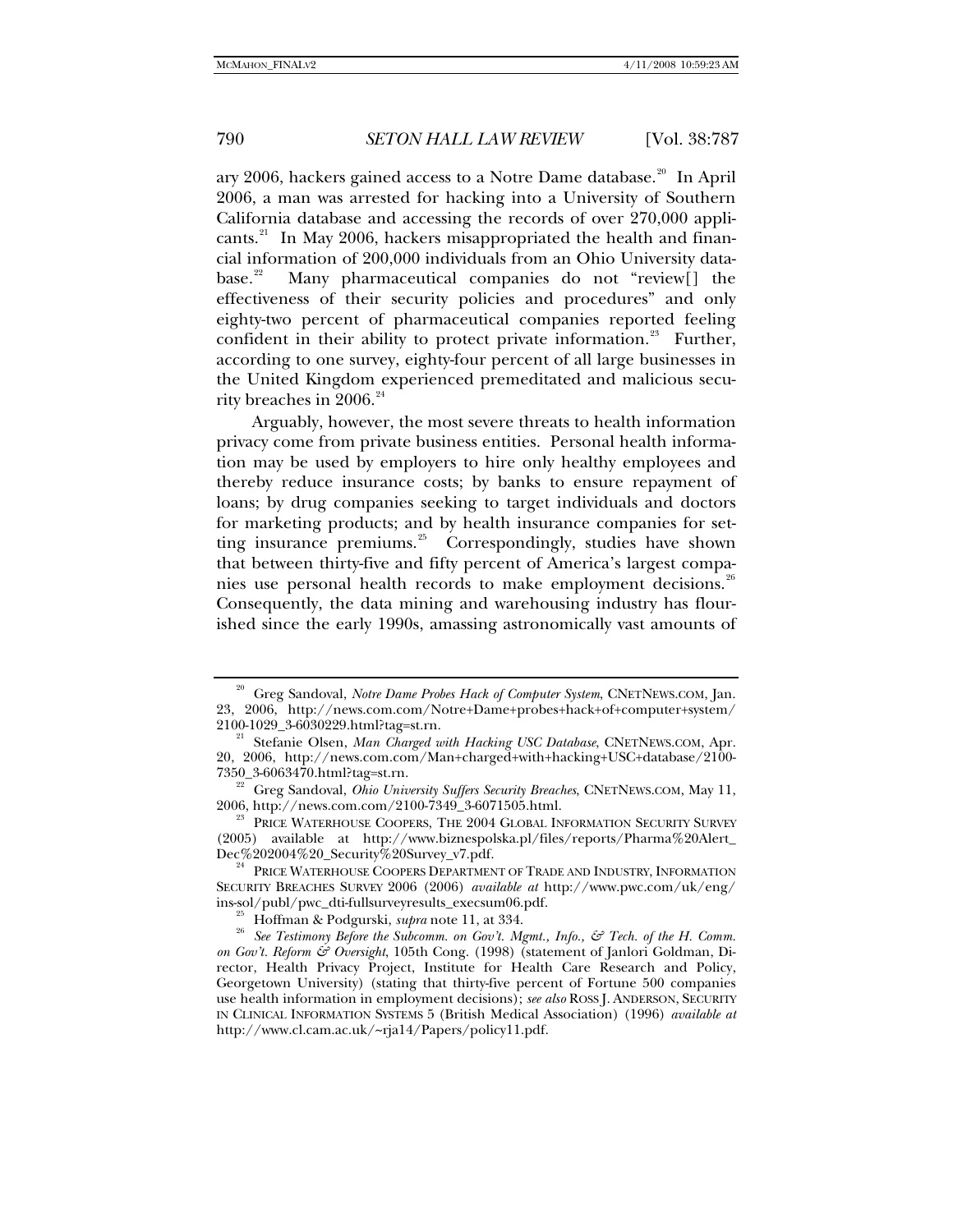personal information.<sup>[27](#page-4-0)</sup> Currently, over one thousand data mining and warehousing companies are collecting the personal information of American consumers.<sup>[28](#page-4-1)</sup> Moreover, these companies keep information on virtually every household; some claiming to have amassed over one thousand pieces of data on the average household.<sup>[29](#page-4-2)</sup> Similarly, a company known as the Medical Information Bureau (MIB) amasses personal health information about almost everyone obtain-ing, or attempting to obtain, health insurance.<sup>[30](#page-4-3)</sup> Insurance companies typically gather this information when an individual applies for health insurance and then report it to the MIB in a series of codes.<sup>[31](#page-4-4)</sup> Although the MIB keeps its list of codes secret, researchers claim that the MIB uses hundreds of codes to describe information including AIDS, diabetes, heart problems, drug use, smoking, adverse driving records, hazardous sports, sexual deviance, and sloppy appearance.<sup>[32](#page-4-5)</sup> Subsequently, when an individual applies for insurance with another insurance company, this information is used to deny coverage or to raise premiums.<sup>[33](#page-4-6)</sup> Unfortunately, HIPAA does not protect this information because the MIB codes are not considered protected health information. $34$ 

Increased consumer awareness of the potential harm caused by misuse of personal information has led to inefficiency in healthcare. Physicians depend on patients to provide truthful and complete in-formation.<sup>[35](#page-4-8)</sup> As one commentator noted, "[i]f patients have concerns about the privacy of their health information, they are less likely to divulge pertinent information for fear of inappropriate disclosures, which could result in inappropriate or incorrect treatment."<sup>[36](#page-4-9)</sup> In fact, a recent National Consumer Health Privacy survey showed that sixtyseven percent of the population is "somewhat" to "very" concerned

<span id="page-4-0"></span><sup>&</sup>lt;sup>27</sup> Tal Z. Zarsky, *"Mine Your Own Business!": Making the Case for the Implications of the Data Mining of Personal Information in the Forum of Public Opinion*, 5 YALE J.L. & TECH. 1,

<span id="page-4-1"></span><sup>&</sup>lt;sup>28</sup> Andrew J. McClurg, *A Thousand Words Are Worth a Picture: A Privacy Tort Response* to Consumer Data Profiling, 98 Nw. U. L. REV. 63, 65 (2003).

<span id="page-4-3"></span><span id="page-4-2"></span><sup>&</sup>lt;sup>29</sup> Id. at 65–66.<br><sup>30</sup> See Simson Garfinkel, *Nobody Knows the MIB*, *in* INFORMATION PRIVACY LAW 348– 50 (2006).

<span id="page-4-5"></span><span id="page-4-4"></span><sup>31</sup> *See id.*; s*ee also* Privacy Rights Clearinghouse, Fact Sheet 8: Medical Records Privacy, <http://www.privacyrights.org/fs/fs8-med.htm#C>(last visited Oct. 22, 2007).<br><sup>32</sup> *See* Garfinkel, *supra* note 30, at 349.<br><sup>33</sup> *See id.* 

<span id="page-4-9"></span><span id="page-4-8"></span><span id="page-4-7"></span><span id="page-4-6"></span><sup>34</sup> *See* Privacy Rights Clearinghouse, *supra* note 31. The MIB, however, is a consumer reporting agency under the Fair Credit Reporting Act. *Id.* 35 Nath, *supra* note 9, at 530–31. 36 *Id.* at 531.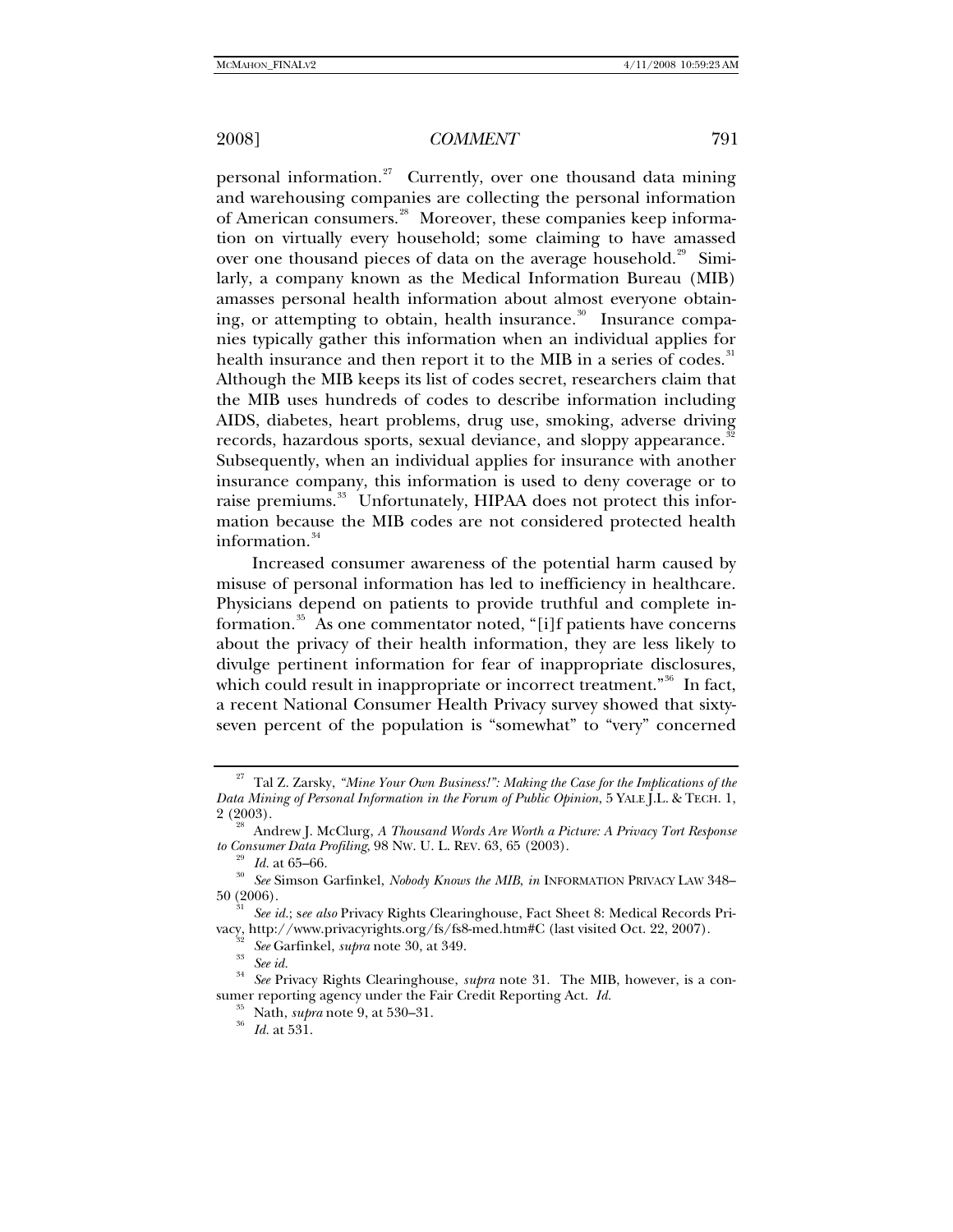about medical record confidentiality. $37$  Additionally, thirteen percent admitted to avoiding disclosure to medical practitioners in some way to protect their information.<sup>[38](#page-5-1)</sup> Similarly, a study by the American Health Information Management Association showed that thirty percent of healthcare providers reported an increase in patients who ask questions about privacy concerns, while twenty-two percent have reported an increase in the number of patients who refuse to sign re-lease of information forms.<sup>[39](#page-5-2)</sup> Therefore, the current lack of adequate privacy protection frustrates the goal of increasing the quality of healthcare.<sup>[40](#page-5-3)</sup> Creating a national health information infrastructure will only augment the loss of privacy associated with the increase in health information technology.<sup>[41](#page-5-4)</sup>

## *B. Constitutional Protection*

The Bill of Rights provided the earliest and most basic privacy protection for American citizens.<sup> $42$ </sup> Although the Framers of the Constitution arguably could not have envisioned the stark increase in technology—along with the increase in the complexity of daily life which has given rise to a need for information privacy protection the Supreme Court of the United States has interpreted the Constitu-tion to include a right of privacy in one's personal information.<sup>[43](#page-5-6)</sup> As applied to private health information, however, the right has a very narrow scope and is limited to provide inadequate privacy protection for confidential medical information.<sup>[44](#page-5-7)</sup>

The Supreme Court first articulated a fundamental right to privacy in *Union Pacific Railway v. Botsford*. [45](#page-5-8) There, the Court held that a

<span id="page-5-2"></span>that no medical documentation would be sent to insurance companies.").<br><sup>39</sup> AMERICAN HEALTH INFORMATION MANAGEMENT ASSOCIATION, THE STATE OF HIPAA PRIVACY AND SECURITY COMPLIANCE 12–14 (April 2006).

<span id="page-5-0"></span><sup>37</sup> Hoffman & Podgurski, *supra* note 11, at 335 (citing LYNNE BISHOP ET AL., CALIFORNIA HEALTH CARE FOUNDATION, NATIONAL CONSUMER HEALTH PRIVACY SURVEY 2005: EXECUTIVE SUMMARY 3 (2005)).

<span id="page-5-1"></span>Id. ("Furthermore, thirteen percent of respondents claimed that they had attempted to protect their own privacy by avoiding medical tests or visits to their regular physicians, asking doctors to distort diagnoses, or paying for tests out-of-pocket so

<span id="page-5-4"></span><span id="page-5-3"></span><sup>&</sup>lt;sup>40</sup> Nath, *supra* note 9, at 531.<br><sup>41</sup> *See* Pierre, *supra* note 12, at 547–48.<br><sup>42</sup> *See* U.S. CONST. amends. I, III, IV, V, IX; *see also* Griswold v. Connecticut, 381<br>U.S. 479 (1965).

<span id="page-5-8"></span><span id="page-5-7"></span><span id="page-5-6"></span><span id="page-5-5"></span><sup>&</sup>lt;sup>43</sup> Whalen v. Roe, 429 U.S. 589, 598-602 nn.23-24 (1977). Although the Court held that there was no constitutional privacy violation in the statute, it provided examples of different types of constitutional privacy protection for information and explained that the scope of privacy protection is unclear. *Id.* <sup>44</sup> See infra notes 52–69 and accompanying text. <sup>45</sup> 141 U.S. 250 (1891).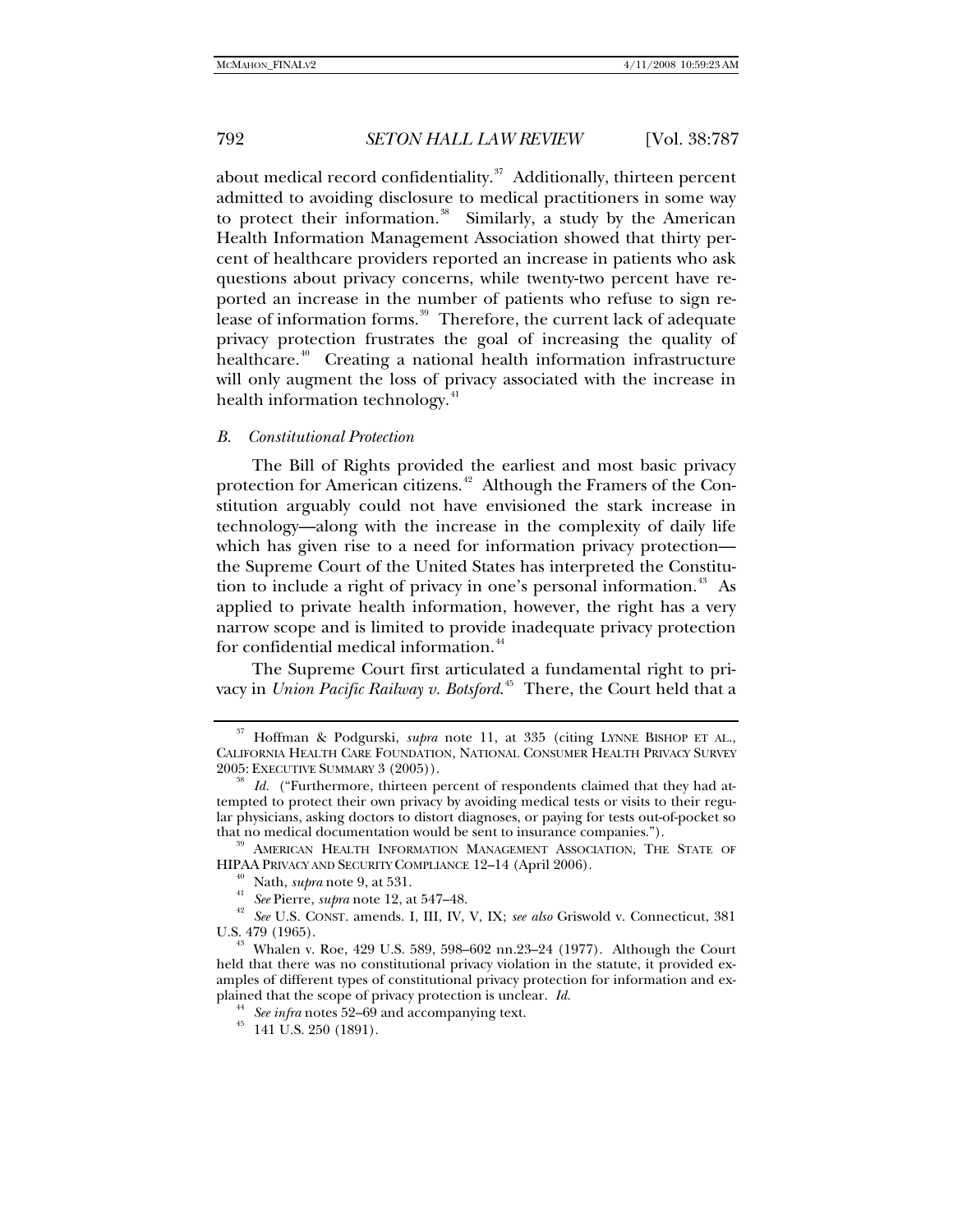plaintiff could not be compelled to undergo a surgical examination in a civil action.<sup>[46](#page-6-0)</sup> The Court described a "sacred" right of privacy that must be "carefully guarded."[47](#page-6-1) Moreover, in *Griswold v. Connecticut*, [48](#page-6-2) the Supreme Court interpreted the First, Third, Fourth, Fifth, and Ninth Amendments as incidents of the Bill of Rights protecting a greater, fundamental concept of a right to privacy.<sup>[49](#page-6-3)</sup> Subsequently, the Court considerably expanded this right when it applied the fun-damental right to privacy under various circumstances.<sup>[50](#page-6-4)</sup> Beginning in the late 1970s, however, a judicial trend emerged to limit the scope of constitutional privacy protection specifically pertaining to medical information.<sup>[51](#page-6-5)</sup>

*Whalen v. Roe*<sup>[52](#page-6-6)</sup> was the first major case limiting constitutional protection for private medical information.<sup>[53](#page-6-7)</sup> Whalen involved a controversial New York law which required detailed information regarding patients who received Schedule II prescription drugs $54$  to be stored in a government database.<sup>[55](#page-6-9)</sup> The Court identified two categories of personal privacy violations: "disclosure of personal matters" and preventing "independence in making certain kinds of important decisions."[56](#page-6-10) Further, the Court acknowledged the danger and negative consequences associated with maintaining a database of confi-dential medical records.<sup>[57](#page-6-11)</sup> Nevertheless, the Court determined that the threat posed by the law did not meet the threshold of severity necessary to be violative of the Constitution.<sup>[58](#page-6-12)</sup> Thus, the scope of

- 
- 

<span id="page-6-8"></span><span id="page-6-7"></span><span id="page-6-6"></span><sup>53</sup> Id. at 598–605.<br><sup>54</sup> New York State law classifies the most dangerous prescription drugs as Schedule II prescription drugs. *Id.* at 593 & n.8. These drugs have legitimate medical pur-<br>poses but are highly likely to be abused. *Id.* 

- 
- 

<span id="page-6-12"></span><span id="page-6-11"></span><span id="page-6-10"></span><span id="page-6-9"></span>poses but are highly likely to be abused. *Id.* <sup>55</sup> *Id.* at 593. 56 *Id.* at 598–600. 57 *Id.* at 604–07. 58 *Whalen*, 429 U.S. at 603–04. Although the Court did not explicitly state the level of severity needed to implicate a violation of constitutional privacy protection, it noted that "neither the immediate nor the threatened impact . . . on either the reputation or the independence of patients . . . is sufficient to constitute an invasion of

<sup>&</sup>lt;sup>46</sup> *Id.* at 255.<br><sup>47</sup> *Id.* at 251.<br><sup>48</sup> 381 U.S. 479 (1965).

<span id="page-6-4"></span><span id="page-6-3"></span><span id="page-6-2"></span><span id="page-6-1"></span><span id="page-6-0"></span><sup>&</sup>lt;sup>49</sup> *Id.* at 484–85.<br><sup>50</sup> *See, e.g.*, Lawrence v. Texas, 539 U.S. 558 (2003) (invalidating a state law prohibiting sodomy between same-sex couples); Roe v. Wade, 410 U.S. 113 (1973) (holding a state law prohibiting abortion invalid for interfering with a constitutional right to privacy); Eisenstadt v. Baird, 405 U.S. 438 (1972) (expanding the fundamental right to privacy in the use of contraceptive devices found in *Griswold v. Connecticut* to

<span id="page-6-5"></span>protect non-married individuals).<br><sup>51</sup> *See* Whalen v. Roe, 429 U.S. 589, 603–07 (1977).<br><sup>52</sup> 429 U.S. 589 (1977).<br><sup>53</sup> *H*<sub>01</sub> 598 605</sub>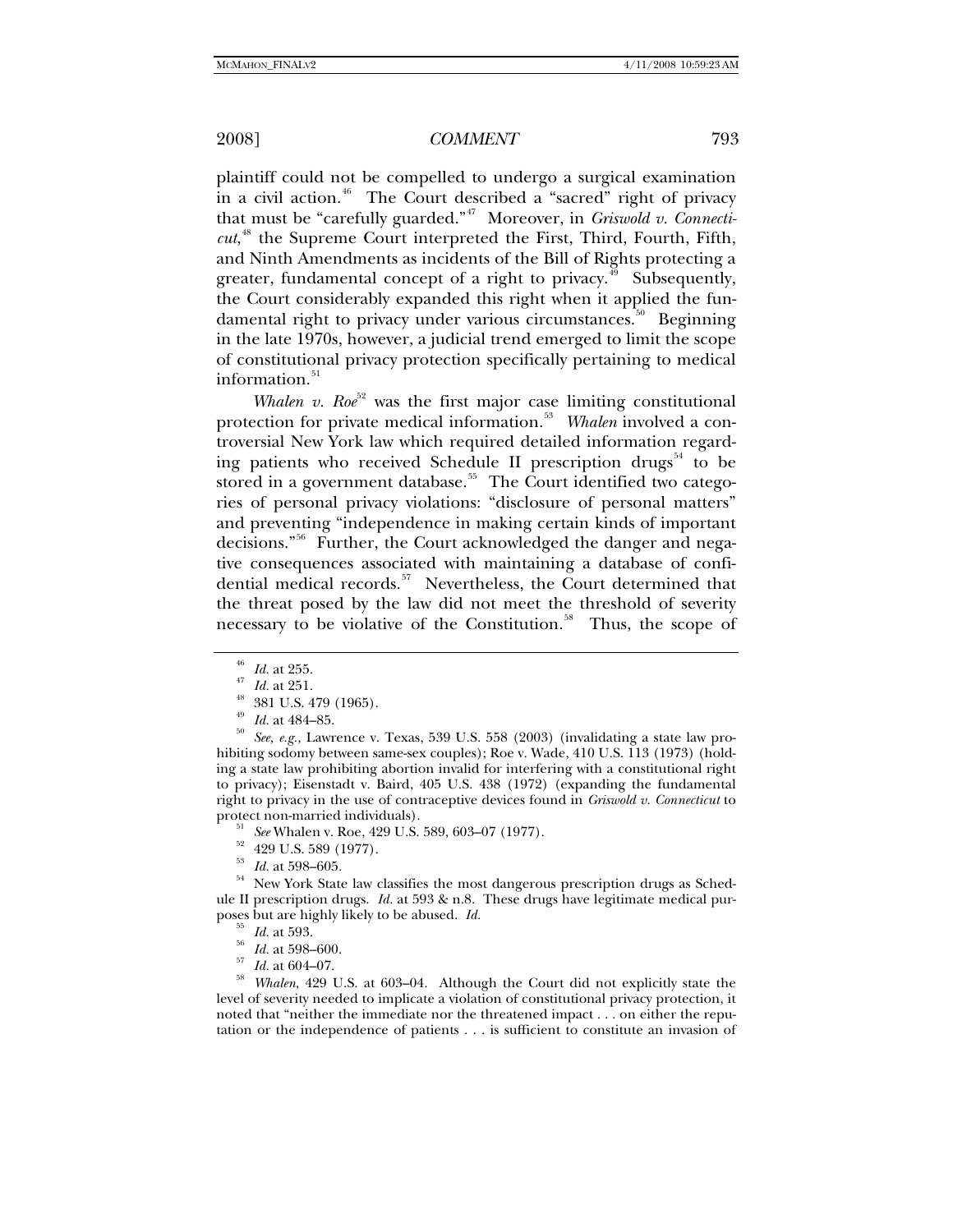constitutional protection for medical information privacy was unclear after *Whalen*. Although the Court did not eliminate the possibility that a constitutional cause of action would lie, it set a high threshold for success on such a claim.<sup>5</sup>

In *Doe v. Southeastern Pennsylvania Transportation Authority*, [60](#page-7-1) the U.S. Court of Appeals for the Third Circuit, confronting what many would consider an egregious misappropriation and disclosure of per-sonal information,<sup>[61](#page-7-2)</sup> further restricted the role of the Constitution in protecting health information privacy.<sup>[62](#page-7-3)</sup> In that case, a state employer discovered an employee's status as an AIDS patient by viewing prescription drug records provided pursuant to a health insurance agreement.<sup>[63](#page-7-4)</sup> Thereafter, the employer disclosed this information to other employees. $64$  The plaintiff, known as Doe, consequently sued the employer, alleging that the employer violated his constitutional right to privacy under the Fourteenth Amendment.<sup>[65](#page-7-6)</sup> The court used a seven-factor test, first articulated in *United States v. Westinghouse Elec-*tric Corp.,<sup>[66](#page-7-7)</sup> to determine whether the interest in reducing the cost of health insurance and preventing fraud outweighed the invasion of Doe's personal privacy. $67$  Moreover, the court noted that the distinguishing factor between this case and prior cases, in which the privacy

<span id="page-7-7"></span><span id="page-7-6"></span><span id="page-7-5"></span><span id="page-7-4"></span><span id="page-7-3"></span><span id="page-7-2"></span><span id="page-7-1"></span><span id="page-7-0"></span>See Daniel J. Solove, Privacy and Power: Computer Databases and Metaphors for In*formation Privacy*, 53 STAN. L. REV. 1393, 1438–39 (2001).<br><sup>62</sup> *Doe*, 72 F.3d 1133.<br><sup>63</sup> *Id.* at 1135–36.<br><sup>64</sup> *Id.* 

- 
- 

- 
- <sup>65</sup> *Id.* at 1137–38. 66 638 F.2d 570, 578 (3d Cir. 1980).
- <span id="page-7-8"></span><sup>67</sup> *Doe*, 72 F.3d at 1140 (citing *Westinghouse*, 638 F.2d at 578).

any right or liberty protected by the Fourteenth Amendment." *Id*. Concurring, Justice Brennan stated that the "interest in avoiding disclosure of personal matters" is not "seriously enough invaded" in this case because the State limited the number of people with access to this information and put restrictions on disclosure. *Id.* at 606 (Brennan, J., concurring). However, Justice Brennan noted that new computer technology "vastly increase[s] the potential for abuse of that information," and that in the future there may be a need to "curb . . . such technology." *Id.* at 607.<br><sup>59</sup> See id. at 603–07 (majority opinion).<br><sup>60</sup> 72 F.3d 1133 (3d Cir. 1995).

*Westinghouse* mandates a consideration of seven different factors. They are: (1) the type of record requested; (2) the information it does or might contain; (3) the potential for harm in any subsequent nonconsensual disclosure; (4) the injury from disclosure to the relationship in which the record was generated; (5) the adequacy of safeguards to prevent unauthorized disclosure; (6) the degree of need for access; and (7) whether there is an express statutory mandate, articulated public policy, or other recognizable public interest favoring access.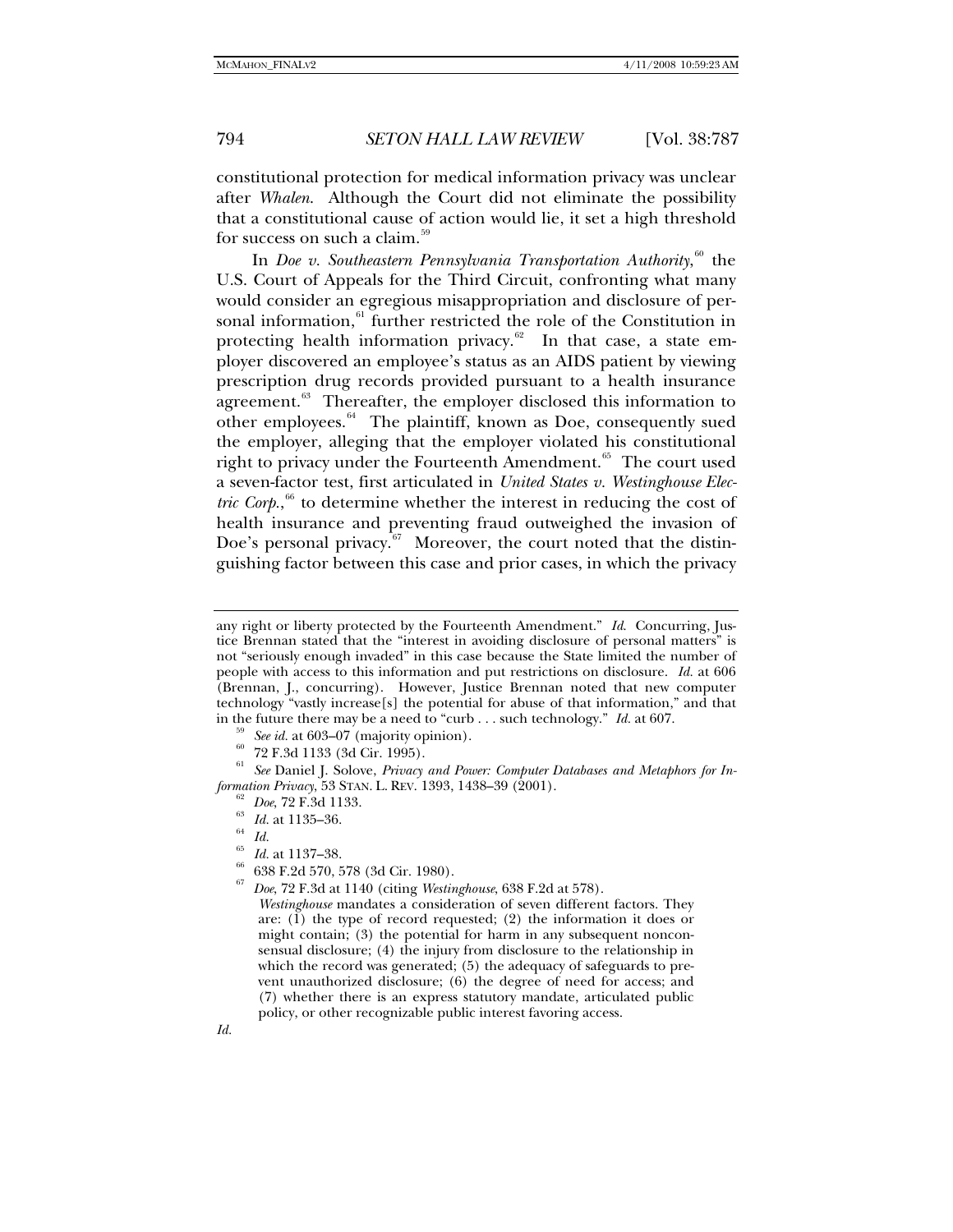interest prevailed, was the lack of harm caused by collecting and us-ing Doe's data.<sup>[68](#page-8-0)</sup> However, this decision ignores serious intangible and psychological harm in favor of a mild state interest.<sup>[69](#page-8-1)</sup>

In the wake of these cases, it is apparent that constitutional privacy protection is too limited to adequately handle the privacy risks associated with a unified national health information infrastructure. First, the courts have failed to conceptualize the potential scope of the harm caused by breaches of privacy in health information.<sup>[70](#page-8-2)</sup> The court in *Doe* did not understand that "[Doe's] real injury was the powerlessness of having no idea who else knew he had HIV, what his employer thought of him, or how the information could be used against him. . . . [T]he information appeared to be entirely out of anyone's control."<sup>[71](#page-8-3)</sup> Second, the courts have not accurately realized the range of security risks posed by electronic storage of health information. This is evident from the *Whalen* Court's pronouncement that disclosure of medical information can occur in only three ways: through(1) either deliberate or negligent employee action, (2) evidence in a judicial proceeding, or  $(3)$  voluntary disclosure.<sup>[72](#page-8-4)</sup> Obviously, in a national infrastructure of databases that transmits information electronically to doctors, insurance companies, patients, and other medical staff, there are many ways in which personal data may be misappropriated. The failure to grasp both the nature of the harm caused by a breach of privacy and the methods by which data can be misappropriated has caused lower courts to adopt tests for constitutional privacy violations that reduce the weight given to privacy concerns in favor of marginally legitimate state interests in obtaining information. $73$ 

### *C. State and Common Law Information Privacy Protection*

State and common law privacy protection is inadequate because, in addition to varying between states, it tends to focus on physicianpatient confidentiality, which can only cover a small portion of the

<sup>68</sup> *Doe*, 72 F.3d at 1140–43. 69 *See* Solove, *supra* note 61, at 1438. 70 *See id.*

<span id="page-8-5"></span><span id="page-8-4"></span><span id="page-8-3"></span><span id="page-8-2"></span><span id="page-8-1"></span><span id="page-8-0"></span> $\frac{71}{72}$  *Id.* at 1438–39.<br><sup>72</sup> *See* Whalen v. Roe, 429 U.S. 589, 600 (1977). Although the Court was specifically addressing privacy concerns regarding the New York statute at issue in this case, the Court stated generally that "[p]ublic disclosure of patient information can come about in three ways." *Id.* 73 Pierre, *supra* note 12, at 564.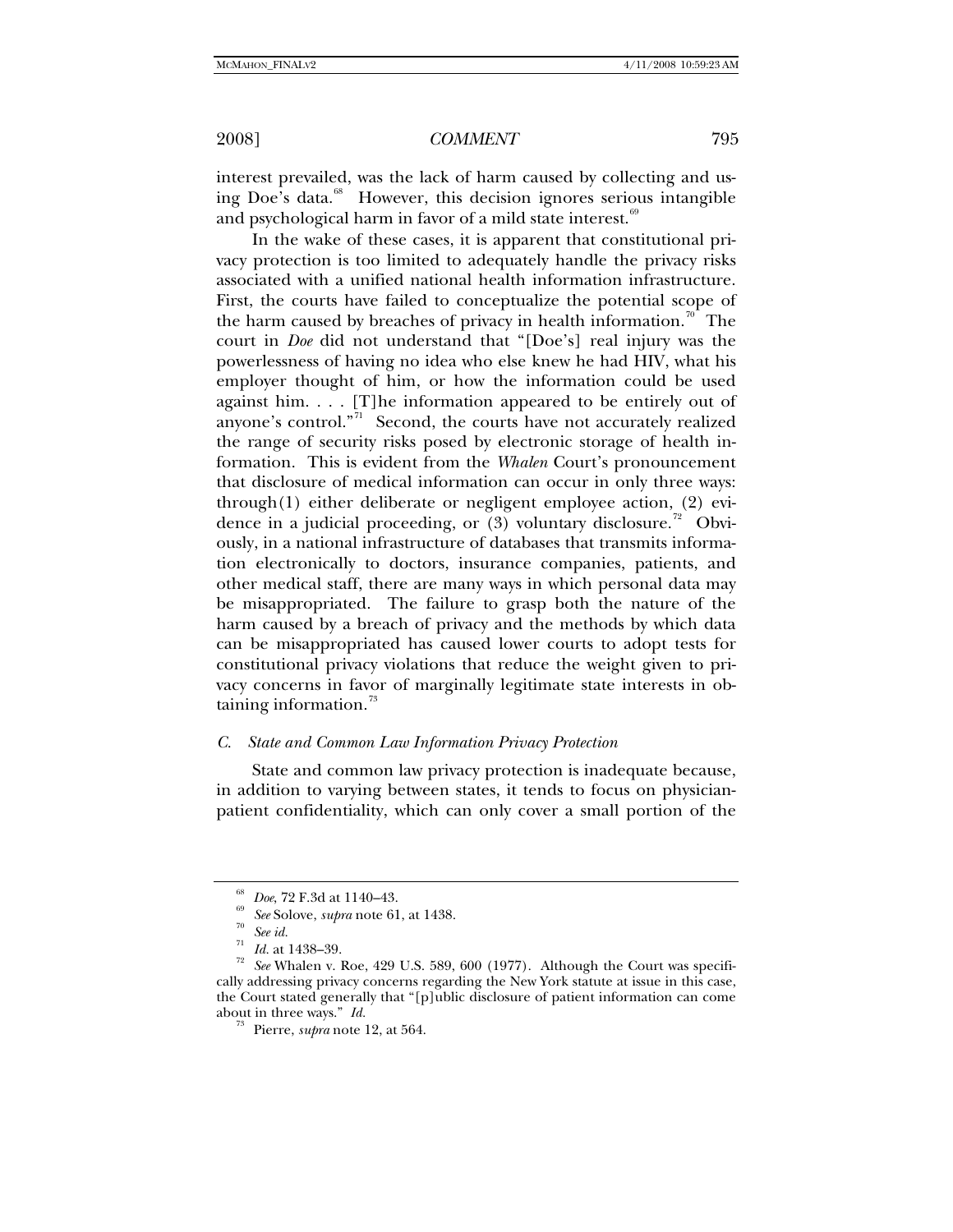threats to data in a national health information infrastructure.<sup>[74](#page-9-0)</sup> Since actions which allege breaches of confidentiality are typically only successful if they also allege a fiduciary relationship between a doctor and a patient, such actions cannot be brought against many third-party practitioners or entities who interact with or maintain pa-tient information.<sup>[75](#page-9-1)</sup> Yet these entities are equally capable of divulging private medical information and can be entirely out of the reach of traditional tort law. As one commentator points out, because the health record itself contains information collected by several primary and secondary sources, "[f]ocusing legal protection on a single therapeutic relationship within this information environment is an anachronistic vestige of an earlier and simpler time in medicine."<sup>[76](#page-9-2)</sup> Thus, the current scheme of common law tort protection will not satiate the need for adequate privacy protection in a national health-care information infrastructure.<sup>[77](#page-9-3)</sup>

## *D. The Privacy Act of 1974*

Congress passed the Privacy Act of 1974 ("Privacy Act") in response to growing public concern over government agencies using electronic means to amass large databases that contain personal in-formation.<sup>[78](#page-9-4)</sup> The Privacy Act aimed to abate these concerns by allowing individuals to access and control records stored by the federal government and by limiting the government's ability to use and dis-close private information.<sup>[79](#page-9-5)</sup> This attempt at omnibus legislation, which requires government compliance with fair information practices, is incapable of sufficiently protecting individuals' health infor-mation in a national healthcare information infrastructure.<sup>[80](#page-9-6)</sup>

<span id="page-9-0"></span>See JOY PRITTS ET AL., THE STATE OF HEALTH PRIVACY (Georgetown University 2d ed. 2002)(1999)(surveying and comparing various state privacy laws) *available at* http://medicalrecordrights.georgetown.edu/pdfs/statereport1.pdf; *see also* Lawrence O. Gostin, *Health Information Privacy*, 80 CORNELL L. REV. 451, 511–12 (1995).<br><sup>75</sup> Gostin, *supra* note 74, at 512. Third-party practitioners and entities could in-

<span id="page-9-1"></span>clude nurses, medical testing facilities, medical testing technicians, or other agents and employees of a healthcare entity who do not interact directly with the patient. *Id.*  $rac{76}{77}$  *Id.* 

<span id="page-9-3"></span><span id="page-9-2"></span><sup>77</sup> Lawrence O. Gostin et al., *The Nationalization of Health Information Privacy Protec-*

<span id="page-9-4"></span><sup>&</sup>lt;sup>78</sup> JOINT COMM. ON GOV'T OPERATIONS, LEGISLATIVE HISTORY OF THE PRIVACY ACT OF 1974: SOURCE BOOK ON PRIVACY 1–9 (1976).

<span id="page-9-6"></span><span id="page-9-5"></span>Id. at 161-62 (containing the code of fair information practices, which lists the eight principles which guided the creation of the privacy act). 80 *See infra* notes 81–89 and accompanying text.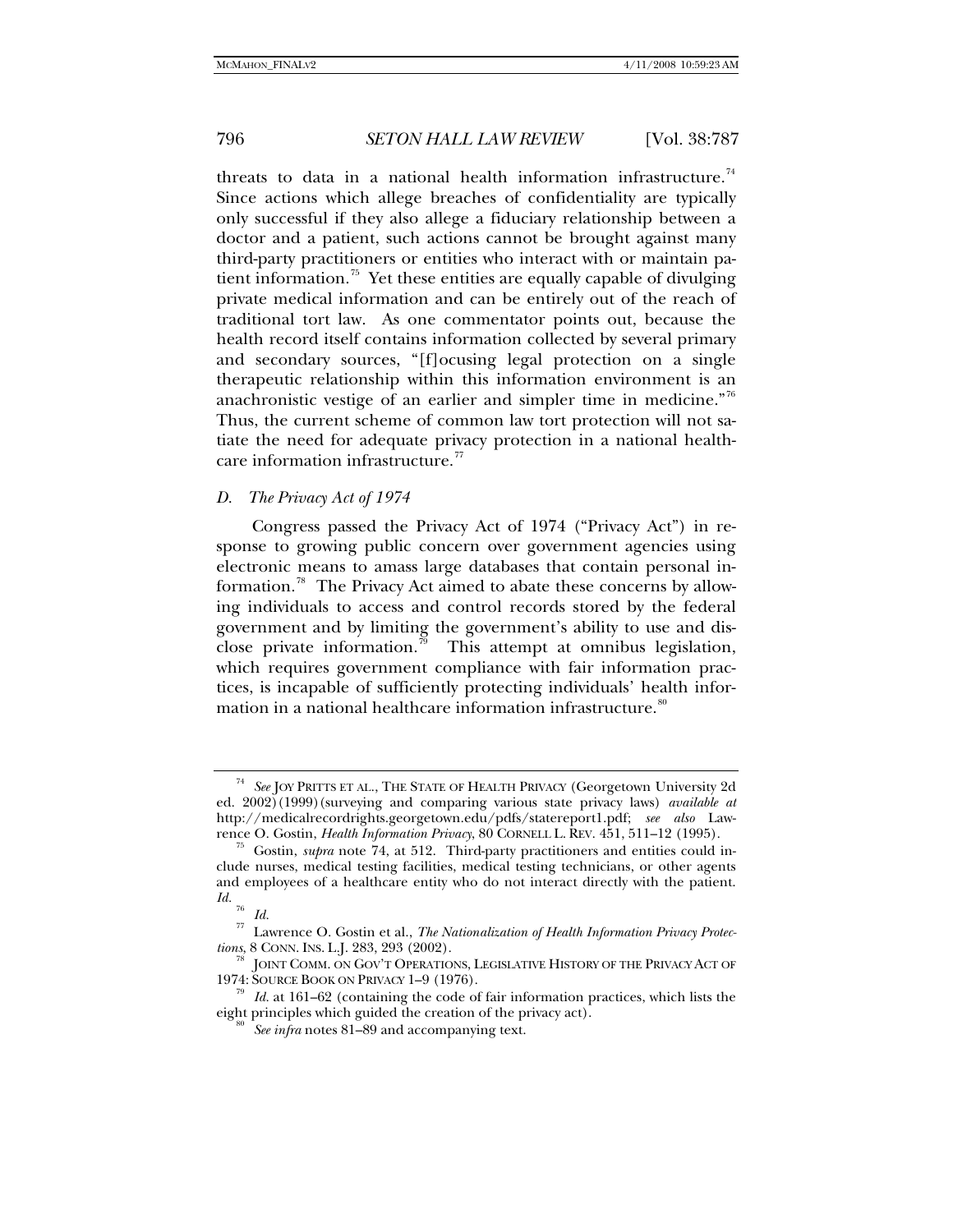The protection afforded by the Privacy Act is insufficient since it applies only to federal agencies. $81$  The Privacy Act does not offer protection to individuals from abuse by private sector entities or from government entities at the state level. $s^2$  This boundary of Privacy Act protection renders it ineffective in protecting health information in a healthcare regime dominated by private industry.<sup>[83](#page-10-2)</sup> Moreover, the Privacy Act has often been criticized because it allows federal agencies to hire private database companies to compile, use, and disclose confidential information in ways that would violate the Privacy Act if car-ried out by a federal agency.<sup>[84](#page-10-3)</sup> Because it regulates only federal agencies, the Privacy Act shifts federal privacy abuses to the private sector, where there is no privacy regulation. Thus, the protection offered by the Privacy Act is minimal in a uniform national health information infrastructure.

Additionally, the Privacy Act is insufficient because it includes many exceptions to its regulations that have been abused and treated as loopholes. Perhaps the most glaring loophole in the Privacy Act is the "Routine Use" exception.<sup>[85](#page-10-4)</sup> This exception allows federal agencies to disclose personal information if they determine that the disclosure is part of the routine use of information and it is compatible with the original purpose for collecting the information.<sup>[86](#page-10-5)</sup> This grants the agency broad discretion to make its own determination regarding the purpose for collecting information and whether the dis-closure is compatible with such a purpose.<sup>[87](#page-10-6)</sup>

Another exception allows a federal agency to transfer information to another federal agency upon the written request of the receiv-ing agency.<sup>[88](#page-10-7)</sup> Further, federal agencies are aided in avoiding the Pri-

 $81 \quad 5 \text{ U.S.C. }$  \$\$ 552(f)(1), 552a(a)(1)(2000).

<sup>82</sup> *See id.*

<span id="page-10-3"></span><span id="page-10-2"></span><span id="page-10-1"></span><span id="page-10-0"></span><sup>&</sup>lt;sup>83</sup> Pierre, *supra* note 12, at 554–55.<br><sup>84</sup> Chris J. Hoofnagle, *Big Brother's Little Helpers: How Choicepoint and Other Commercial Data Brokers Collect and Package Your Data for Law Enforcement*, 29 N.C. J. INT'L L. & COMM. REG. 595, 622–23 (2004). The Privacy Act mandates that a private agency hired by contract by a federal agency will be treated as an employee of the federal agency and will be subject to the requirements of the Privacy Act. 5 U.S.C. §  $552a(m)(1)$  (2000). However, the Act specifically exempts a consumer reporting agency from being considered a contractor under this section, and thus, from the requirements of the Privacy Act. *Id.* § 552a(m)(2). <sup>85</sup> 5 U.S.C. § 552a(b)(3).

 $rac{86}{87}$  *Id.* 

<span id="page-10-7"></span><span id="page-10-6"></span><span id="page-10-5"></span><span id="page-10-4"></span><sup>&</sup>lt;sup>87</sup> See DANIEL J. SOLOVE, MARC ROTENBERG & PAUL M. SCHWARTZ, INFORMATION PRIVACY LAW 583-86 (2d ed. 2006).

 $^{88}$  5 U.S.C. § 552a(b)(7).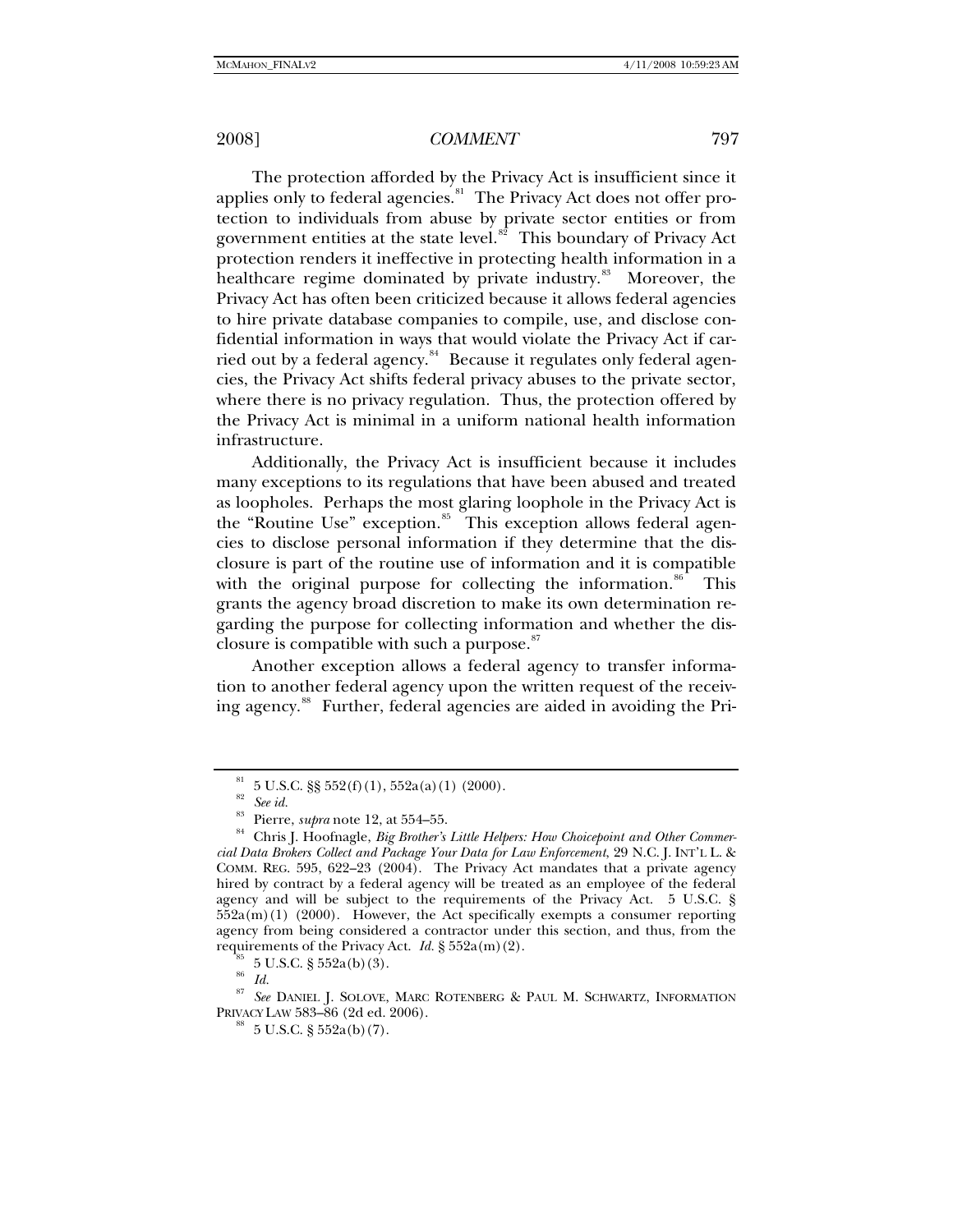vacy Act by its vague language and lack of legislative history.<sup>[89](#page-11-0)</sup> Consequently, the Privacy Act cannot be relied upon to protect private medical information.

## *E. The Health Insurance Portability and Accountability Act*

In 1996, Congress passed  $HIPAA<sup>90</sup>$  $HIPAA<sup>90</sup>$  $HIPAA<sup>90</sup>$  to prevent insurance compa-nies and healthcare providers from abusing the privacy of patients.<sup>[91](#page-11-2)</sup> In its final form, HIPPA includes privacy and security regulations, which attempt to control the use and transmission of heath informa-tion.<sup>[92](#page-11-3)</sup> These regulations were meant to establish national minimum standards for health information privacy.<sup>[93](#page-11-4)</sup> Thus, HIPAA establishes a floor for health information privacy but does not preempt stronger state protection.<sup>[94](#page-11-5)</sup> Nevertheless, more adequate standards must be implemented because there are several deficiencies in the HIPAA privacy and security rules.<sup>[95](#page-11-6)</sup>

HIPAA required Congress to pass privacy legislation by 1999 as part of its Administrative Simplification provisions.<sup>[96](#page-11-7)</sup> However, Congress did not carry out this obligation, and the Department of Health and Human Services (HHS) created its own privacy regulations pursuant to HIPAA $^{97}$  $^{97}$  $^{97}$  in 2000, known as the Privacy Rule.<sup>[98](#page-11-9)</sup> Thereafter, HHS received a deluge of comments from the public regarding the complexity of the Privacy Rule, problems with its consent require-ment, and the cost of implementing the regulations.<sup>[99](#page-11-10)</sup> Consequently,

<span id="page-11-0"></span><sup>&</sup>lt;sup>89</sup> Haeji Hong, *Dismantling the Private Enforcement of the Privacy Act of 1974:* Doe v. Chao, 38 AKRON L. REV. 71, 86 (2005).

<span id="page-11-1"></span><sup>&</sup>lt;sup>90</sup> Health Insurance Portability and Accountability Act, Pub. L. No. 104-191, 110 Stat. 1936 (codified in scattered sections of  $42$  U.S.C.).

<span id="page-11-2"></span><sup>&</sup>lt;sup>91</sup> H.R. REP. No. 104-496, at 69–70 (1996), *reprinted in* 1996 U.S.C.C.A.N. 1865, 1868–69.

<span id="page-11-4"></span><span id="page-11-3"></span><sup>&</sup>lt;sup>92</sup> See 45 C.F.R. §§ 160.101–164.534 (2007).<br><sup>93</sup> Standards for Privacy of Individually Identifiable Health Information, 65 Fed. Reg. 82462, 82471 (Dec. 28, 2000). 94 *Id.*

<span id="page-11-7"></span><span id="page-11-6"></span><span id="page-11-5"></span><sup>&</sup>lt;sup>95</sup> See infra Part II.E.<br><sup>96</sup> Health Insurance Portability and Accountability Act of 1996, Pub. L. No. 104-191, Title II, Subtitle F, §§ 261–264, 110 Stat. 2033. The Administrative Simplification provisions are a portion of HIPAA that were implemented to establish "a national health care fraud and abuse control program." H.R. REP. No. 104-496, at 67 (1996), reprinted in 1996 U.S.C.C.A.N. 1865, 1866.

<sup>&</sup>lt;sup>97</sup> 42 U.S.C. §§ 1320d to -8 (2000).

<span id="page-11-9"></span><span id="page-11-8"></span><sup>&</sup>lt;sup>98</sup> Standards for Privacy of Individually Identifiable Health Information, 65 Fed.<br>Reg. at 82462.

<span id="page-11-10"></span>Standards for Privacy of Individually Identifiable Health Information, 67 Fed. Reg. 53182, 53183, 53209 (Aug. 18, 2002). The consent requirement required cov-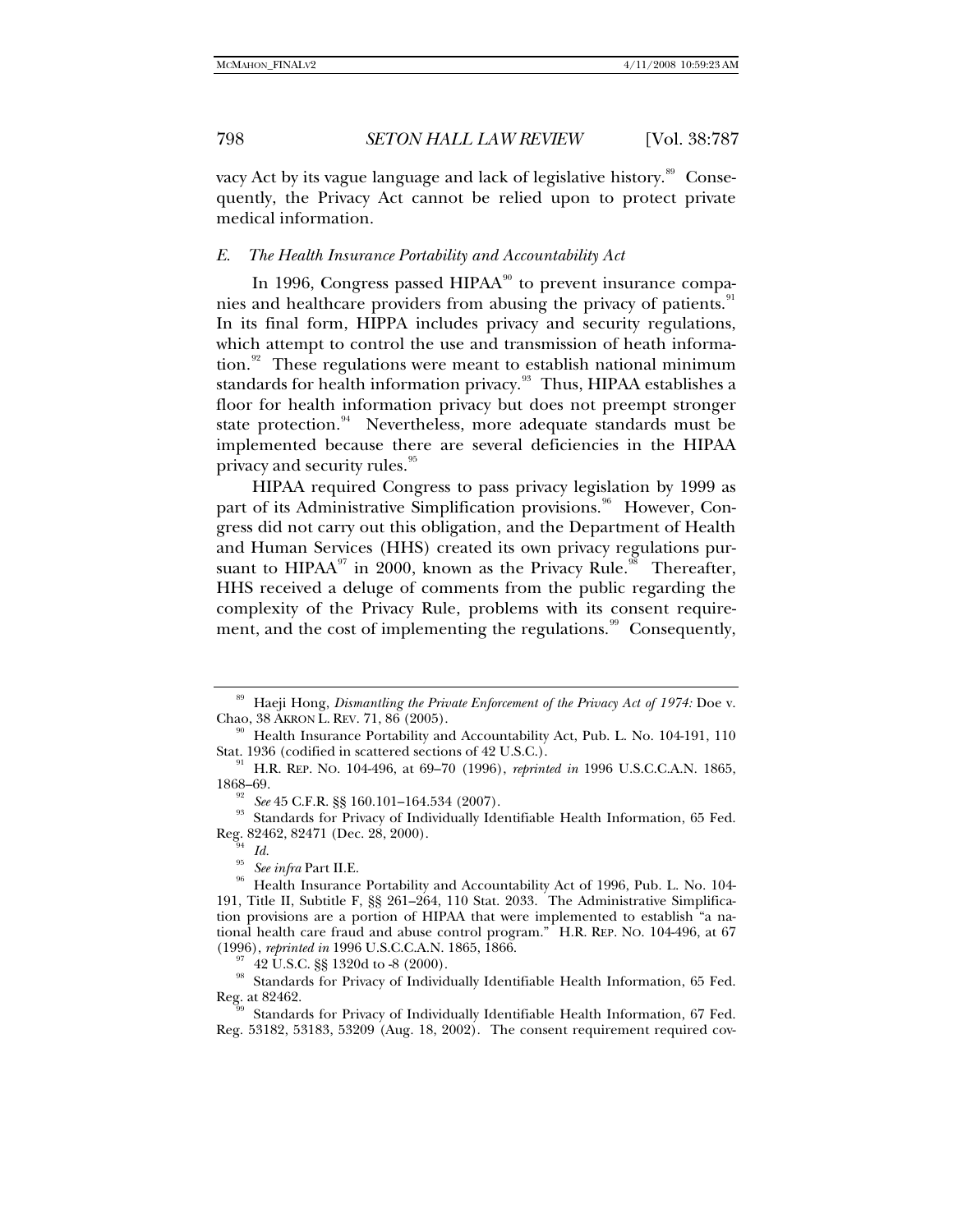in March 2001, HHS amended the Privacy Rule and allowed the pub-lic to comment on proposed regulations.<sup>[100](#page-12-0)</sup> After much debate, the Final Privacy Rule was promulgated in August  $2002$ <sup>[101](#page-12-1)</sup> The Final Privacy Rule has been criticized for, among other things, its lack of consent requirements that were incorporated in the initial Privacy Rule and for its use of confusing and vague language.<sup>[102](#page-12-2)</sup>

The Final Privacy Rule applies to certain "covered entities," which include health plans, healthcare clearinghouses, and health-care providers.<sup>[103](#page-12-3)</sup> A "health plan" is a group or individual plan pro-viding or paying for medical care.<sup>[104](#page-12-4)</sup> A "health care clearinghouse" is an entity that processes medical information.<sup>[105](#page-12-5)</sup> Finally, a "health" care provider" is an entity that provides "medical or health services" or an entity that "furnishes, bills, or is paid for healthcare in the normal course of business."<sup>[106](#page-12-6)</sup> Moreover, certain "hybrid entities" must comply with HIPAA regulations.<sup>[107](#page-12-7)</sup> A hybrid entity is one that provides healthcare services in addition to several other services.<sup>[108](#page-12-8)</sup> These hybrid entities must comply with the regulations only to the extent that they deal with medical information.<sup>[109](#page-12-9)</sup> Thus, HIPAA protection for medical information applies only to healthcare clearinghouses, healthcare providers, healthcare plans, and to a lesser degree, hybrid entities.

HIPAA privacy regulations apply to all types of "individually identifiable health information," in both electronic and paper form.<sup>[110](#page-12-10)</sup> Individually identifiable information includes information that is created or received by a covered entity and is related to the physical or mental condition of an individual, the "provision of health care to an individual," or the payment for healthcare.<sup>[111](#page-12-11)</sup> The information must either identify an individual or be reasonably trace-able to an individual.<sup>[112](#page-12-12)</sup> Individually identifiable information can be

<span id="page-12-3"></span><span id="page-12-2"></span><span id="page-12-1"></span><span id="page-12-0"></span>ered entities to get the patient's consent before disclosing protected health information for certain uses. *See id.* at 53209.<br>
<sup>100</sup> *Id.*<br>
<sup>101</sup> *Id.* at 53182.<br>
<sup>102</sup> *See* Hoffman & Podgurski, *supra* note 11.<br>
<sup>103</sup> 45 C.F.R. § 160.102 (2007).<br>
<sup>104</sup> *Id.* § 160.103.<br> *Id.*<br>
<sup>107</sup> *Id.* § 164.504.<br>

<span id="page-12-4"></span>

<span id="page-12-5"></span>

<span id="page-12-9"></span><span id="page-12-8"></span><span id="page-12-7"></span><span id="page-12-6"></span>

<span id="page-12-12"></span><span id="page-12-11"></span><span id="page-12-10"></span>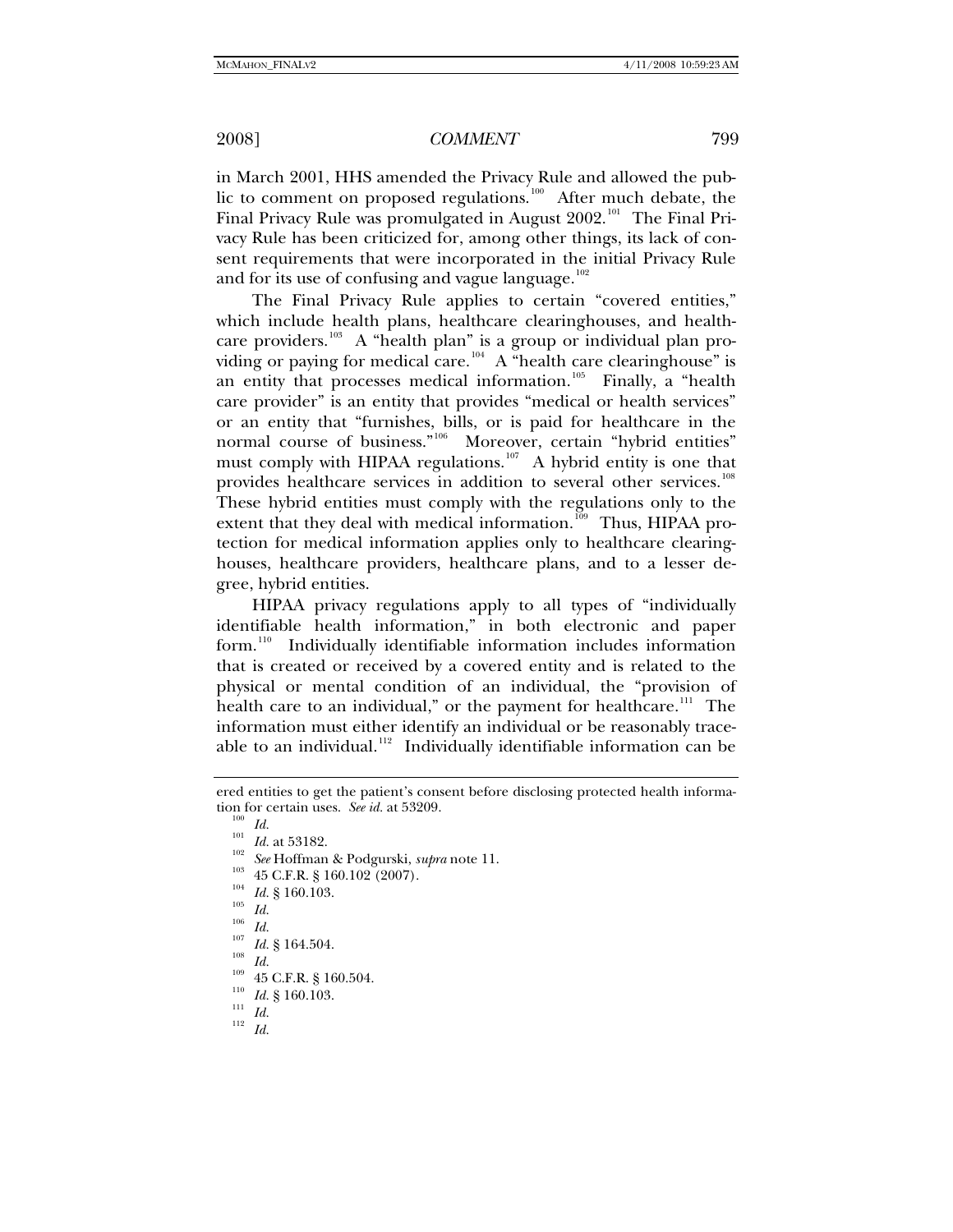"de-identified," and thus, is not subject to the HIPAA regulations.<sup>[113](#page-13-0)</sup> The definitions for individually identifiable information can be very confusing, and there is little supplemental information guiding covered entities in distinguishing non-identifiable information from in-dividually identifiable information.<sup>[114](#page-13-1)</sup>

HIPAA attempts to safeguard privacy by regulating the circumstances under which individually identifiable information may be used and transmitted. HIPAA allows covered entities to disclose protected health information, without the individual's authorization, to the individual, or for treatment, payment, and healthcare operations.[115](#page-13-2) For other disclosures, authorization by the individual is re-quired.<sup>[116](#page-13-3)</sup> Disclosures requiring authorization include disclosures for marketing purposes, $117$  disclosure to an employer, $118$  and fundrais-ing.<sup>[119](#page-13-6)</sup> Moreover, any use of psychotherapy notes requires authoriza-tion by the individual.<sup>[120](#page-13-7)</sup> In the event of a disclosure, the covered entity must also reasonably limit the information disclosed to the minimum amount necessary.<sup>[121](#page-13-8)</sup>

Additionally, the Final Privacy Rule includes the HIPAA Security Rule.<sup>[122](#page-13-9)</sup> The Security Rule mandates that covered entities implement safeguards to protect individually identifiable information transmit-ted or maintained electronically.<sup>[123](#page-13-10)</sup> The Security Rule is based on

<span id="page-13-1"></span><span id="page-13-0"></span><sup>&</sup>lt;sup>113</sup> *Id.* § 164.502(d)(2).  $\mu$ <sup>114</sup> HHS defines individually identifiable information as "information, including demographic data, that relates to: the individual's past, present or future physical or mental health or condition, the provision of health care to the individual, or the past, present, or future payment for the provision of health care to the individual, and that identifies the individual or for which there is a reasonable basis to believe can be used to identify the individual." U.S. DEP'T OF HEALTH & HUM. SERVS, SUMMARY OF THE HIPAA PRIVACY RULE 4 (2003), http://www.hhs.gov/ocr/privacy summary.pdf. However, HHS does not explain how to determine whether there is a reasonable basis to believe information can be used to identify the individual. *See id.* <sup>115</sup> 45 C.F.R. § 164.502. <sup>116</sup> *Id.* § 164.508. <sup>117</sup> However, "marketing" does not include marketing of services by the covered

<span id="page-13-4"></span><span id="page-13-3"></span><span id="page-13-2"></span>entities that are health-related. *Id.* § 164.501. Therefore, if a covered entity seeks to market health-related services to an individual, "the individual cannot opt out or re-

<span id="page-13-5"></span>move herself from the mailing list." SOLOVE ET AL., *supra* note 87, at 383.<br><sup>118</sup> This includes employer disclosure used for employment decisions. SOLOVE,<br>ROTENBERG & SCHWARTZ, *supra* note 87, at 383.

<span id="page-13-9"></span><span id="page-13-8"></span><span id="page-13-7"></span><span id="page-13-6"></span><sup>&</sup>lt;sup>119</sup> *Id.*  $I_{\text{20}}$  *Id.* (citing 45 C.F.R. § 164.508). <sup>121</sup> 45 C.F.R. § 164.502. This provision does not apply to disclosures to the individual or for the treatment of the individual. SOLOVE, ROTENBERG & SCHWARTZ, *supra* note 87, at 384.<br><sup>122</sup> 45 C.F.R. § 164.302–.318 (2007).<br><sup>123</sup> *Id.* § 160.103.

<span id="page-13-10"></span>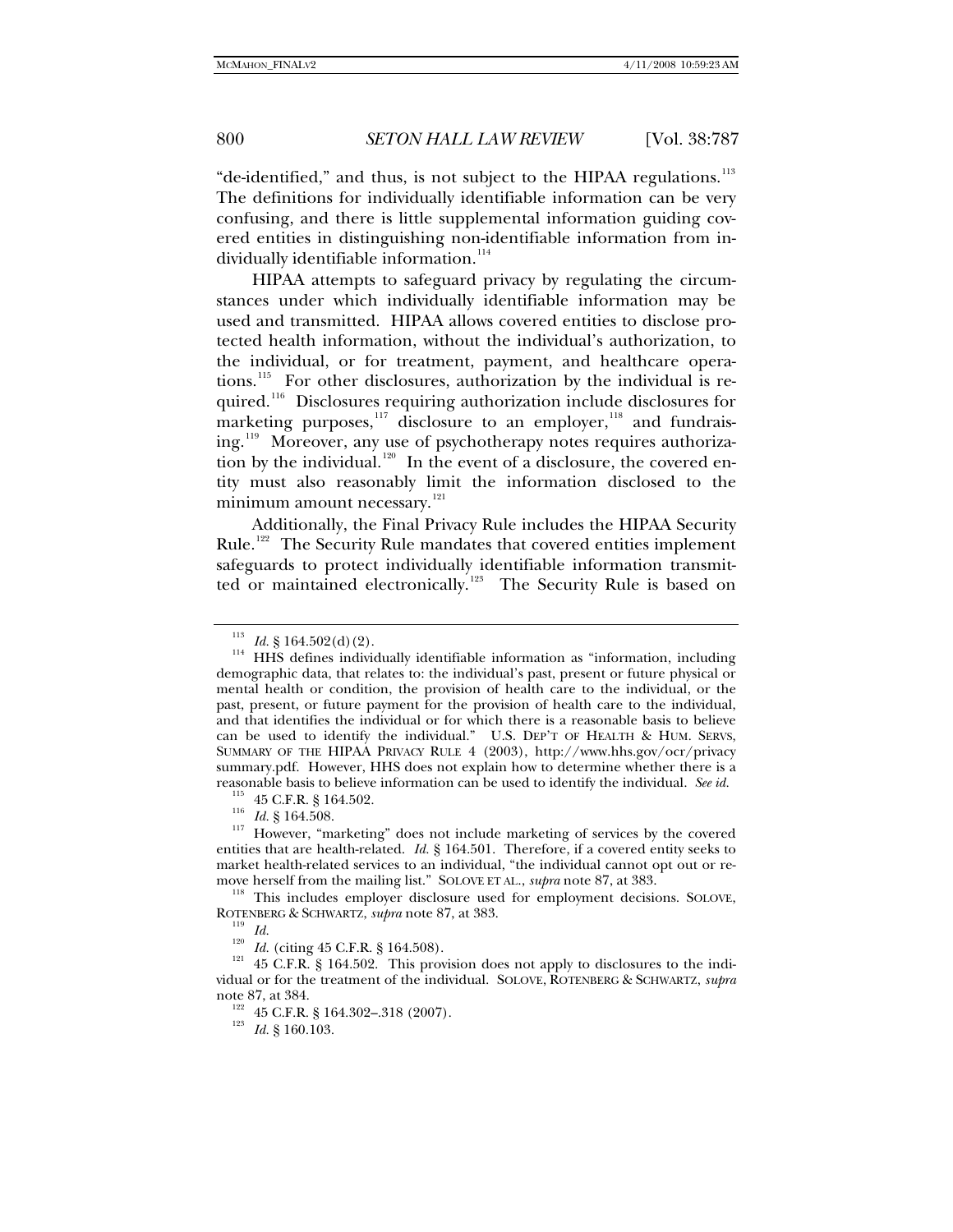four general requirements with which covered entities must comply: (1) to maintain "confidentiality, integrity, and availability" in their electronic health information, (2) to "protect the data against reasonably anticipated threats to its security or integrity," (3) to prevent "impermissible use or disclosure of the information," and (4) to en-sure employee compliance with the Security Rule.<sup>[124](#page-14-0)</sup> The Security Rule also requires covered entities to carry out assessments of their compliance with the rule, and to designate a "security official" to manage employee access to health information.<sup>[125](#page-14-1)</sup> A covered entity must be prepared to deal with a security breach and limit its effects.<sup>[126](#page-14-2)</sup> Finally, the Security Rule establishes both physical and technical safeguards to prevent unauthorized access to protected health informa-tion.<sup>[127](#page-14-3)</sup> Many of these physical and technical safeguards, however, are addressable and can be waived under various circumstances.<sup>[128](#page-14-4)</sup>

The Final Privacy Rule has been criticized for lacking compre-hensive authorization requirements.<sup>[129](#page-14-5)</sup> The Final Privacy Rule requires an individual's authorization for all uses of individually identifiable information, unless used for "treatment, payment, or health care operations."[130](#page-14-6) There are, however, various circumstances under which a healthcare provider can condition an individual's treatment on such authorization.[131](#page-14-7) Conditioning authorization on treatment can, consequently, cause an ill patient to consent when she normally would not. Additionally, although consent is required for the use and disclosure of protected health information by third parties for marketing purposes, $132$  a covered entity can use protected health information to market its own health-related products without authori-

<span id="page-14-0"></span><sup>&</sup>lt;sup>124</sup> Hoffman & Podgurski, *supra* note 11, at 339 (citing 45 C.F.R. § 164.306(a) (2005)).

<span id="page-14-4"></span><span id="page-14-3"></span><span id="page-14-2"></span><span id="page-14-1"></span><sup>&</sup>lt;sup>126</sup> 45 C.F.R. § 164.308(a).<br><sup>126</sup> *Id.*<br><sup>127</sup> *Id.* § 164.310–.312.<br><sup>128</sup> Hoffman & Podgurski, *supra* note 11, at 339–40.<br><sup>129</sup> *See* June Mary Zekan Makdisi, *Commercial Use of Protected Health Information Under HIPAA's Privacy Rule: Reasonable Disclosure or Disguised Marketing?*, 82 NEB. L. REV. 741

<span id="page-14-6"></span><span id="page-14-5"></span><sup>(2004).&</sup>lt;br><sup>130</sup> SOLOVE, ROTENBERG & SCHWARTZ, *supra* note 87, at 382 (citing 45 C.F.R. § 164.508(a) (2006)).

<span id="page-14-8"></span><span id="page-14-7"></span><sup>1536&</sup>lt;sub>(a)</sub> (2006)).<br><sup>131</sup> *Id.* Medical care can be conditioned on research-related disclosure and on the ability to use the information "to determine whether the individual is eligible for benefits or enrollment under a health plan, and for underwriting or risk rating determinations." *Id.* Also, payment for treatment can be conditioned on disclosure so long as disclosure is needed for the payment. *Id.* 132 45 C.F.R. § 164.508(a)(3)(i) (2007).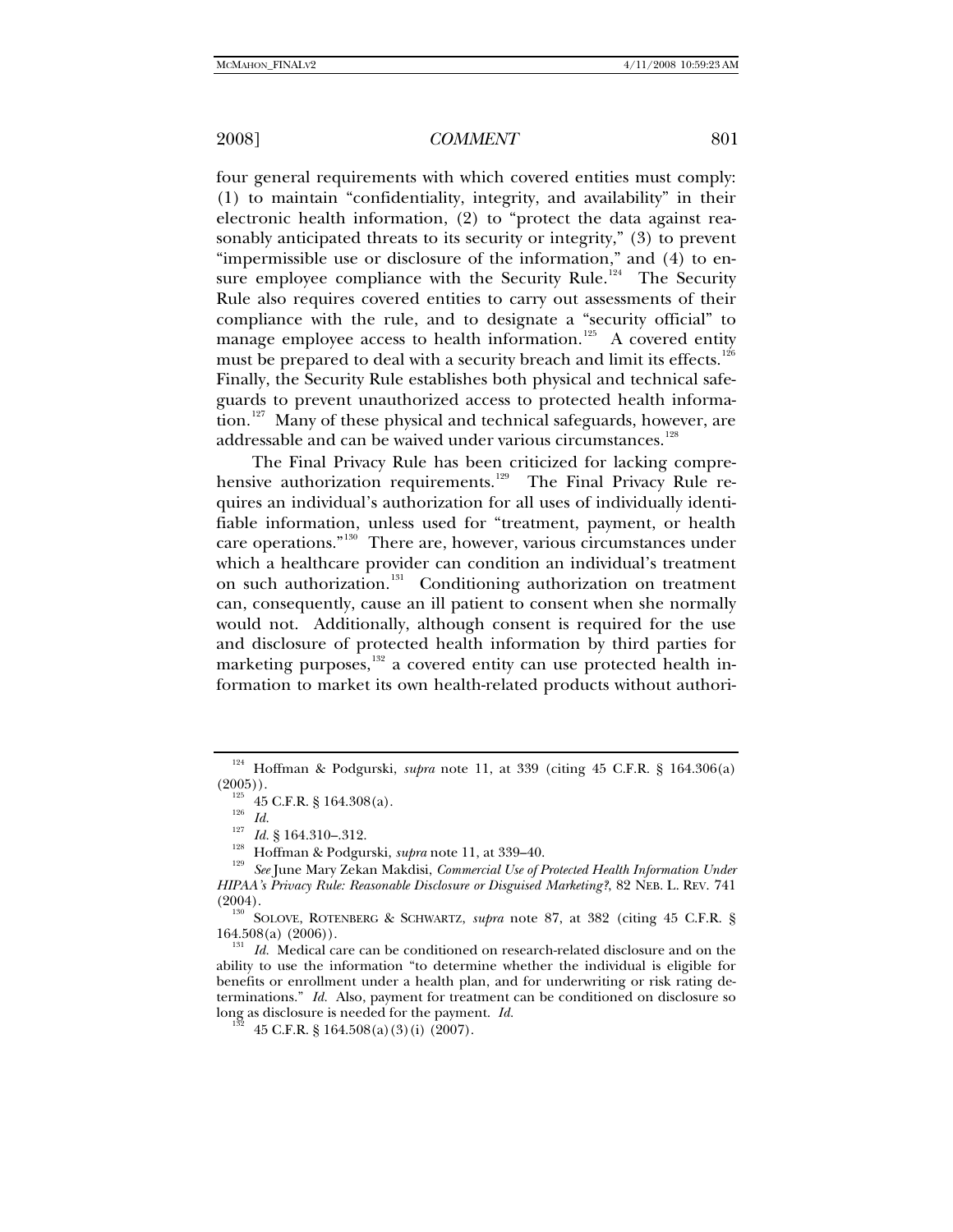zation.<sup>[133](#page-15-0)</sup> Thus, "a patient cannot opt out or remove herself from the mailing list."<sup>[134](#page-15-1)</sup>

In 2002, the Final Privacy Rule was amended to replace consent requirements with notice requirements for certain uses and disclo-sures of protected health information.<sup>[135](#page-15-2)</sup> The notice provisions in the Final Privacy Rule are intended to educate patients about privacy rights and concerns, as well as the potential uses of their informa-tion.<sup>[136](#page-15-3)</sup> Privacy notices are ineffective for many reasons. First, privacy notices deprive the patient of the ability to discuss the use of her in-formation with employees of the covered entity.<sup>[137](#page-15-4)</sup> Second, covered entities are not required to discuss in the notices any potential uses or disclosures specific to that individual entity.<sup>[138](#page-15-5)</sup> Finally, there is no requirement that patients understand notices, thus covered entities often provide confusing notices to hinder their patients' ability to com-prehend the potential uses and disclosures.<sup>[139](#page-15-6)</sup> The result is that notice requirements do little to protect health information privacy.<sup>[140](#page-15-7)</sup>

Furthermore, HIPAA's Security Rule is inoperative against the various threats posed by those seeking to misappropriate personal  $data.<sup>141</sup>$  $data.<sup>141</sup>$  $data.<sup>141</sup>$  The regulations in the Security Rule allow covered entities broad discretion in implementing their standards.<sup>[142](#page-15-9)</sup> For example, security regulations, which are not mandatory, can be modified or changed depending on the circumstances.<sup>[143](#page-15-10)</sup> As such, covered entities can choose to implement an "equivalent alternative measure" or not to implement the requirement at all if it is not "reasonable and appropriate."<sup>[144](#page-15-11)</sup> Moreover, the regulations are vague and allow an entity to determine what security measures "reasonably and appropri-ately" meet the implementation standards.<sup>[145](#page-15-12)</sup> Additionally, covered

<sup>&</sup>lt;sup>133</sup> SOLOVE, ROTENBERG & SCHWARTZ, *supra* note 87, at 383 (citing 45 C.F.R. §

<span id="page-15-2"></span><span id="page-15-1"></span><span id="page-15-0"></span><sup>164.501 (2006)).&</sup>lt;br><sup>134</sup> *Id.*<br><sup>135</sup> 45 C.F.R. § 164.520(a) (2007).<br><sup>136</sup> Marie C. Pollio, *The Inadequacy of HIPAA's Privacy Rule: The Plain Language Notice of Privacy Practices and Patient Understanding*, 60 N.Y.U. ANN. SURV. AM. L. 579, 592–

<span id="page-15-7"></span><span id="page-15-6"></span><span id="page-15-5"></span><span id="page-15-4"></span><span id="page-15-3"></span><sup>&</sup>lt;sup>137</sup> See Makdisi, *supra* note 129, at 759.<br><sup>138</sup> *Id.* The notice requirement only requires entities to disclose "'sufficiently detailed' descriptions of uses and disclosures that are permissible under the rule." Id.<br>
<sup>139</sup> See Pollio, *supra* note 136.<br>
<sup>140</sup> Id.<br>
<sup>141</sup> Hoffman & Podgurski, *supra* note 11, at 336–37.<br>
<sup>142</sup> Id. at 337, 350–53.<br>
<sup>1</sup>

<span id="page-15-8"></span>

<span id="page-15-9"></span>

<span id="page-15-10"></span>

<span id="page-15-12"></span><span id="page-15-11"></span>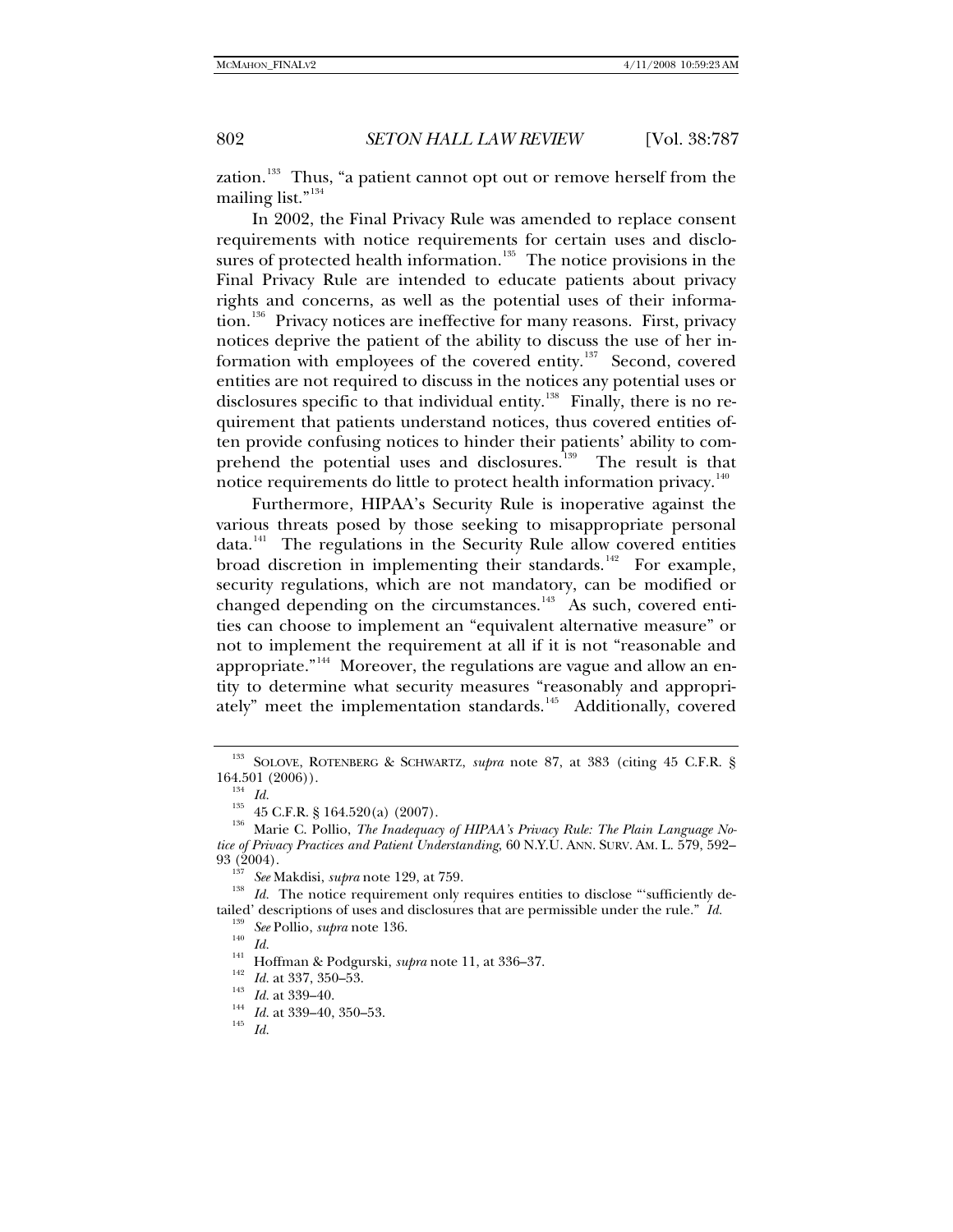entities are directed to protect the information against "reasonably anticipated threats," and therefore they are left to determine which threats can be reasonably anticipated.<sup>[146](#page-16-0)</sup> The broad discretion given to covered entities, as well as the ability to interpret vague regula-tions, allows covered entities to decrease privacy protection.<sup>[147](#page-16-1)</sup>

Finally, enforcement of the Privacy Rule is insufficient under HIPAA. HIPAA allows for both civil and criminal penalties against an individual who knowingly obtains or discloses personally identifiable information.[148](#page-16-2) In addition, covered entities are liable for disclosures of protected information in violation of the Privacy Rule.<sup>[149](#page-16-3)</sup> However, the Secretary of HHS can only fine covered entities a maximum of \$100 per violation, and not more than \$25,000 per year for multiple identical violations.<sup>[150](#page-16-4)</sup> Criminal penalties do not apply at all in cases of willful misappropriation by violators who are neither covered entities or employees of covered entities acting within the scope of their employment.<sup>[151](#page-16-5)</sup> Moreover, the Secretary of HHS rarely imposes civil penalties:<sup>[152](#page-16-6)</sup> although HHS received 19,420 complaints between April  $2003$  and June  $2006$ , it did not issue a single civil fine.<sup>[153](#page-16-7)</sup> Further, HIPAA does not provide for private causes of action, and HHS hearings do not provide monetary damages as a form of relief for harmed individuals.<sup>1</sup>

HIPAA's Privacy Rule, as well as the other privacy protections presently available, will be unable to handle the increased threats to privacy in a national healthcare information infrastructure.<sup>[155](#page-16-9)</sup> The need for enhanced privacy and security protections is exacerbated by the computerization of health records and the increasing centraliza-tion of databases.<sup>[156](#page-16-10)</sup> Therefore, any legislation that creates a national, unified healthcare information infrastructure must also include adequate protection.

<span id="page-16-5"></span><span id="page-16-4"></span><span id="page-16-3"></span><span id="page-16-2"></span><span id="page-16-1"></span><span id="page-16-0"></span><sup>&</sup>lt;sup>146</sup> Pierre, *supra* note 12, at 550.<br>
<sup>147</sup> See Hoffman & Podgurski, *supra* note 11, at 350–53.<br>
<sup>148</sup> 42 U.S.C. § 1320d-6 (2000).<br>
<sup>149</sup> 45 C.F.R. § 160.400–.426 (2007).<br>
<sup>150</sup> *Id.* § 160.404.<br>
Peter P. Swire, *Justi* CENTER FOR AMERICAN PROGRESS, June 7, 2005, [http://www.americanprogress.org/](http://www.americanprogress.org/issues/2005/06/b743281.html) 

<span id="page-16-8"></span><span id="page-16-7"></span><span id="page-16-6"></span><sup>&</sup>lt;sup>152</sup> Hoffman & Podgurski, *supra* note 11, at 357–58.<br>
<sup>153</sup> *Id.*<br>
<sup>154</sup> *Id.* See id. at 384–86. <sup>156</sup> See id. at 384–86.

<span id="page-16-10"></span><span id="page-16-9"></span>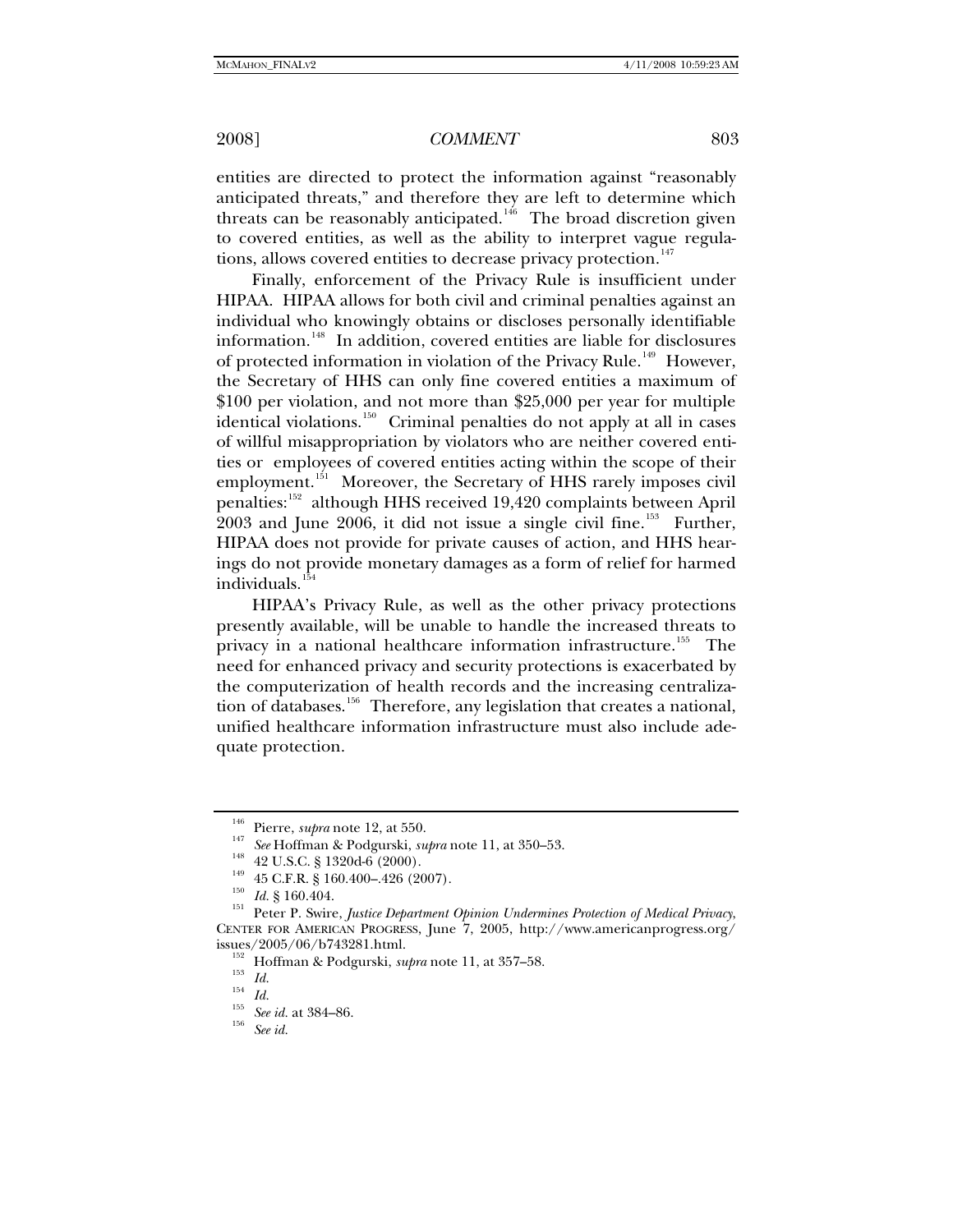## III. THE FUTURE OF THE ELECTRONIC HEALTH RECORD INFRASTRUCTURE

Several bills have been proposed in Congress to create a unified, national healthcare infrastructure.<sup>[157](#page-17-0)</sup> The central purposes of enacting such legislation are to increase the quality of healthcare and to reduce costs associated with the storage and transmission of health information.<sup>[158](#page-17-1)</sup> These bills, which create a healthcare system more vulnerable to abuse and misappropriation of personal information, typically ignore the enhanced need for privacy protection; instead, they assume that the current scheme of protection will be sufficient.[159](#page-17-2) This Part gives an overview of bills that exemplify the current approaches to creating a unified, national healthcare information infrastructure: the Wired for Health Care Quality Act, the Health Information Technology Promotion Act of 2006, and the Independent Health Record Bank Act of 2006. In addition, the bills discussed in this section are also likely to be passed in the near future.<sup>[160](#page-17-3)</sup>

### *A. Wired for Health Care Quality Act*

The Wired for Health Care Quality Act ("Wired Act") is intended to stimulate the creation of a "nationwide, interoperable health information technology system to improve the quality and reduce the costs of health care in the United States."[161](#page-17-4) This bill aims to achieve this goal through, among other things, establishing an Office

<span id="page-17-0"></span><sup>157</sup> *See* Independent Health Record Bank Act of 2006, S. 3454, 109th Cong. (2006); Wired for Health Care Quality Act, S. 1418, 109th Cong. (2005); Health In-

<span id="page-17-1"></span><sup>&</sup>lt;sup>158</sup> See S. 3454 ("to improve the exchange of healthcare information through the use of new technology . . . [,]to use such records to build a nationwide health information technology infrastructure, and to promote participation in health information exchange by consumers through tax incentives"); S. 1418 ("To enhance the adoption of a nationwide interoperable health information technology system and to improve the quality and reduce the costs of health care in the United States."); H.R.

<span id="page-17-2"></span><sup>4157 (&</sup>quot;To promote a better health information system.").<br><sup>159</sup> These bills primarily rely on the HIPAA privacy regulations to prevent misuse<br>of personal health information. *See infra* Part II.A–C.

<span id="page-17-3"></span>For example, the Wired for Health Care Quality Act has been passed by the Senate and, according to StateNet legislative forecasts, has a ninety-eight percent chance of being passed by a House of Representatives Committee and a ninety-six percent chance of being passed by the House of Representatives. *See* Statenet, Legislative Forecasts, S. 1418, Jan. 10, 2007, [http://www.lexisnexis.com](http://www.lexisnexis.com/) (go to "Federal Legal – U.S."; then click "Legislative Histories and Materials"; then search "S. 1418" under "Congressional Bills Legislative Forecasts"). Moreover, the Health Information Promotion Act of 2005 was passed in the House of Representatives on July 27, 2006. See H. Roll No. 416 (2006).

<span id="page-17-4"></span><sup>&</sup>lt;sup>161</sup> S. 1418, 109th Cong. (2005).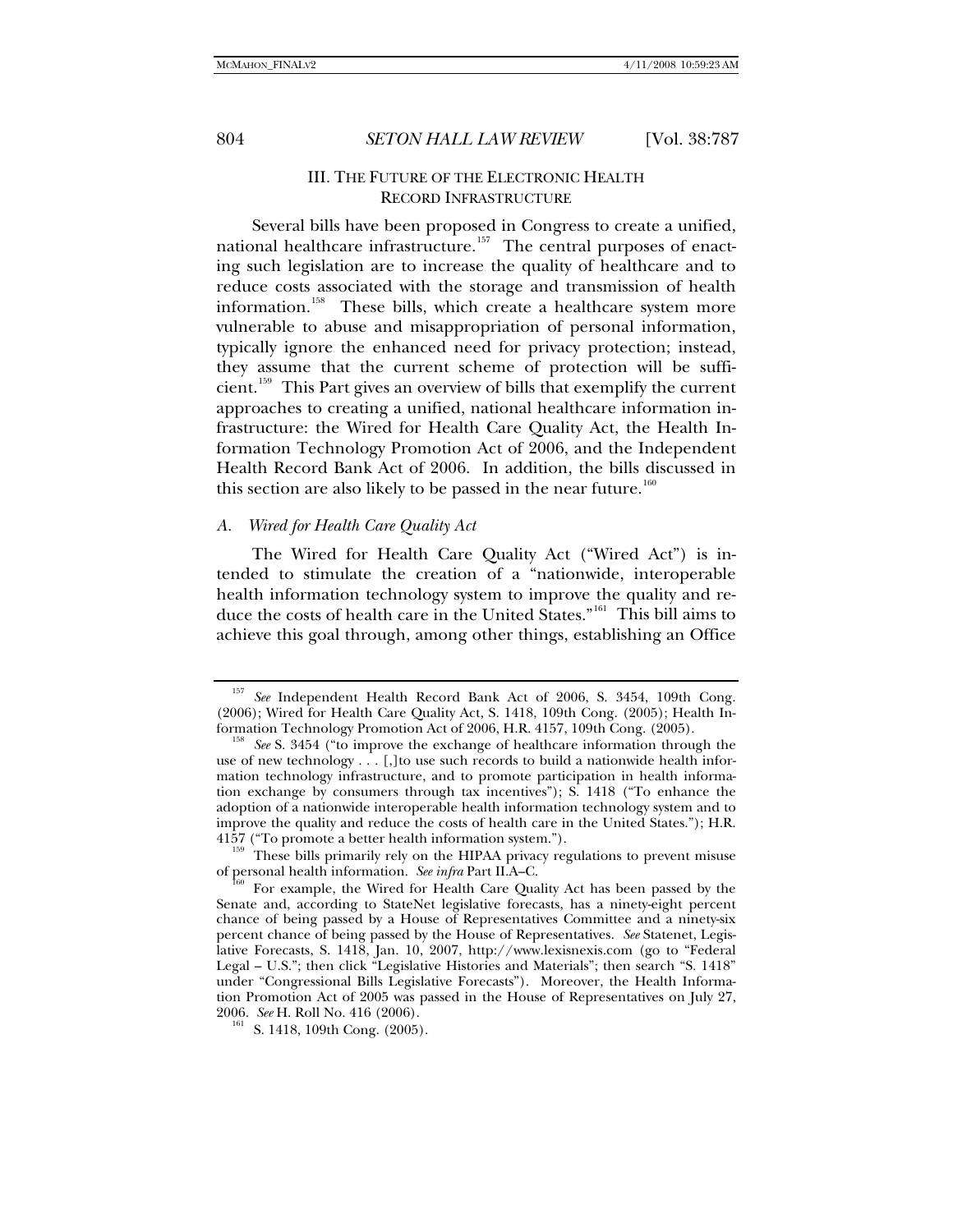of the National Coordinator for Health Information Technology (ONC) within the Office of the Secretary of  $HHS<sup>162</sup>$  $HHS<sup>162</sup>$  $HHS<sup>162</sup>$  to coordinate the adoption of uniform electronic health information standards; establishing an American Health Information Collaborative to promulgate recommendations to be considered by various federal agencies; $^{163}$  $^{163}$  $^{163}$ and by providing grants to private entities for compliance with the bill.<sup>[164](#page-18-2)</sup> The Wired Act was introduced by Senator Enzi of Wyoming on July 18, 2005, and was passed by the Senate on November 17, 2005.<sup>[165](#page-18-3)</sup> Although the bill includes provisions protecting private health information, they are insufficient for the uniform health information infrastructure that the bill attempts to establish.

Initially, the bill defines various terms to provide guidance and elucidate the scope of its provisions.<sup>[166](#page-18-4)</sup> The bill defines the term "Health Care Provider" to include hospitals, skilled nursing facilities, home health entities, healthcare clinics, group practices, pharmacies, laboratories, physicians, and any other entities determined appropri-ate by the Secretary of HHS.<sup>[167](#page-18-5)</sup> This definition is more specific than that in HIPAA<sup>[168](#page-18-6)</sup> and is broad in scope since the Secretary of HHS has the ability to include additional entities.<sup>[169](#page-18-7)</sup> Additionally, it is notable that the bill defines "Qualified Health Information Technology" as a "computerized system" that "protects the privacy and security of health information," allows permitted access to electronic health information, "incorporates decision support to reduce medical errors," and complies with standards under the bill. $170$ 

Thereafter, this bill provides that the ONC would be headed by a "National Coordinator" to be appointed by and report to the Secre-tary of HHS.<sup>[171](#page-18-9)</sup> The duties of the ONC would entail coordinating federal agencies and private entities in developing a national health information infrastructure to protect patients' individually identifiable information, improve the quality of healthcare, reduce medical er-

<span id="page-18-3"></span><span id="page-18-2"></span><span id="page-18-1"></span><span id="page-18-0"></span><sup>1&</sup>lt;sup>62</sup> Id. § 2902.<br><sup>163</sup> Id. § 2903.<br><sup>164</sup> Id. §§ 2904–2906.<br><sup>165</sup> Congressional Information Service, Bill Tracking Report, S. 1418, 2005, http://www.lexisnexis.com (go to "Federal Legal – U.S."; then click "Legislative Histories and Materials"; then search "S. 1418" under "Bill Tracking Report-Current Congress").<br>
<sup>166</sup> S. 1418 § 2901.<br>
<sup>167</sup> *Id.* § 2901(1).<br>
<sup>169</sup> S. 1418 § 2901(1).<br>
<sup>170</sup> *Id.* § 2901(6).<br>
<sup>171</sup> *Id.* § 2902(a).

<span id="page-18-5"></span><span id="page-18-4"></span>

<span id="page-18-6"></span>

<span id="page-18-9"></span><span id="page-18-8"></span><span id="page-18-7"></span>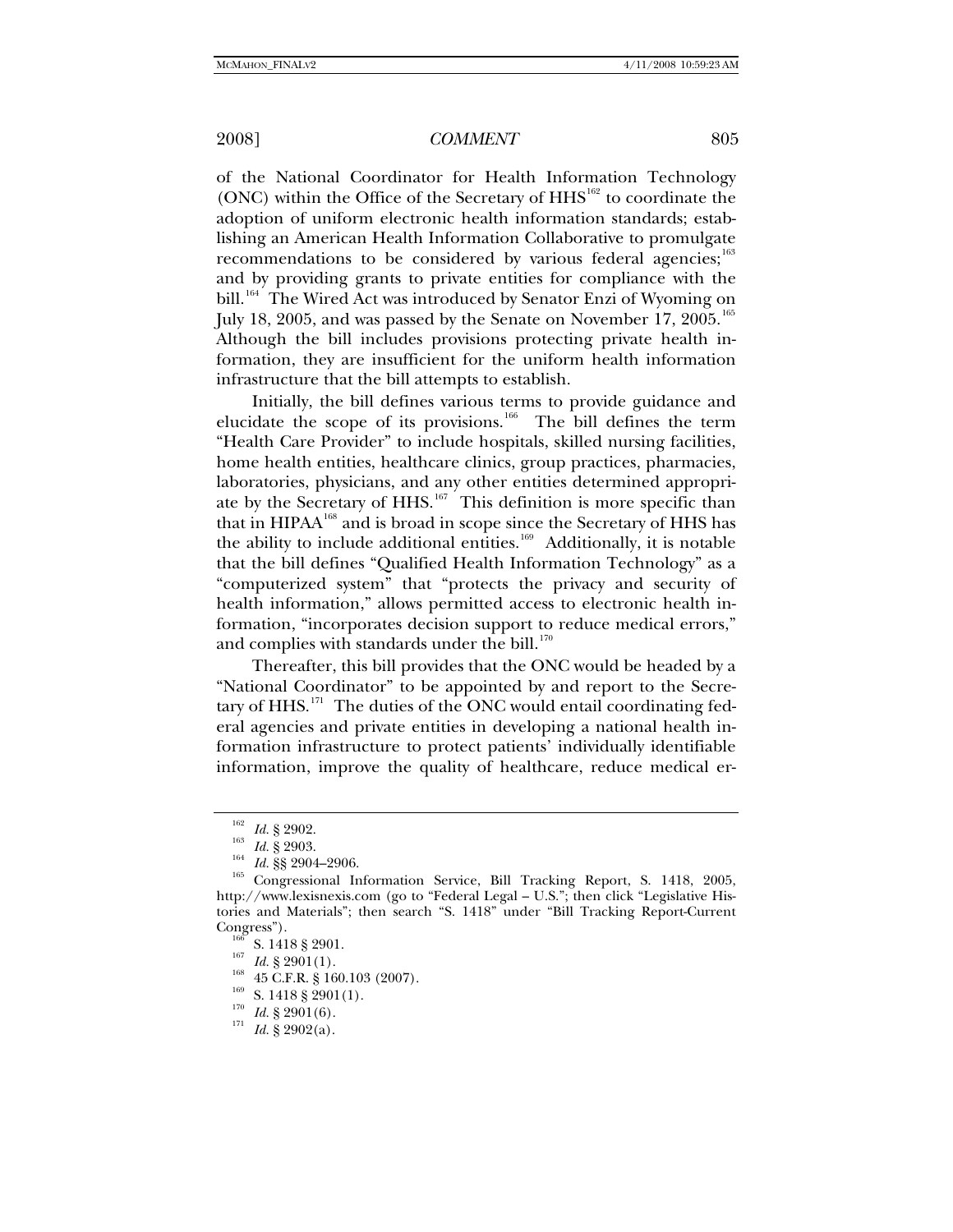rors, reduce healthcare costs, facilitate the exchange of information between entities, and facilitate medical research.<sup>[172](#page-19-0)</sup> Moreover, the National Coordinator of the ONC would directly advise the Secretary of HHS and the President.<sup>[173](#page-19-1)</sup> The ONC will also be allowed to request federal agencies to assign their employees to the office for assistance in achieving its goals. $174$ 

Next, the bill would establish the American Health Information Collaborative (AHIC), a quasi-public organization that will serve as a forum for discussing issues related to establishing and implementing an interoperable healthcare infrastructure and for "recommend[ing] . . . standards for the electronic exchange of health[care] information."[175](#page-19-3) The AHIC would be composed of an even distribution of representatives from "consumer or patient organizations," healthcare providers, health insurance plans, third-party payors, information technology vendors, privacy and security organizations, and purchas-ers or employers.<sup>[176](#page-19-4)</sup> Moreover, the representatives would serve for a maximum of two years.<sup>[177](#page-19-5)</sup> The AHIC would be responsible for submitting annual policy recommendations to increase system efficiency and security.<sup>[178](#page-19-6)</sup> Thereafter, HHS and other federal agencies would review these recommendations and determine whether they should be implemented by the federal government.<sup>[179](#page-19-7)</sup> These regulations would only govern federal agencies and would be entirely voluntary for private entities.<sup>[180](#page-19-8)</sup>

The Wired Act includes many provisions aimed at protecting individually identifiable health information from wrongful use and disclosure.[181](#page-19-9) However, there are several reasons why this bill lacks adequate privacy protection. The main deficiency is that the regulations would be mandatory only for federal agencies.<sup>[182](#page-19-10)</sup> Regulation of the private sector is premised on the belief that private entities will *voluntarily* abide by the standards set forth by HHS and the AHIC.<sup>[183](#page-19-11)</sup> However, it is naïve to expect private entities to voluntarily incur the sub-

<span id="page-19-2"></span><span id="page-19-1"></span><span id="page-19-0"></span>

<sup>&</sup>lt;sup>172</sup> Id. § 2902(b)(1)-(9).<br>
<sup>173</sup> Id. § 2902(c).<br>
<sup>174</sup> Id. § 2902(d).<br>
<sup>175</sup> S. 1418 § 2903(a)(3).<br>
<sup>175</sup> S. 1418 § 2903(a)(3).<br>
<sup>176</sup> Id. § 2903(b).<br>
<sup>179</sup> Id. § 2903(e)-(d).<br>
<sup>179</sup> Id. § 2903(e).<br>
Id. § 2903(h).<br>
<sup>189</sup>

<span id="page-19-5"></span><span id="page-19-4"></span><span id="page-19-3"></span>

<span id="page-19-7"></span><span id="page-19-6"></span>

<span id="page-19-11"></span><span id="page-19-10"></span><span id="page-19-9"></span><span id="page-19-8"></span>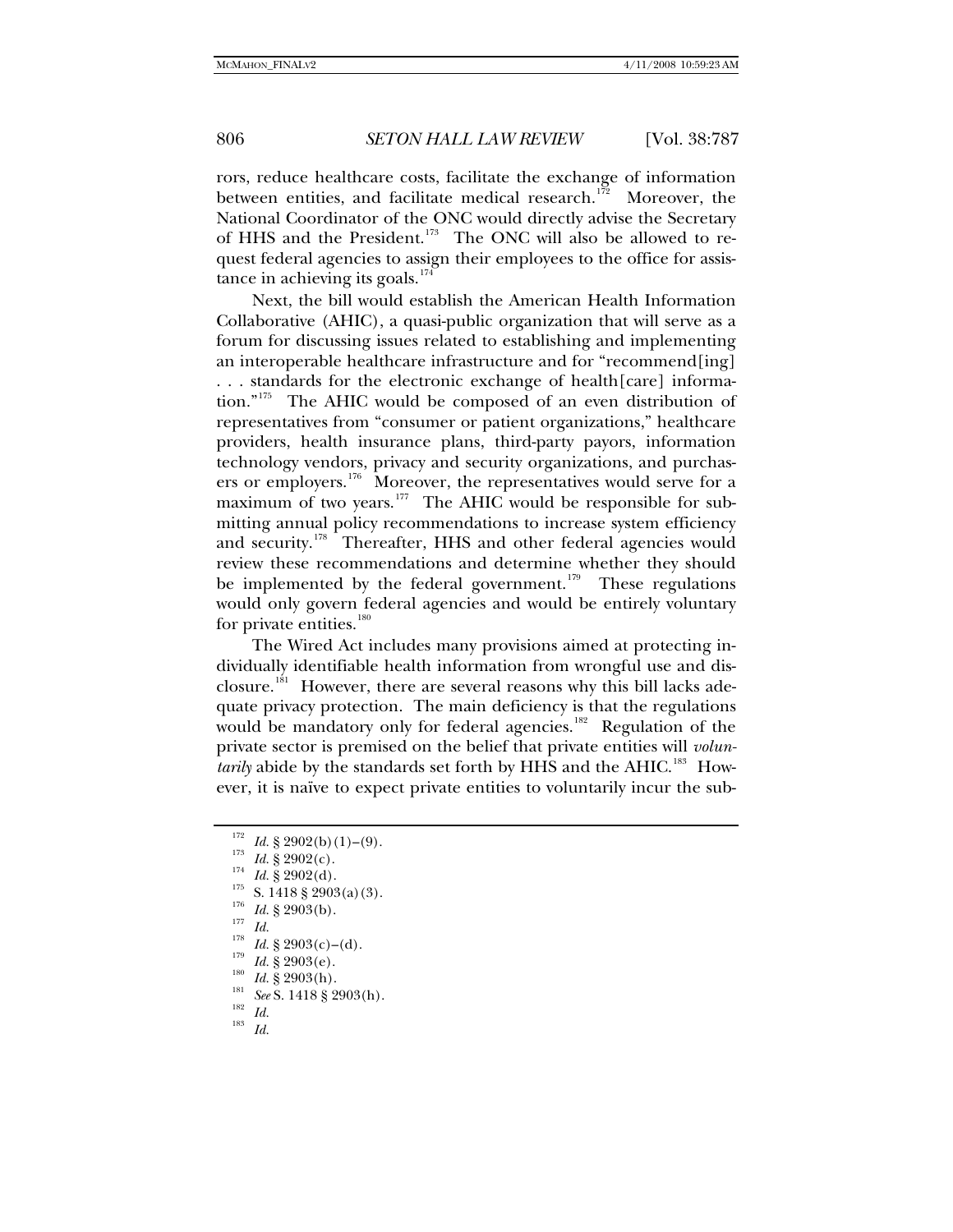stantial costs of purchasing new technology and implementing ad-ministrative standards.<sup>[184](#page-20-0)</sup> Moreover, as has been shown in previous Parts of this Comment, allowing private industry to regulate itself typically results in lenient standards and a lack of adequate protection.[185](#page-20-1) Thus, this bill is as limited in protecting information in the private sector as is the Privacy Act of 1974. Moreover, the Wired Act's attempt to create a seamless, uniform infrastructure for the storage and transmission of electronic health information will be hindered because it fails to apply the regulations to private industry. The result would be a uniform, national *federal agency* infrastructure, with vast differences between public and private standards. Consequently, the bill's ability to protect private information would be frustrated, since electronic health information that is highly guarded by a federal agency may be misappropriated when it is transferred to a private entity. It is unlikely that this system would allay public fears of inappropriate use of health information that cause patients to withhold information from practitioners.[186](#page-20-2) Therefore, to be effective, the Wired Act must make its regulations mandatory for private entities.

## *B. Health Information Technology Promotion Act of 2006*

The Health Information Technology Promotion Act of 2006 (HITPA) was introduced on October 27, 2005, by Representative Johnson of Connecticut to "promote a better health information sys-tem."<sup>[187](#page-20-3)</sup> The bill was subsequently passed by the House of Represen-tatives.<sup>[188](#page-20-4)</sup> HITPA requires standards to be promulgated by the federal government regarding the adoption and implementation of improved technology to create a uniform, national health information infrastructure.<sup>[189](#page-20-5)</sup> However, the bill would establish few privacy safeguards and is insufficient to protect individuals' private information from misappropriation.

<span id="page-20-0"></span><sup>&</sup>lt;sup>184</sup> The Wired Act allows for federal grants to healthcare providers for implementing the regulations and purchasing new technology resulting from the AHIC's recommendations. *Id.* § 2905. However, to receive these grants, healthcare providers must meet various requirements and must also spend one dollar on implementation and new technology for every three dollars in government grants. *Id.* Therefore, even in the event that a healthcare provider obtains a government grant, it must still voluntarily choose to pay large sums of money to implement these standards.

<span id="page-20-5"></span><span id="page-20-4"></span><span id="page-20-3"></span><span id="page-20-2"></span><span id="page-20-1"></span><sup>&</sup>lt;sup>186</sup> See supra Part II.E.<br><sup>186</sup> See supra notes 35–41 and accompanying text.<br><sup>187</sup> See Health Information Technology Promotion Act of 2006, H.R. 4157, 109th Cong. (2005). 188 H. Roll No. 416 (2006). 189 *See* H.R. 4157 § 103.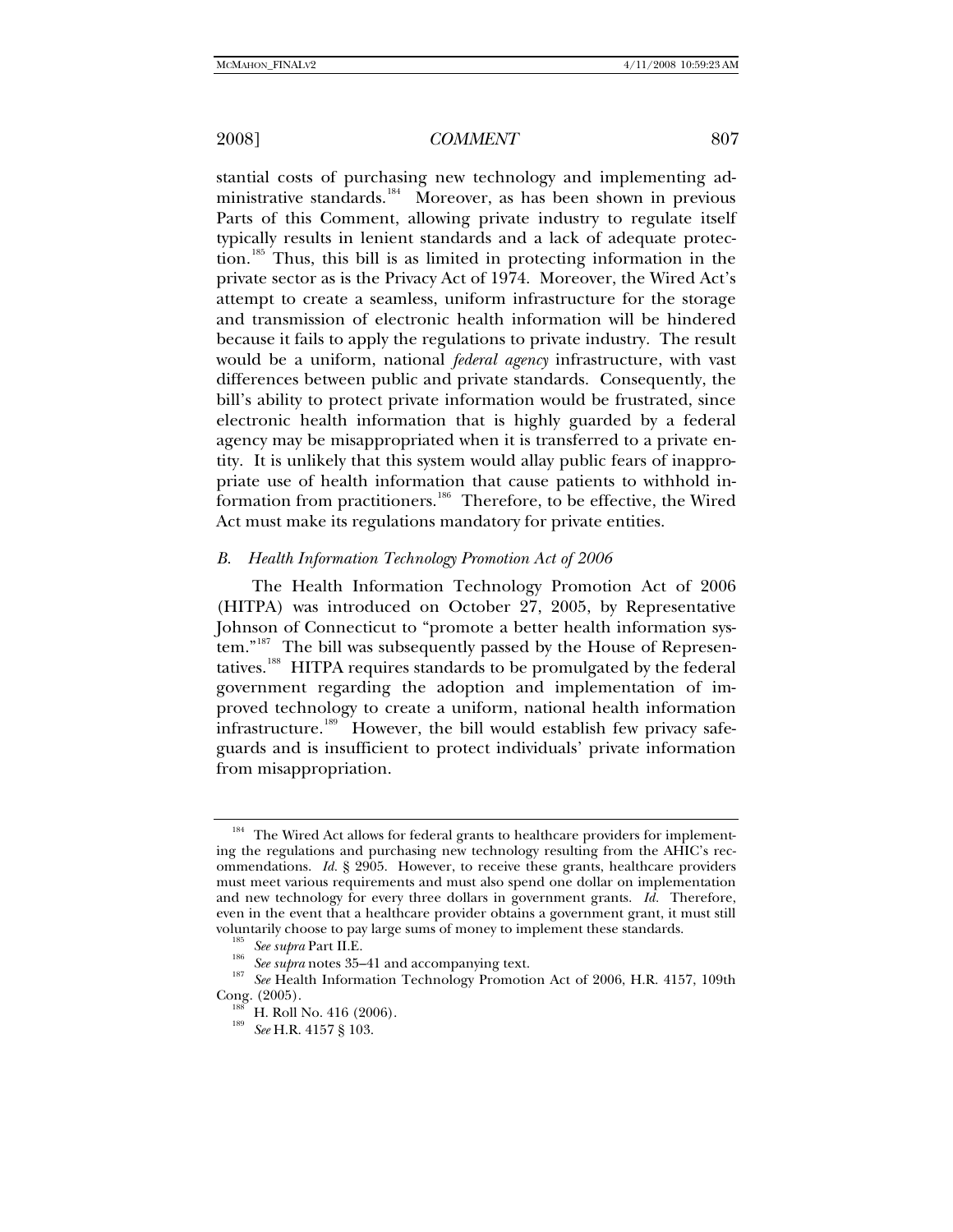HITPA delineates a paradigm for the creation of a unified, national interoperable health information infrastructure similar to that detailed in the Wired Act.<sup>[190](#page-21-0)</sup> HITPA would establish the Office of the National Coordinator for Health Information Technology for essen-tially the same purposes as described above.<sup>[191](#page-21-1)</sup> Additionally, this bill would require the National Coordinator to advise the Office of Management and Budget on health information issues and to be the "promoter of health information technology in medically under-served communities."<sup>[192](#page-21-2)</sup> Further, the bill would require the American Health Information Community to submit a report on the state of the health information infrastructure and to make recommendations.<sup>[193](#page-21-3)</sup> The bill recommends that measures should be taken to establish the American Health Information Community as a more "permanent ad-visory and facilitation entity."<sup>[194](#page-21-4)</sup>

The bill further delineates the process by which the National Coordinator, working with the American Health Information Community, would promulgate guidelines to promote a national health-care infrastructure.<sup>[195](#page-21-5)</sup> The National Coordinator must first produce a "strategic plan" with a schedule for analyzing and endorsing "core in-teroperability guidelines" for "significant use cases."<sup>[196](#page-21-6)</sup> A "core interoperability guideline" is defined as "a guideline to improve and promote the interoperability of health information technology" that "the National Coordinator determines is essential and necessary."<sup>[197](#page-21-7)</sup> Moreover, a "significant use case" is "a category (as specified by the National Coordinator) that identifies a significant use or purpose for the interoperability of health information technology" including purposes such as transmitting laboratory information and health records.[198](#page-21-8) The National Coordinator would then, consistent with the schedule, endorse certain core interoperability guidelines.<sup>[199](#page-21-9)</sup> Subsequently, these guidelines would be sent to the President, who must ensure compliance by federal agencies that broadly collect or submit

<sup>190</sup> *Compare* H.R. 4157, *with* Wired for Health Care Quality Act, S. 1418, 109th

<span id="page-21-4"></span><span id="page-21-3"></span><span id="page-21-2"></span><span id="page-21-1"></span><span id="page-21-0"></span>Cong. (2005).<br>
<sup>192</sup> H.R. 4157 § 101.<br>
<sup>192</sup> *Id.* 193 *Id.*<br>
<sup>195</sup> *Id.* § 103.<br>
<sup>197</sup> H.R. 4157 § 103.<br>
<sup>198</sup> *Id.* 199 *Id.* 

<span id="page-21-5"></span>

<span id="page-21-9"></span><span id="page-21-8"></span><span id="page-21-7"></span><span id="page-21-6"></span>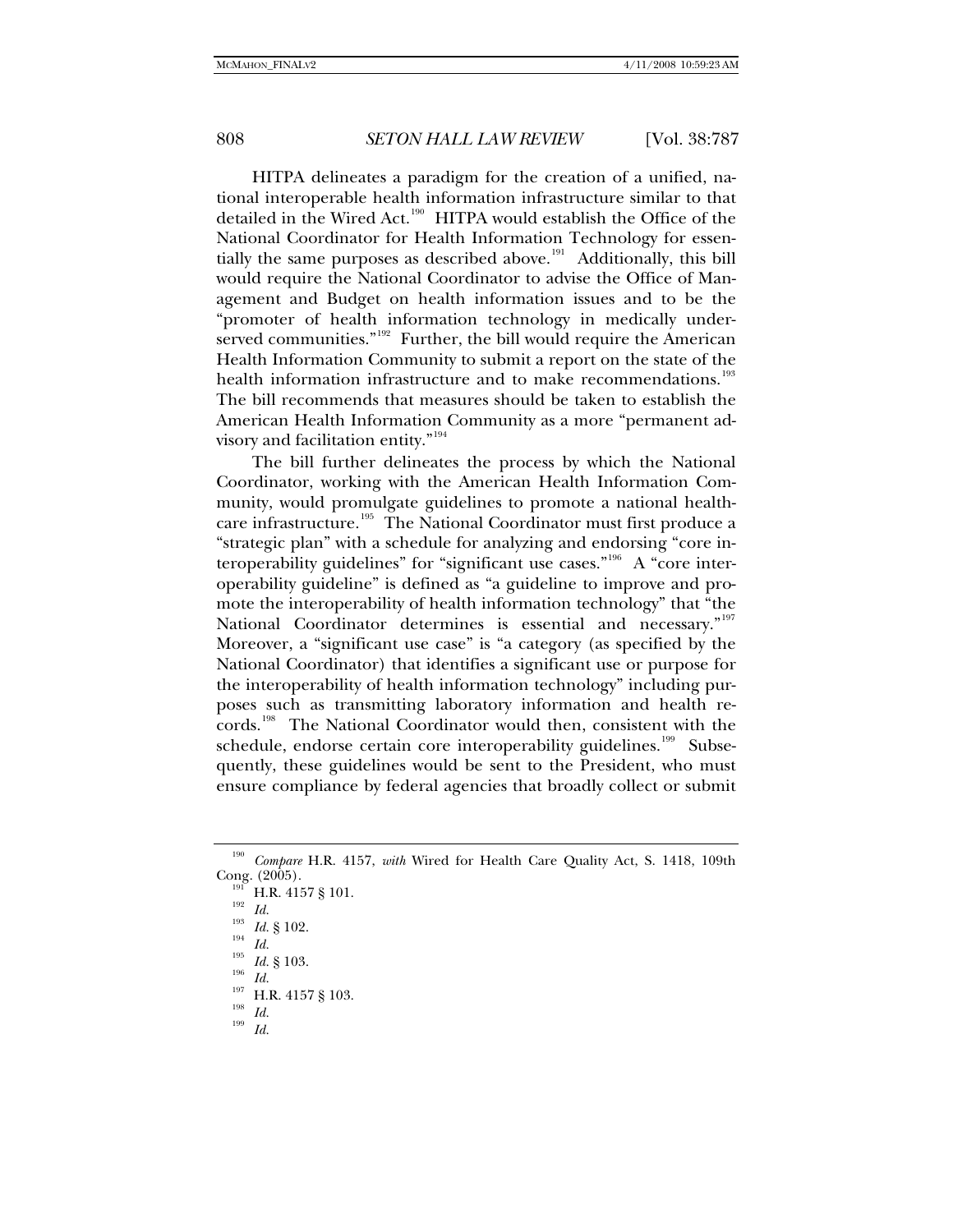health information.<sup>[200](#page-22-0)</sup> Beyond this, however, adherence to the guidelines would be entirely voluntary for federal agencies and private en-tities.<sup>[201](#page-22-1)</sup>

HITPA also includes provisions for updating standards for electronic exchanges, providing incentives for physicians to implement new technology, and conducting studies on various aspects of health information technology.[202](#page-22-2) The bill would establish a method by which standard-setting organizations may attain expedited implemen-tation of upgrades or additions to data transmission standards.<sup>[203](#page-22-3)</sup> Standard-setting organizations would be able to notify the Secretary of HHS that they are upgrading or improving their codes or formats for transmitting health information, and the Secretary would then publish a notice in the Federal Register, $204$  and allow the public to comment on the proposal.<sup>[205](#page-22-5)</sup> Next, the Committee on Vital Health Statistics would hold a hearing, which would include testimony from the public.<sup>[206](#page-22-6)</sup> The Committee would then deliver recommendations to the Secretary regarding adoption of the upgrade or improve-ment.<sup>[207](#page-22-7)</sup> Finally, the Secretary would determine whether these changes should be implemented.<sup>[208](#page-22-8)</sup> This allows for expedited implementation of the newest and most advanced standards for the transmission of health-related data.<sup>[209](#page-22-9)</sup> Additionally, HITPA would provide safe-harbor provisions to anti-kickback civil and criminal penalties and exemptions from physician referral limitations "for [the] provision of health information technology and training ser-vices" to encourage physicians to adopt new technology.<sup>[210](#page-22-10)</sup> Moreover, the bill would require studies on the impact of health information technology in certain areas of healthcare and the likelihood that cer-tain changes to the healthcare system will be successful.<sup>[211](#page-22-11)</sup> Among other things, these studies would examine the need for unification of

<span id="page-22-4"></span>

<span id="page-22-3"></span><span id="page-22-2"></span><span id="page-22-1"></span><span id="page-22-0"></span><sup>&</sup>lt;sup>200</sup> Id. Federal agencies broadly collecting and submitting health information must be in compliance with these guidelines within three years of their endorsement by the National Coordinator.  $Id$ . by the National Coordinator. Id.<br>
<sup>201</sup> Id.<br>
<sup>202</sup> See id. §§ 201–407 (2005).<br>
<sup>203</sup> H.R. 4157 § 201.<br>
<sup>204</sup> Id.<br>
<sup>205</sup> Id.<br>
<sup>205</sup> Id.<br>
Id.<br>
<sup>205</sup> Id.<br>
<sup>205</sup> Id.<br>
Id.<br>
<sup>207</sup> Id.<br>
<sup>206</sup> Id.<br>
Id.<br>
<sup>209</sup> H.R. 4157 § 201.<br>
<sup>2</sup>

<span id="page-22-7"></span><span id="page-22-6"></span><span id="page-22-5"></span>

<span id="page-22-9"></span><span id="page-22-8"></span>

<span id="page-22-11"></span><span id="page-22-10"></span>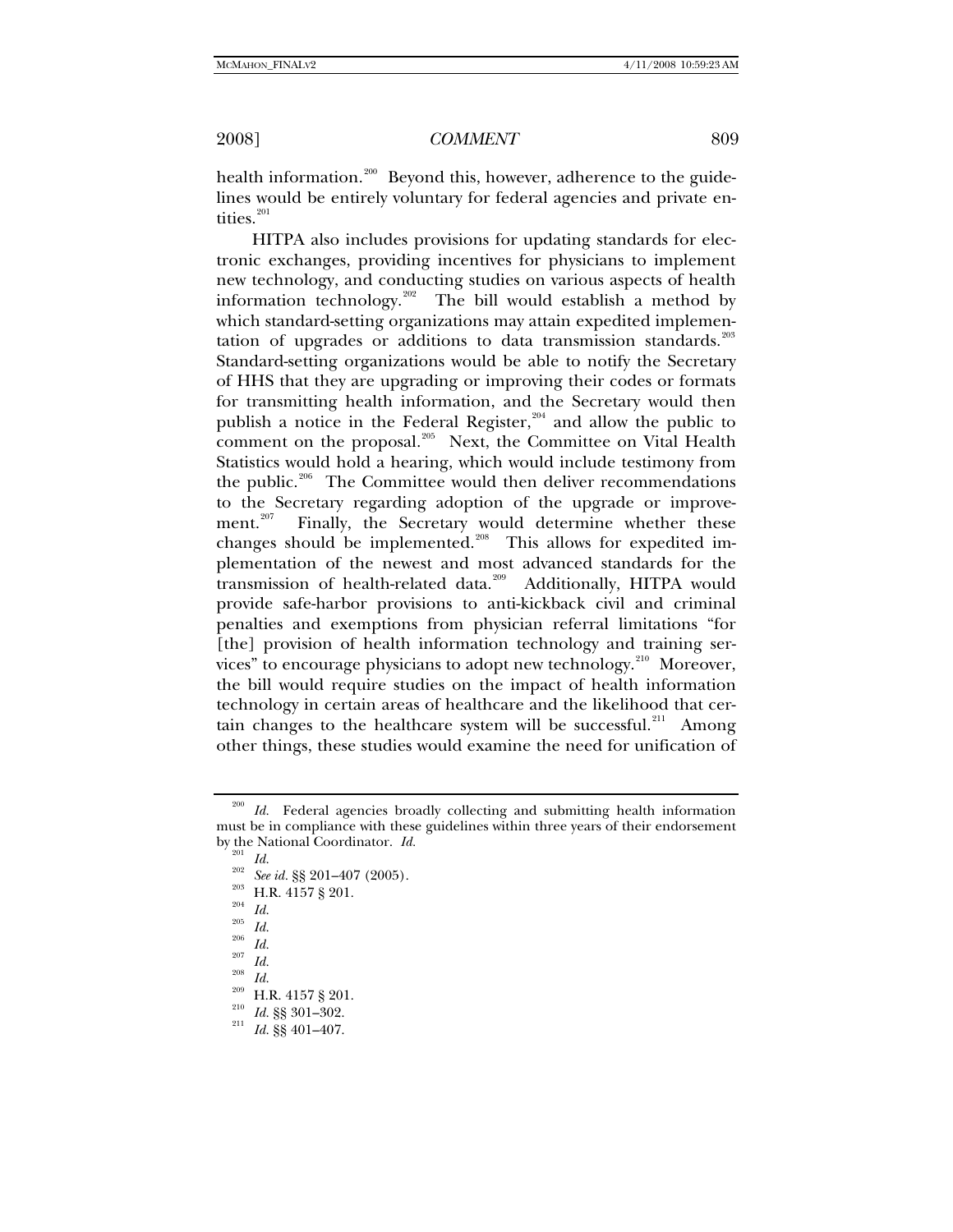state laws, $^{212}$  $^{212}$  $^{212}$  the ability to integrate health information technology in home healthcare,<sup>[213](#page-23-1)</sup> and the methods through which to use health in-formation technology to manage chronic diseases.<sup>[214](#page-23-2)</sup> This combination of provisions seems to be aimed toward encouraging physicians and healthcare providers to adopt technology that is current and adequately suited to the needs of the healthcare industry.

HITPA cannot be expected to realistically induce the creation of a unified, interoperable healthcare system with proper security and privacy protections. Although the bill does mention maintaining privacy and security in health information, it does little to ensure that, if enacted, privacy and security regulations will be promulgated.<sup>[215](#page-23-3)</sup> The bill focuses almost entirely on improving efficiency in the healthcare industry without significantly considering health information privacy and security concerns.<sup>[216](#page-23-4)</sup> The bill never mentions any specific privacy or security measures to counteract the increased threats incident to a unified, national health information infrastructure.

Moreover, the scope of any privacy regulations would be extremely limited. The regulations promulgated by the Secretary of HHS would only be applied to selected federal agencies through the actions of the President. $217$  Further, these agencies would have three years to comply with such regulations.<sup>[218](#page-23-6)</sup> It is absurd to believe that this three-year lag-time will not circumvent the bill's attempt to ensure the use of the most current technology through expedited en-dorsement of improvements to data transmission standards.<sup>[219](#page-23-7)</sup> mentioned above in the analysis of the Wired Act, $^{220}$  $^{220}$  $^{220}$  it is also nonsensical to expect private industry to expend considerable resources on voluntary privacy and security regulations. Therefore, any privacy or security regulations promulgated pursuant to this bill would not be applied to adequately protect the privacy of sensitive health information. Consequently, this bill would not increase efficiency in the healthcare system by reducing the amount of information withheld

<span id="page-23-6"></span><span id="page-23-5"></span>

<span id="page-23-8"></span><span id="page-23-7"></span>

<span id="page-23-4"></span><span id="page-23-3"></span><span id="page-23-2"></span><span id="page-23-1"></span><span id="page-23-0"></span><sup>&</sup>lt;sup>212</sup> *Id.* § 401.<br><sup>213</sup> *Id.* § 402.<br><sup>215</sup> *See* H.R. 4157 §§ 101–102.<br><sup>216</sup> *Id.* § 101. The Act lists providing for the "confidentiality and security of individually identifiable health information" eighth on a list of thirteen goals of a "Nationwide Interoperable Health Information Technology Infrastructure." *Id.*<br><sup>217</sup> *Id.* § 103.<br><sup>218</sup> *Id.* <sup>219</sup> *Id.* § 201.<br><sup>220</sup> *See supra* Part III.A.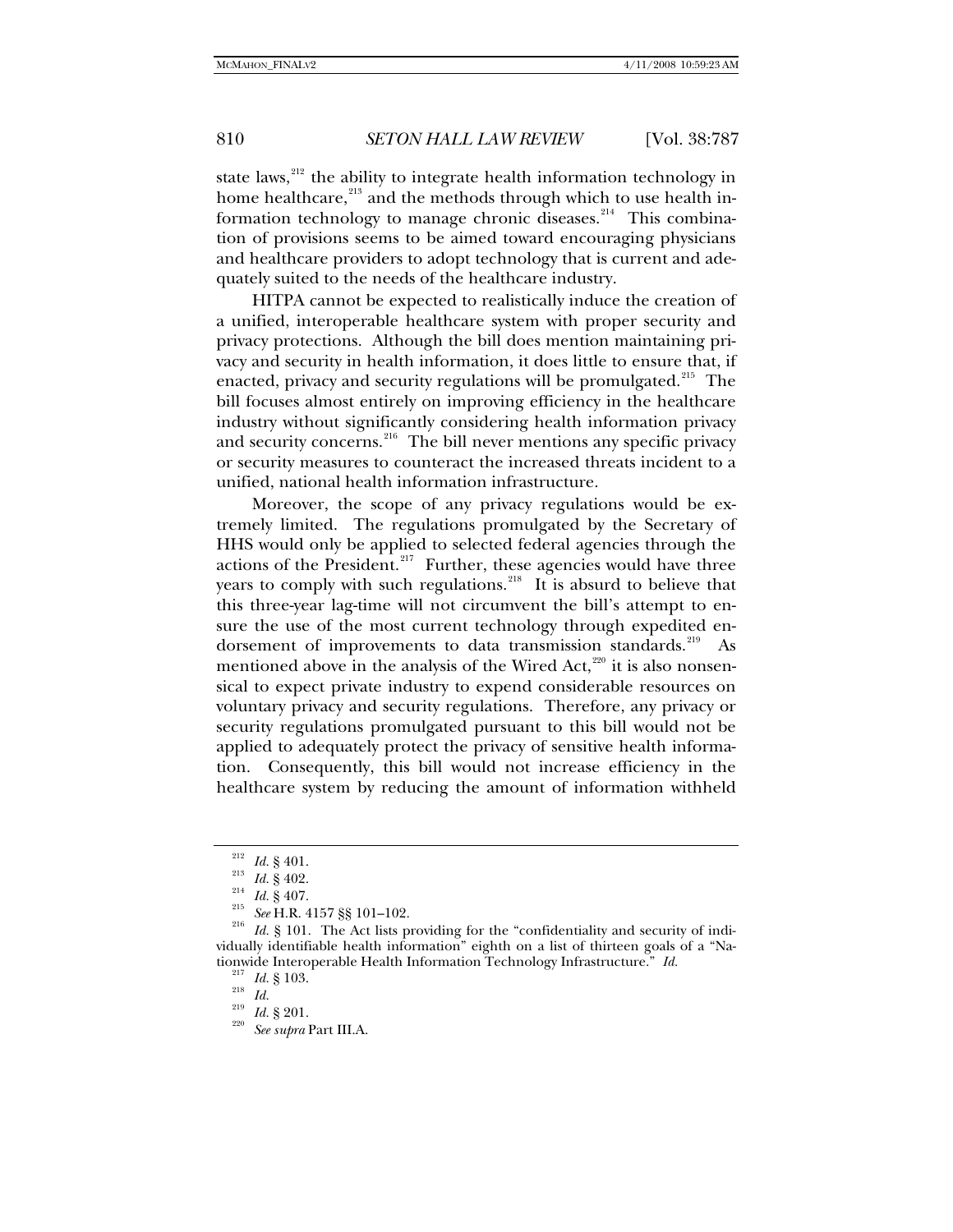by members of the public from medical practitioners due to fears of misappropriation.

### *C. Independent Health Record Bank Act of 2006*

Introduced on June 6, 2006, by Senator Sam Brownback of Kansas, the Independent Health Record Bank Act of 2006 (IHRBA) would establish and utilize a unique system of independent health re-cord banks to create a national healthcare infrastructure.<sup>[221](#page-24-0)</sup> This bill would also encourage participation by individuals, healthcare provid-ers, and employers through a series of tax incentives<sup>[222](#page-24-1)</sup> and through health record banks sharing their revenue.<sup>[223](#page-24-2)</sup> A few purposes of this health information infrastructure are to improve healthcare quality, to promote disease prevention and management of chronic illnesses, to ensure that medical information is available for decision making, to increase the efficiency and reduce the cost of healthcare, and to ensure confidentiality of individually identifiable information.<sup>[224](#page-24-3)</sup>

Within a year of Congressional enactment of this bill, the Secretary of Commerce must promulgate standards for "the establishment and certification of independent health record banks."<sup>[225](#page-24-4)</sup> Record banks would hold lifetime electronic health records for their members, and would be interconnected to form a "national health infor-mation network."<sup>[226](#page-24-5)</sup> Moreover, these health records "may contain health plan and debit card functionality."<sup>[227](#page-24-6)</sup> Record banks would be treated as covered entities under HIPAA, and may carry out health-care clearinghouse activities.<sup>[228](#page-24-7)</sup> Additionally, IHRBA would require record banks to be non-profit entities, $229$  and not deny membership to any individual.<sup>[230](#page-24-9)</sup>

Record banks would be able to finance their activities in various ways. First, record banks could charge healthcare entities and indi-vidual account holders fees for using the bank.<sup>[231](#page-24-10)</sup> Second, they could sell non-identifiable and partially identifiable health information to

<span id="page-24-0"></span><sup>&</sup>lt;sup>221</sup> Independent Health Record Bank Act of 2006, S. 3454, 109th Cong. (2006).<br>
<sup>222</sup> Id. § 4(a)(4)–(5), (e)(3).<br>
<sup>223</sup> Id. § 4(e)(2).<br>
<sup>224</sup> Id. § 2.<br>
Id. § 4.<br>
<sup>225</sup> Id. § 4.<br>
Id. § 4(a).<br>
<sup>225</sup> S. 3454 § 4(a).<br>
<sup>225</sup> S

<span id="page-24-1"></span>

<span id="page-24-2"></span>

<span id="page-24-5"></span><span id="page-24-4"></span><span id="page-24-3"></span>

<span id="page-24-7"></span><span id="page-24-6"></span>

<span id="page-24-10"></span><span id="page-24-9"></span><span id="page-24-8"></span>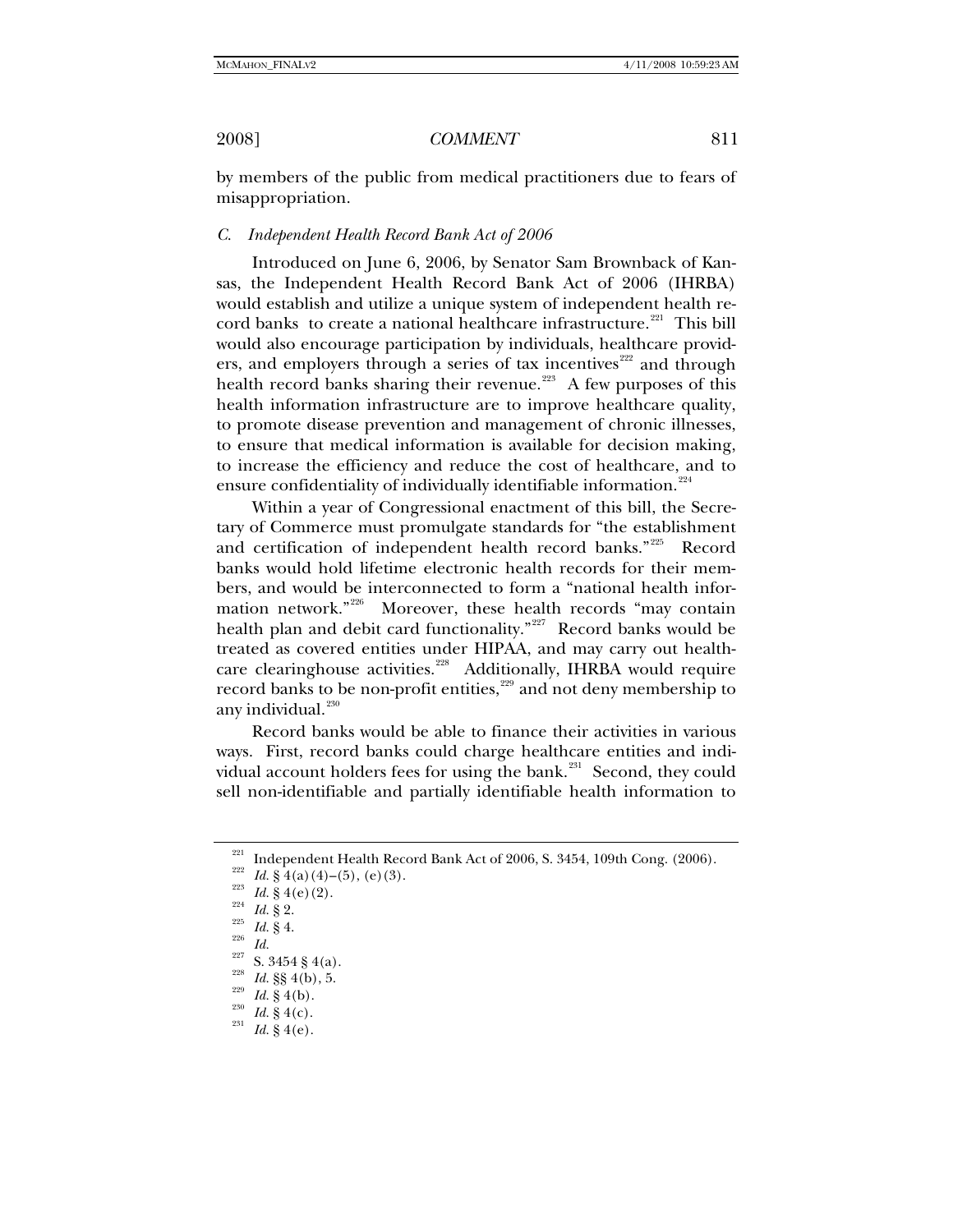research facilities.<sup>[232](#page-25-0)</sup> Finally, they could generate revenue through "any other activities determined appropriate by the Secretary [of Commerce]."<sup>[233](#page-25-1)</sup> However, a record bank would have to share any revenue that it accumulates with account holders, and may share its revenue with healthcare providers and payers.<sup>[234](#page-25-2)</sup>

IHRBA would limit the disclosures of health information that record banks may make.<sup>[235](#page-25-3)</sup> Generally, a record bank could only disclose an individual's independent health record with the prior con-sent of the individual.<sup>[236](#page-25-4)</sup> Moreover, a record bank would have to comply with the provisions of the HIPAA Privacy Rule.<sup>[237](#page-25-5)</sup> However, there is an exception to the consent requirement for emergency situations.<sup>[238](#page-25-6)</sup> A record bank could allow healthcare providers to access "a limited, authenticated data set concerning an individual for emergency response purposes" during an emergency room visit, without prior consent from the individual.<sup>[239](#page-25-7)</sup> In addition, when selling health information, a record bank may only disclose an individual's non-identifiable or partially identifiable health information upon meeting several requirements.<sup>[240](#page-25-8)</sup> The record bank and the in-dividual must agree to any such sale.<sup>[241](#page-25-9)</sup>

IHRBA would afford individual consumers certain rights regard-ing their independent health record.<sup>[242](#page-25-10)</sup> The individual would maintain ownership over his or her complete health record, and would have the right to review it at any time.<sup>[243](#page-25-11)</sup> Further, the individual would be able to add information to his or her health record, and could seek to amend information in his or her record according to standards to be prescribed by the Secretary of Commerce.<sup>[244](#page-25-12)</sup> However, the healthcare entity "shall serve as the custodian of . . . information that has been added by such entity to the health record of an individual."<sup>[245](#page-25-13)</sup>

<span id="page-25-13"></span><span id="page-25-12"></span>

<span id="page-25-6"></span><span id="page-25-5"></span>

<span id="page-25-8"></span><span id="page-25-7"></span>

<span id="page-25-10"></span><span id="page-25-9"></span>

<span id="page-25-11"></span>

<span id="page-25-4"></span><span id="page-25-3"></span><span id="page-25-2"></span><span id="page-25-1"></span><span id="page-25-0"></span><sup>&</sup>lt;sup>232</sup> Id.<br>
<sup>233</sup> S. 3454 § 4(e).<br>
<sup>234</sup> Id.<br>
<sup>235</sup> See id. §§ 4(d), 6.<br>
<sup>236</sup> Id. § 6(a).<br>
<sup>237</sup> Id. § 6(d).<br>
<sup>238</sup> Id. § 6(c) (2).<br>
<sup>239</sup> S. 3454 § 6(c) (2).<br>
<sup>240</sup> Id. § 6(b) (1)–(7).<br>
<sup>241</sup> Id. § 6(b) (1).<br>
<sup>242</sup> Id. § time during the normal business operating hours of the bank." *Id.* <sup>244</sup> *Id.* S. 3454 § 4(d)(2).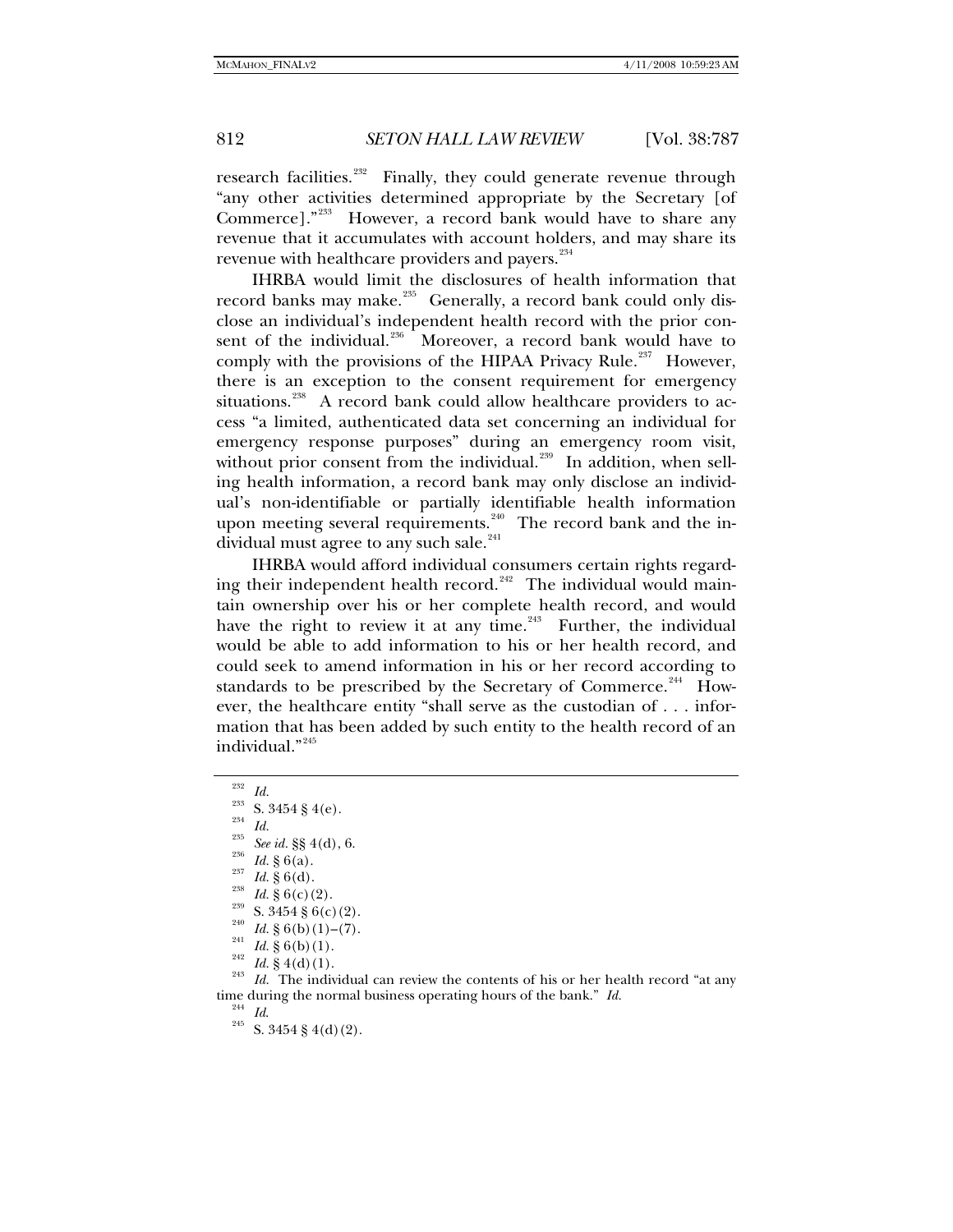IHRBA includes several incentives to encourage participation in the health record bank system by individuals, employers, and healthcare entities. As mentioned above, the bill would require record banks to share any revenue resulting from the sale of health informa-tion with its members.<sup>[246](#page-26-0)</sup> A record bank could also share this revenue with healthcare providers. $247$  The bill would make this even more lucrative by exempting the revenue from taxable income under the In-ternal Revenue Code.<sup>[248](#page-26-2)</sup> Thus, individuals and healthcare providers would contribute more information to electronic health records to make them as valuable as possible.<sup>[249](#page-26-3)</sup> Additionally, IHRBA would amend the Internal Revenue Code to allow employers a tax credit for up to fifty dollars per employee for any investments made to maintain that employee's independent health record.<sup>[250](#page-26-4)</sup> This would encourage employer and employee participation in independent health record banks.<sup>[251](#page-26-5)</sup>

Finally, IHRBA includes measures to assure compliance with the bill and its regulations. First, IHRBA includes provisions for regula-tory oversight of record banks.<sup>[252](#page-26-6)</sup> The bill would require the Secretary of Commerce to "develop a program to certify entities to operate independent health record banks," to track economic activity of record banks, and to establish an "interagency council" to audit record banks.<sup>[253](#page-26-7)</sup> The interagency counsel would be responsible for auditing record banks and recommending privacy and security protections.<sup>25</sup> These protections would include record banks notifying individuals when their privacy is breached, implementing security measures to restrict access to information, and analyzing the risk of a security breach.<sup>[255](#page-26-9)</sup> Second, IHRBA would require states to establish a state agency to address complaints by state residents pertaining to a record bank.<sup>[256](#page-26-10)</sup> Moreover, record banks would have to provide these state agencies with information regarding the record bank's policies and regarding its use and storage of information.<sup>[257](#page-26-11)</sup> Third, IHRBA would

- <span id="page-26-1"></span><span id="page-26-0"></span>
- <span id="page-26-3"></span><span id="page-26-2"></span>
- 
- 
- <span id="page-26-4"></span>
- <sup>246</sup> *Id.* § 4(e).<br>
<sup>247</sup> *Id.*<br>
<sup>248</sup> *Id.* § 4(a)(5).<br>
<sup>249</sup> *Id.* § 4(a)(5).<br>
<sup>250</sup> *Id.* § 10.<br>
<sup>251</sup> *Id.* § 8.<br>
<sup>252</sup> *Id.* § 8(a).<br>
<sup>254</sup> *Id.* § 8(b).<br> *Id.* § 8(b).<br> *Id.* § 7(b).<br> *S*. 3454 § 7(b).
- 
- <span id="page-26-7"></span><span id="page-26-6"></span><span id="page-26-5"></span>
- <span id="page-26-10"></span><span id="page-26-9"></span><span id="page-26-8"></span>
- 
- <span id="page-26-11"></span>
-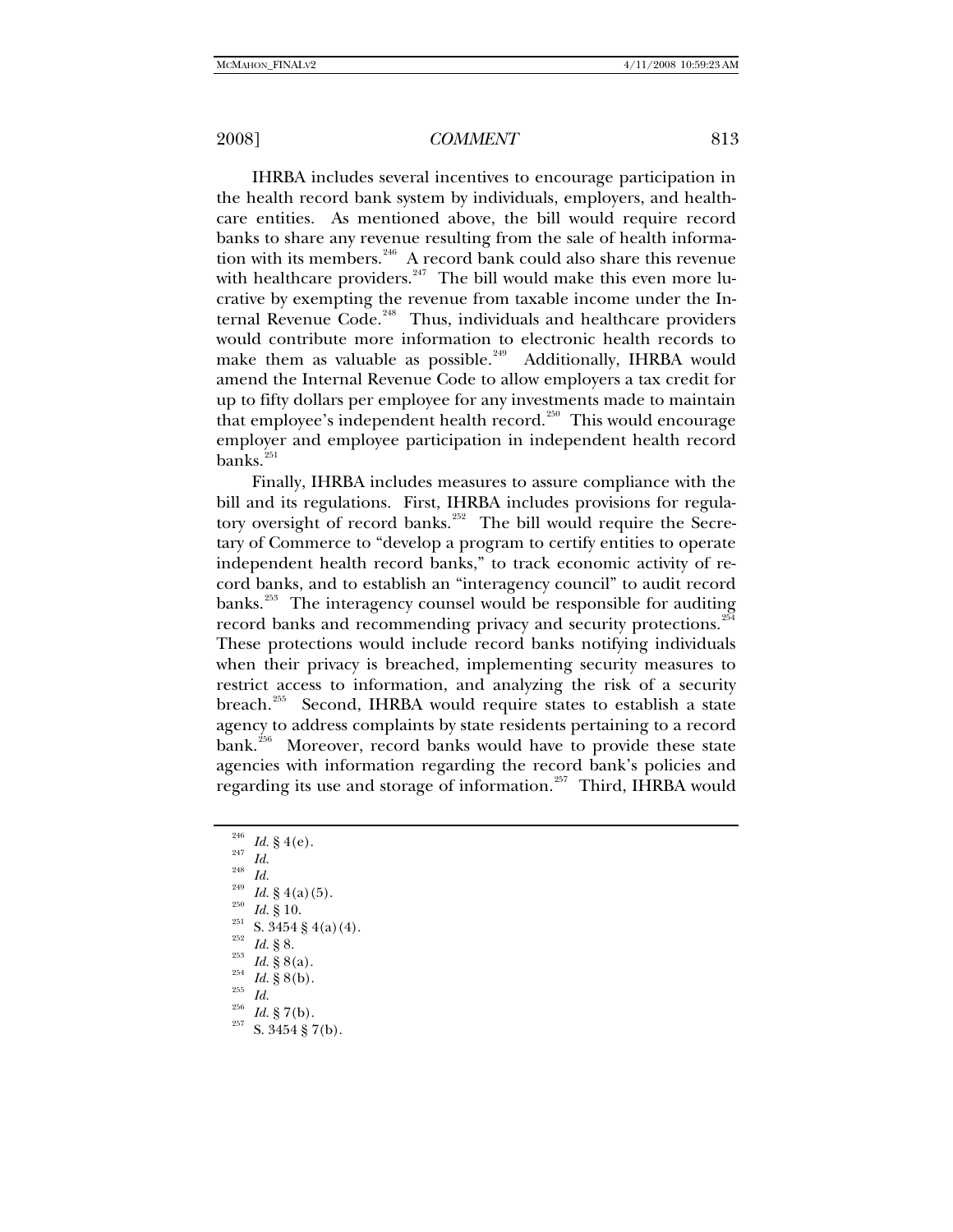attempt to ensure compliance by making civil and criminal penalties available for wrongful disclosure by a record bank.<sup>[258](#page-27-0)</sup> IHRBA would do this by applying HIPAA civil and criminal penalties $^{259}$  $^{259}$  $^{259}$  to record banks.<sup>[260](#page-27-2)</sup> Finally, IHRBA would subject record banks' transmission and use of data to all applicable existing federal and state privacy and security protections.<sup>[261](#page-27-3)</sup>

IHRBA commodifies personal health information on a scale never before attempted in the United States. This bill seeks to estab-lish record banks throughout the United States,<sup>[262](#page-27-4)</sup> and would give in-dividuals a property right in their health information.<sup>[263](#page-27-5)</sup> Such a system could greatly increase efficiency in the healthcare system while protecting privacy. This type of system, however, raises various concerns regarding its effectiveness and privacy. For one thing, commentators have criticized granting a privacy right in personal infor-mation.<sup>[264](#page-27-6)</sup> Moreover, the increasing value of electronic health records augments the incentives for misappropriation. Finally, reliance on the HIPAA Privacy Rule would be grossly inadequate under this regime. HIPAA allows a healthcare provider to condition treatment of an individual on that individual's authorizing the healthcare provider to disclose the individual's medical information to research facilities.<sup>[265](#page-27-7)</sup> Thus, a healthcare provider would be able to sell the information directly to a research facility and effectively cut out the re-cord bank middle-man.<sup>[266](#page-27-8)</sup> This would result in a loss of revenue to record banks and individuals, $267$  which would negate the incentives for individual and healthcare provider participation in record banks.<sup>[268](#page-27-10)</sup> IHRBA would be successful only if it includes additional pri-

<span id="page-27-2"></span><span id="page-27-1"></span><span id="page-27-0"></span><sup>&</sup>lt;sup>258</sup> *Id.* § 9.<br>
<sup>259</sup> 42. U.S.C. § 1320d-6 (2003).<br>
<sup>260</sup> S. 3454 § 9.<br>
<sup>261</sup> *Id.* § 7(a).<br>
<sup>262</sup> *Id.* § 2. The purpose of the Act is to create a "nationwide health information technology network, which implies that the record banks will be established

<span id="page-27-6"></span><span id="page-27-5"></span><span id="page-27-4"></span><span id="page-27-3"></span>throughout the nation." *Id.*<br><sup>263</sup> *Id.* § 4(d)(1)(a).<br><sup>264</sup> *See infra* Part IV (discussing the use of a property right in one's personal health information).

<span id="page-27-10"></span><span id="page-27-9"></span><span id="page-27-8"></span><span id="page-27-7"></span><sup>&</sup>lt;sup>265</sup> See 45 C.F.R. § 164.508(b)(4).<br><sup>266</sup> Compare *id.* (explaining that HIPAA can condition treatment on patient authorization for research related disclosure), *with* S. 3454 §§  $4(e)(b)$ ,  $6(b)$  (allowing banks to generate revenue through the sale of non-identifiable and partially identifiable information to third parties for research). 267 *See* S. 3454 §§ 4(e)(b), 6(b). 268 *Id.* § 4(e).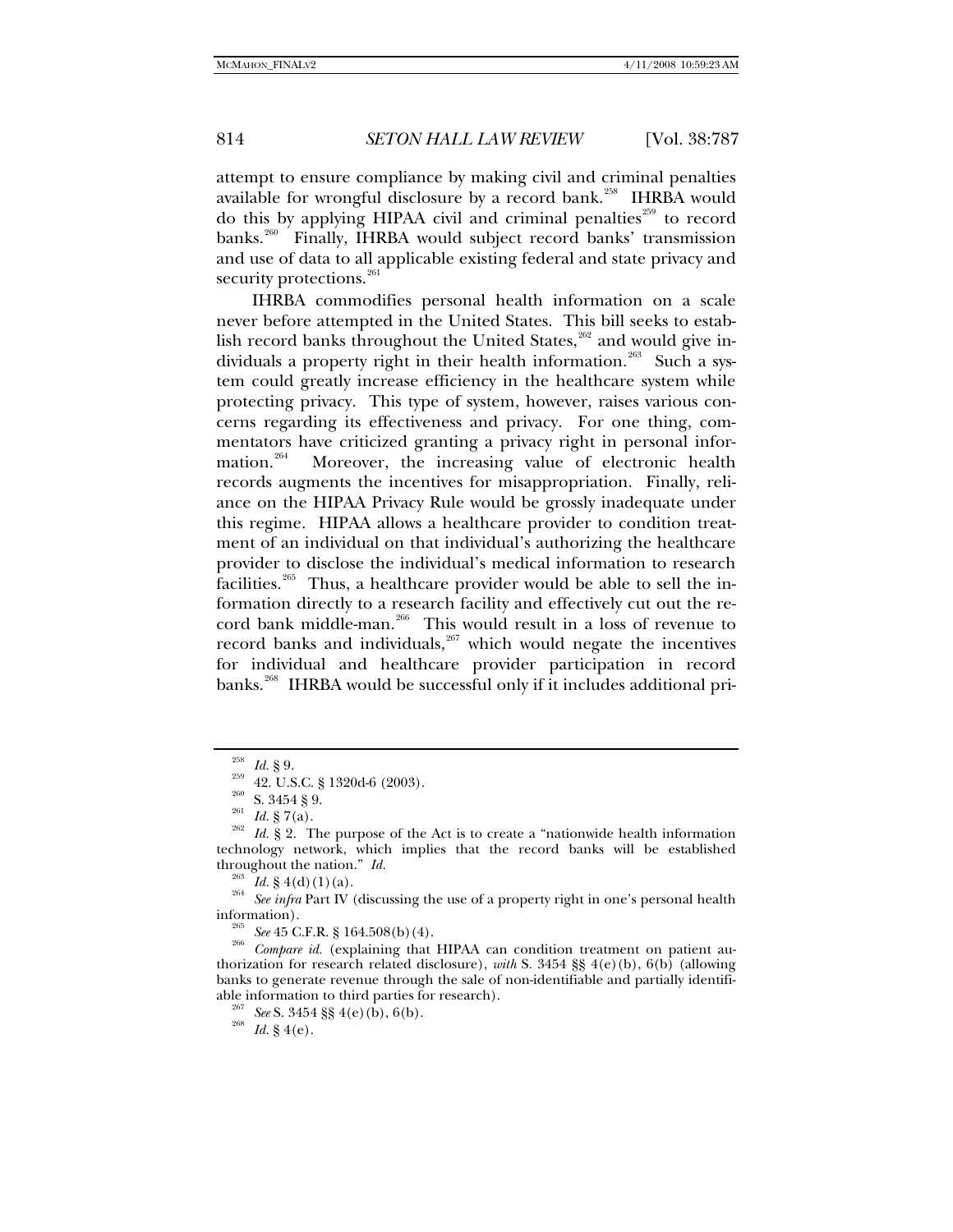vacy regulations and security protections to ensure that all personal health information flows through the record banks securely.

### IV. SOLUTION

A uniform, national health information infrastructure must employ a combination of methods to protect the privacy of personal health information. A variety of methods are available for Congress to implement in its legislation.<sup>[269](#page-28-0)</sup> Substantially all of these methods, however, have been criticized as being flawed in one way or another. Thus, with the ever-increasing need for privacy protection, a solution exists in employing a variety of these safeguards to provide layers of protection, with each layer guarding against the inadequacy of other layers.

The basis for a novel privacy protection paradigm can be the recognition of a property right in one's own health information. Although the commoditization of health information as a property right has often been criticized, there are solutions to the problems inherent in such commoditization. Consequently, applying these solutions allows the benefits of such a system to outweigh the negative consequences.

First, it has been said that free alienability hinders the effective-ness of using a property right to protect information privacy.<sup>[270](#page-28-1)</sup> The right of a property owner to freely transfer property rights to third parties is a fundamental aspect of property law.<sup>[271](#page-28-2)</sup> Thus, by granting a healthcare entity a right to use one's propertized health information, it is assumed that the individual is also granting the healthcare entity a right to transfer the information to third parties for uses to which the individual might not have originally agreed.<sup>[272](#page-28-3)</sup> Second, it has been claimed that the commoditization of information will result in information market failure, which will cause people to trade away too much personal information. $273$  Thus, it is claimed that utilizing property rights in personal information will increase trading in personal information, and as a result, privacy will be reduced.<sup>[274](#page-28-5)</sup> Finally, critics

These methods include property rights, contractual protection, common law

<span id="page-28-1"></span><span id="page-28-0"></span>or statutory causes of action, and criminal penalties. *See infra* Part IV.<br><sup>270</sup> Pamela Samuelson, *Privacy as Intellectual Property*?, 52 STAN. L. REV. 1125, 1137–<br><sup>271</sup> 271

<span id="page-28-4"></span><span id="page-28-3"></span><span id="page-28-2"></span><sup>47 (2000). 271</sup> *Id.* <sup>272</sup> *Id.* 273 Paul M. Schwartz, *Property, Privacy, and Personal Data*, 117 HARV. L. REV. 2055, 2076–84 (2004). 274 Julie E. Cohen, *Examined Lives: Informational Privacy and the Subject as Object*, 52

<span id="page-28-5"></span>STAN. L. REV. 1373, 1423–28 (2000).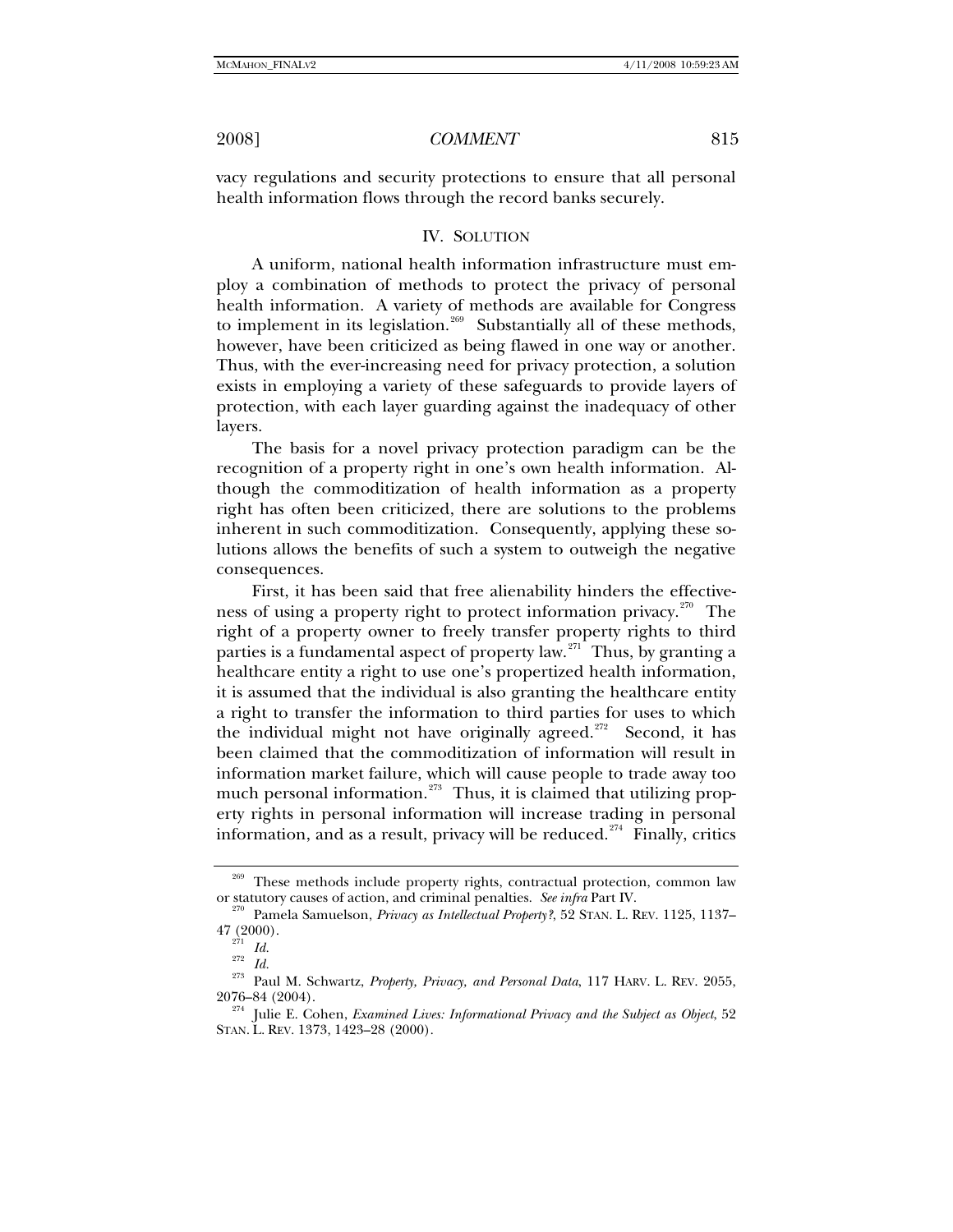argue that recognizing property rights in personal information is contrary to a public benefit that exists from privacy protection.<sup>[275](#page-29-0)</sup> Creating a property right in personal information has been described as "anathema" and as "morally obnoxious."[276](#page-29-1) Moreover, it has been said that propertizing personal information "may make no more sense . . . than . . . to commodify voting rights."<sup>[277](#page-29-2)</sup> Although there has been much criticism of propertizing personal information, there are significant benefits to utilizing property rights to protect such infor-mation.<sup>[278](#page-29-3)</sup>

The main benefit of creating a property right in one's personal information is that it will shift bargaining power to the individual, as opposed to the information collector. A common feature of current privacy protection is that it relies on liability rules.<sup>[279](#page-29-4)</sup> Under a liability rule, privacy is invaded, followed by some type of legal recourse, and thereafter, the privacy invader pays a price for obtaining the informa-tion.<sup>[280](#page-29-5)</sup> Under a property scheme, however, the owner of a property right is able to negotiate the sale of that person's information.<sup>[281](#page-29-6)</sup> Moreover, the pre-sale negotiation pursuant to a property regime allows the individual to determine the value of the individual's information. Therefore, the value of one's privacy will not be determined by a data collector, court, or legislative body as in a liability regime.<sup>[282](#page-29-7)</sup> Although such a system could lead to personal information becoming under-valued and sold at too low of a price, it would be possible for individuals to form collective organizations to determine the appropriate value of their members' information and negotiate with information gathering entities on behalf of a large group of individuals.

Additional benefits of a property regime include forcing businesses to internalize externalities associated with data collection as well as property rights running with the property. Requiring businesses to internalize the costs associated with information gathering leads to more prudent decision-making regarding the collection and use of personal information.<sup>[283](#page-29-8)</sup> Therefore, the propertization of data may lead to a reduction in the overall amount of data being col-

<span id="page-29-3"></span><span id="page-29-2"></span><span id="page-29-1"></span><span id="page-29-0"></span><sup>&</sup>lt;sup>275</sup> Schwartz, *supra* note 273, at 2084–90.<br><sup>276</sup> Samuelson, *supra* note 270, at 1143.<br><sup>278</sup> *Id.* <sup>28</sup> See infra notes 279–85 and accompanying text (discussing the benefits of using property rights to protect personal

<span id="page-29-6"></span><span id="page-29-5"></span><span id="page-29-4"></span><sup>&</sup>lt;sup>279</sup> LAWRENCE LESSIG, CODE VERSION 2.2, at 279–80 (2006).<br><sup>280</sup> See id. <br><sup>281</sup> See id. 28<sup>2</sup> See id. 283<sup>2</sup> McClurg, *supra* note 28, at 91–92.

<span id="page-29-8"></span><span id="page-29-7"></span>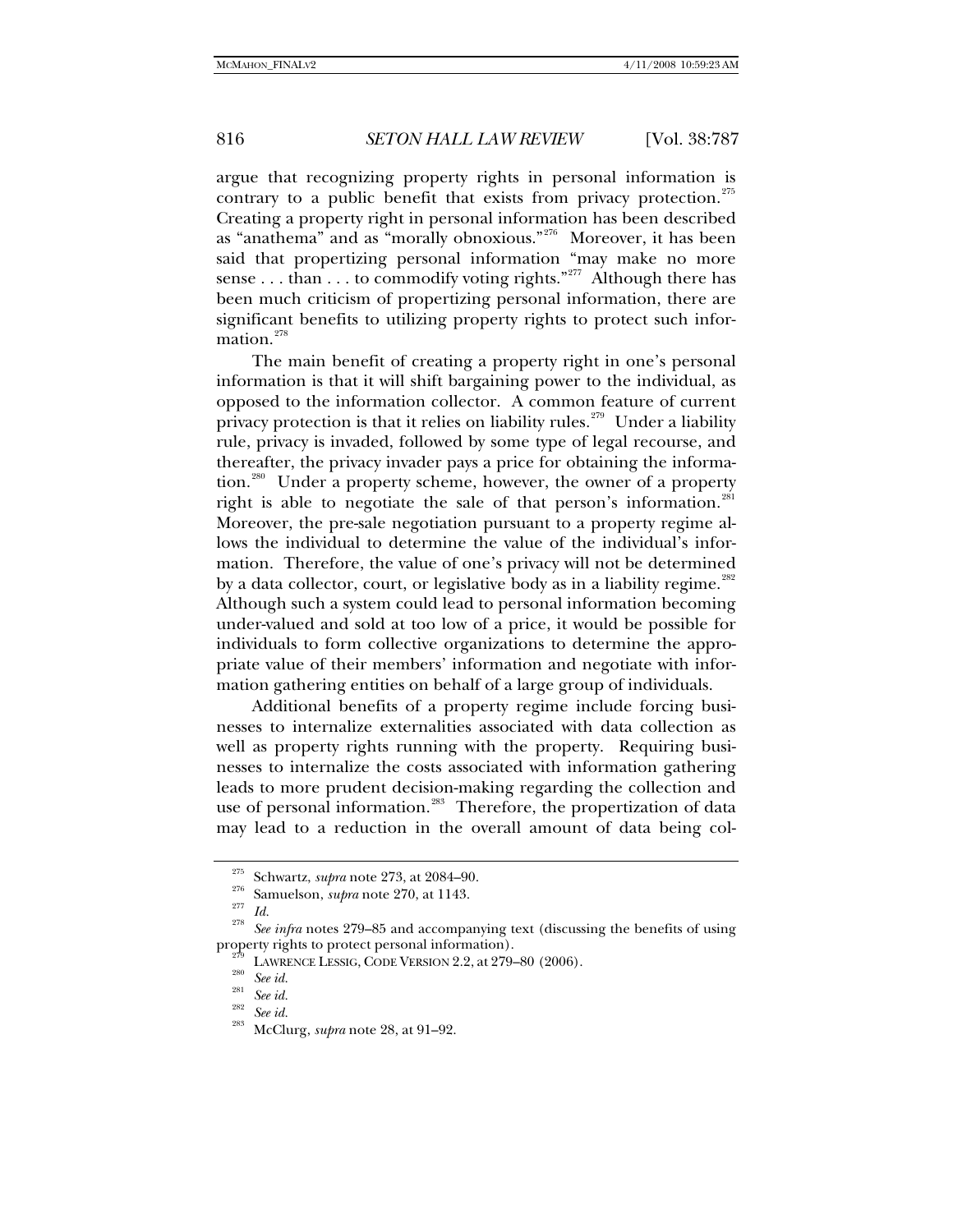lected.<sup>[284](#page-30-0)</sup> Propertization will also result in individuals receiving a pecuniary benefit in exchange for the use of their personal information. Additionally, limitations on property rights will run with the property interest, and therefore, protection will apply to third parties.<sup>2</sup>

The problems caused by free alienability inherent in a propertybased privacy protection regime may be answered with a somewhat obvious solution: restricting alienability. Although privacy critics argue that free alienability is a fundamental principle in privacy law and therefore unavoidably hinders utilization of property rights to protect privacy,<sup>[286](#page-30-2)</sup> restrictions on alienability are equally fundamental aspects of intellectual property.<sup>[287](#page-30-3)</sup> Paul Schwartz, a leading privacy advocate, compares limited alienability of an information property right to the successful restrictions on alienability allowed in modern copyright law.<sup>[288](#page-30-4)</sup> Correspondingly, Schwartz proposes a "model of propertized personal information" which relies on "hybrid inalienability."[289](#page-30-5) This model "unpack[s]" the "bundle of sticks" commonly associated with a property right and puts limits on the rights of use and transferability in the property that "follow[] personal information through downstream transfers and limit[] the negative effects that result from 'one-shot' permission to all personal data trade."<sup>[290](#page-30-6)</sup> Therefore, legislation creating a uniform national healthcare infrastructure will be able to adequately restrict alienability, assuming healthcare entities comply with the applicable statutes and regulations.

The advent of a health information property regime facilitates, and increases the efficacy of, the second "layer" of health information privacy protection: safeguarding privacy through contract.<sup>[291](#page-30-7)</sup> Traditionally, the formation of a contract includes two or more parties bargaining to exchange consideration, making offers and counteroffers, and subsequently agreeing to and accepting the terms of the contract.<sup>[292](#page-30-8)</sup> Ideally, then, the use of contracts to protect privacy

<span id="page-30-0"></span><sup>284</sup> *Id.* <sup>285</sup> *See* notes 291–303 and accompanying text (discussing limitations of contract-

<span id="page-30-2"></span><span id="page-30-1"></span>based privacy protections).<br><sup>286</sup> Schwartz, *supra* note 273, at 2091. Free alienability "is considered by many to

<span id="page-30-4"></span><span id="page-30-3"></span>be an inevitable aspect of property." *Id.* <sup>287</sup> *Id.* at 2092; *see also* Jacqueline Lipton, *A Framework for Information Law and Policy*, 82 OR. L. REV. 695, 729 (2003).<br><sup>288</sup> Schwartz, *supra* note 273, at 2092.<br><sup>290</sup> *Id.* at 2094–96.<br><sup>291</sup> *See infra* notes 292–93 and accompanying text (discussing the use of property

<span id="page-30-8"></span><span id="page-30-7"></span><span id="page-30-6"></span><span id="page-30-5"></span>as consideration).<br><sup>292</sup> Charles L. Knapp, Nathan M. Crystal & Harry G. Prince, Problems in CONTRACT LAW: CASES AND MATERIALS, 1–161 (5th ed. 2003).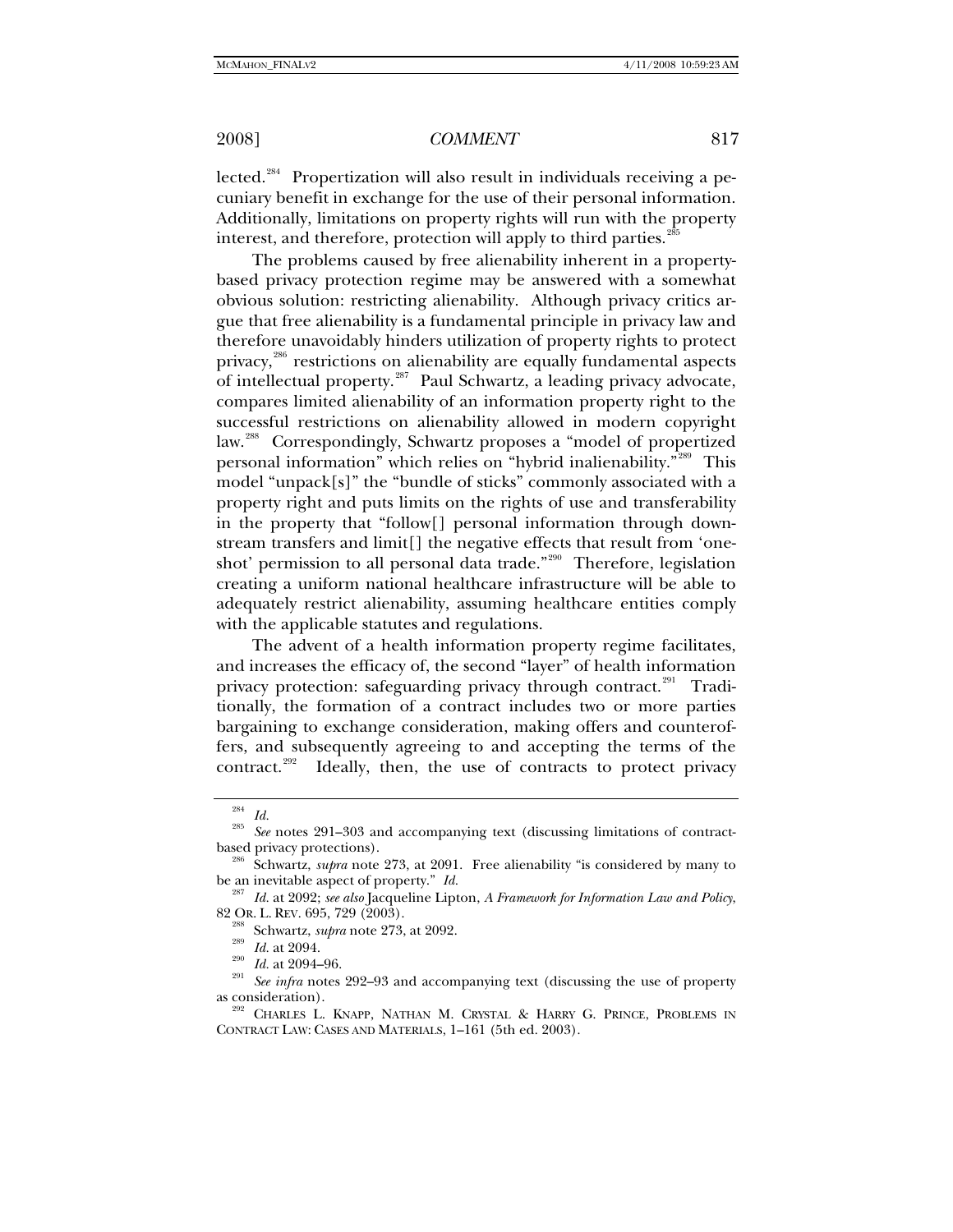should allow the individual and the entity seeking to use the information to bargain and come to an agreement on the terms of the contract. Thus, using a property right as consideration, an individual should be able to tailor an entity's use of the property to suit his or her needs, and will not agree to unsuitable terms. However, data collecting entities typically use adhesion contracts, leaving little or no opportunity for bargaining.<sup>[293](#page-31-0)</sup> Many healthcare entities already use confusing language in their privacy notices, causing patients to be unaware of their rights and the entity's potential uses of their per-sonal information.<sup>[294](#page-31-1)</sup> Consequently, information-gathering entities effectively coerce individuals to consent to unfair terms.<sup>[295](#page-31-2)</sup> Moreover, many information gatherers include provisions enabling the entities to change the terms in their privacy policies at random.<sup>[296](#page-31-3)</sup> Therefore, many argue that legislatures must adopt default rules in information privacy contracts, typically utilizing opt-in requirements in order to deviate from the default.<sup>[297](#page-31-4)</sup> Using default rules will shield unsuspecting individuals from releasing their rights unwillingly. Consequently, they will restore an individual's ability to bargain for favorable contract terms. $298$ 

Additionally, when an individual uses the law of contracts to protect privacy, the extent of the protection afforded by the contract is limited to enforcement against those parties who are in privity of contract with the individual. $^{299}$  $^{299}$  $^{299}$  Thus, a third party cannot be sued under contract law for appropriating data given as consideration pursuant to a contract. $300$  For example, a data collecting entity could freely transfer the rights granted to it pursuant to a contract to a third party, and the original party to the contract would have no rights against that third party. However, if a property right is recognized in personal information, then third parties would not be immune from suit from the original "owners" due to the fundamental principle that

<span id="page-31-1"></span><span id="page-31-0"></span><sup>293</sup> Jerry Kang, *Information Privacy in Cyberspace Transactions*, 50 STAN. L. REV. 1193, 1265 (1998).<br>
<sup>294</sup> See Pollio, *supra* note 136, at 593.<br>
<sup>295</sup> See Kang, *supra* note 293, at 1265.<br>
<sup>296</sup> Schwartz, *supra* note 273, at 2080.<br>
<sup>297</sup> See Kang, *supra* note 293, at 1270–72; Richard S. Murphy, *Property* 

<span id="page-31-4"></span><span id="page-31-3"></span><span id="page-31-2"></span>*sonal Information: An Economic Defense of Privacy*, 84 GEO. L.J. 2381, 2416–17 (1996);

<span id="page-31-7"></span><span id="page-31-6"></span><span id="page-31-5"></span>See Murphy, *supra* note 297, at 2404–16 (analyzing empirical data showing the efficiency and lowered transaction costs associated with using contractual default rules to protect information privacy). 299 KNAPP, CRYSTAL & PRINCE, *supra* note 292, at 494. 300 *See id.*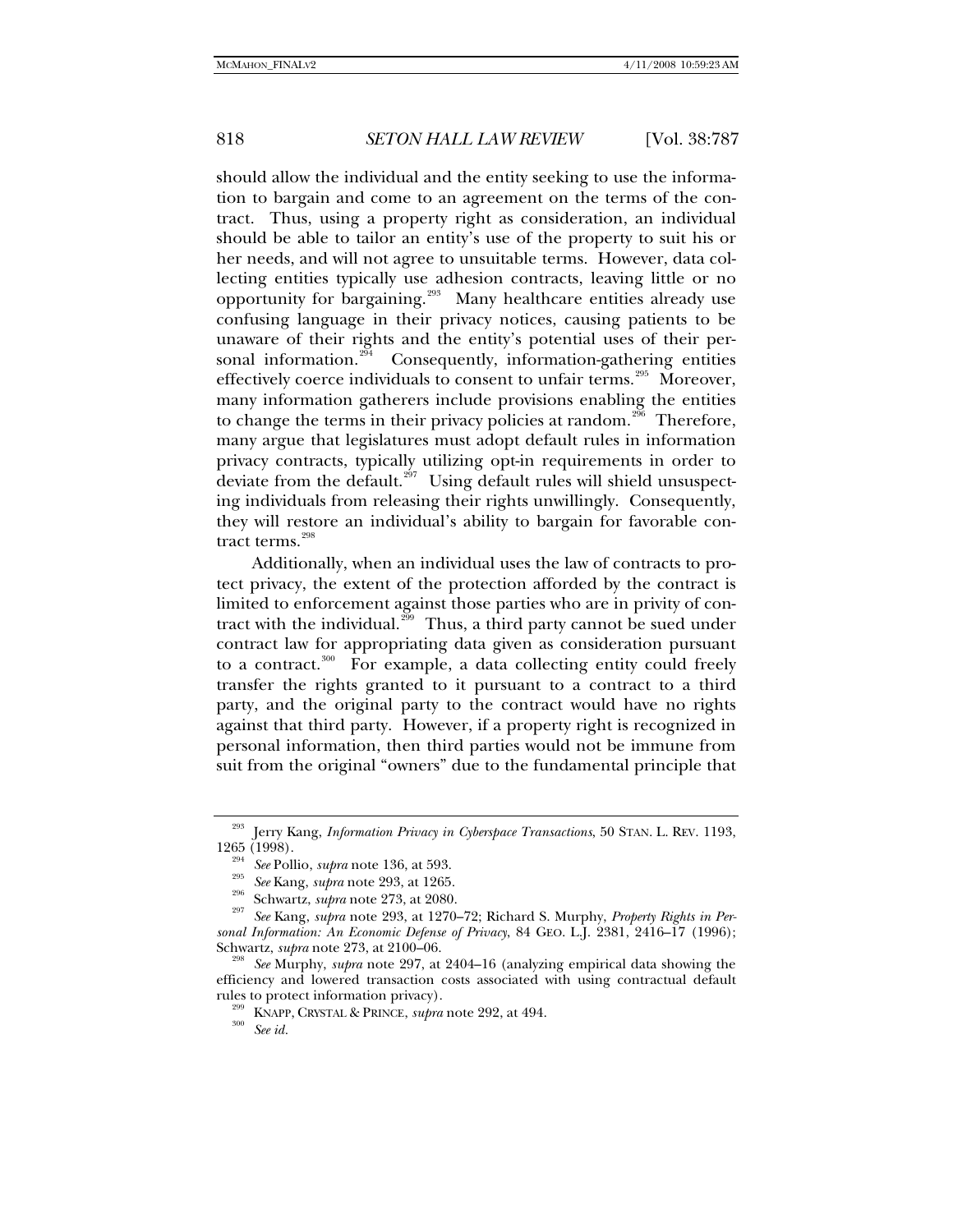property rights run with the property interest. $301$  This means that property rights "can be enforced against subsequent transferees of other rights in the [personal information]."<sup>[302](#page-32-1)</sup> Moreover, third parties will not be allowed an interest in property granted by a second party without the authority to make such a grant.<sup>[303](#page-32-2)</sup> By creating a property right, the first "layer" of protection under this Comment's proposed paradigm partially safeguards against the inadequacies of contractual privacy protection.

Nevertheless, it is naïve to conclude that a property right in personal information is sufficient to contain such information within the realm of contractually bound second parties.<sup>[304](#page-32-3)</sup> Consequently, tort liability for misappropriation must serve as a third "layer" of protection. Without a private cause of action for misappropriation, there is little to stop entities from wrongfully obtaining information from individuals, as well as from second parties. For example, as mentioned in the foregoing paragraph, a secondary party cannot grant to a third party a greater property interest than that which it owns. Thus, if a second party disregards a restriction on alienability and subsequently transfers its property interest to a third party, the third party's interest is voided. This works well for property interests in land or other tangible property, but it disintegrates when dealing with intangible property, such as personal information.<sup>[305](#page-32-4)</sup> Consequently, attaching civil liability to third-party misappropriation is necessary to deter prohibited use and acquisition.

Somewhat counter-intuitively, tort litigation may increase the efficiency of this privacy protection scheme. First, although transaction costs associated with complex litigation may commonly reduce efficiency, those transaction costs, in addition to any ensuing civil dam-ages, have the effect of deterring misappropriation.<sup>[306](#page-32-5)</sup> Second, allow-

<span id="page-32-0"></span><sup>301</sup> Henry Hansmann & Reinier Kraakman, *Property, Contract, and Verification: The Numerous Clauses Problem and the Divisibility of Rights*, 31 J. LEGAL STUD. 373, 374

<span id="page-32-4"></span><span id="page-32-3"></span><span id="page-32-2"></span><span id="page-32-1"></span><sup>(2002). 302</sup> *Id.* <sup>303</sup> *See id.* at 375. 304 *See* McClurg, *supra* note 28, at 96–97. 305 The reason is that the holder of intangible, intellectual property may freely alienate such property while retaining the entire, original interest. *See* Lipton, *supra*  note 287, at 728–36. It is very difficult to retake possession of private information once it has been disclosed because it is intangible. *See id.* Indeed, a third party wrongfully obtaining personal information might not abide by contractual restrictions on use that bound the second party, since the third party is not in privity with the original owner. *See supra* notes 291–303 and accompanying text (discussing the limitations of contractual privacy protection). 306 McClurg, *supra* note 28, at 101.

<span id="page-32-5"></span>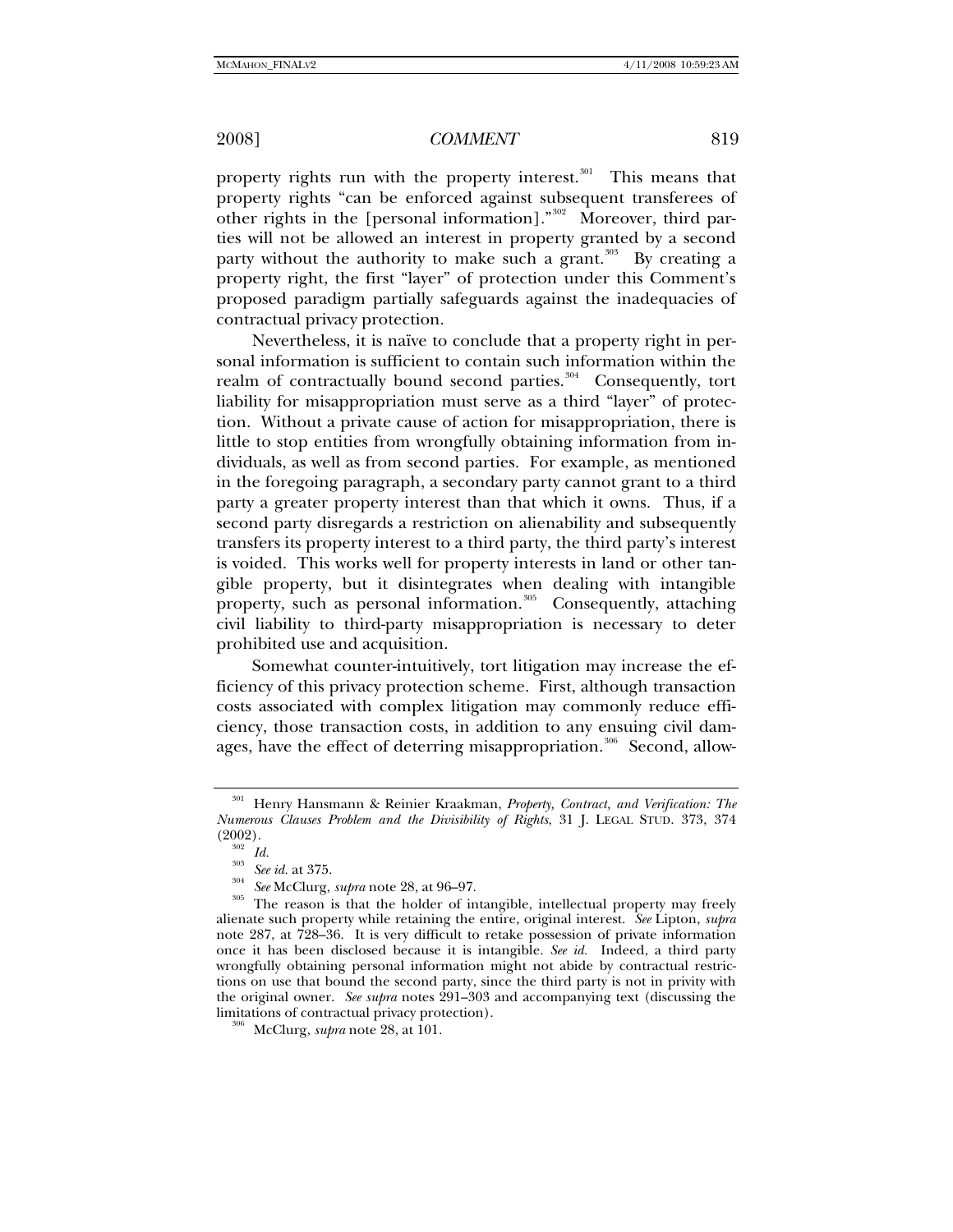ing injured parties to seek compensation assures that motivated plaintiffs will aggressively pursue claims against the entities that caused their harm.<sup>[307](#page-33-0)</sup> Plaintiffs seeking "personal justice and redress" are in a better position for success than, for example, members of a government regulatory agency.<sup>[308](#page-33-1)</sup> Third, civil discovery pursuant to a lawsuit is more likely to yield information pertaining to the violative practices of an entity than an investigation by a federal agency.<sup>[309](#page-33-2)</sup> This is evidenced by the current dearth of knowledge about the se-cretive practices of information gathering entities.<sup>[310](#page-33-3)</sup> Finally, assuming the privacy claims would meet the requirements for class action certification, having a private cause of action would allow plaintiffs to aggregate their claims. Consequently, individual harms that are too minor to be worth the costs of litigation may be aggregated to make litigation profitable. $311$  Thus, under a tort liability scheme, entities are deterred from harming vast numbers of individuals in such a minor way as to avoid liability. Further, unlike other methods of privacy protection, creating a private cause of action is relatively easy and in-

[L]egislation would probably not be effective in controlling information privacy unless it created a strong incentive for someone to enforce it. . . . If congressional committees and regulatory agencies are the sheriff, tort plaintiffs and their lawyers are the bounty hunters. People who have a personal stake in the outcome have a much stronger incentive to influence the outcome . . . .

### <span id="page-33-2"></span>*Id.* (citations omitted).

*Id.* at 99.

 Conventional wisdom says that legislative and agency bodies are better venues for collecting information about social policy issues. At least in the context of consumer data, that view may be wrong. Studying transcripts of the FTC's major "workshop" on consumer data fails to answer the most important questions regarding data mining and profiling. Most notably, not a single sample of a consumer data profile was produced at the workshop, despite vigorous attempts by a leading privacy advocate to obtain profile samples in advance. The workshop transcript reflects amiability among the participants that is ill-suited to the goal of meaningful fact finding. For the most part, these agency investigators pitched softball questions that industry representatives safely bunted with vague answers.

 Civil discovery in the U.S. is an extremely liberal process that allows broad inquiries in an attempt to ferret out relevant facts. The civil discovery process, backed up by the power of court orders, including the potential for sanctions, can be a much more potent method of fact investigation than government hearings.

 *Id.* (citations omitted).

<span id="page-33-4"></span><span id="page-33-3"></span><sup>310</sup> McClurg, *supra* note 28, at 98–99.<br><sup>311</sup> WILLIAM T. ALLEN & REINIER KRAAKMAN, COMMENTARIES AND CASES ON THE LAW OF BUSINESS ORGANIZATION 351–52 (2003).

<span id="page-33-1"></span><span id="page-33-0"></span><sup>307</sup> *Id.* at 100. 308 *Id.*